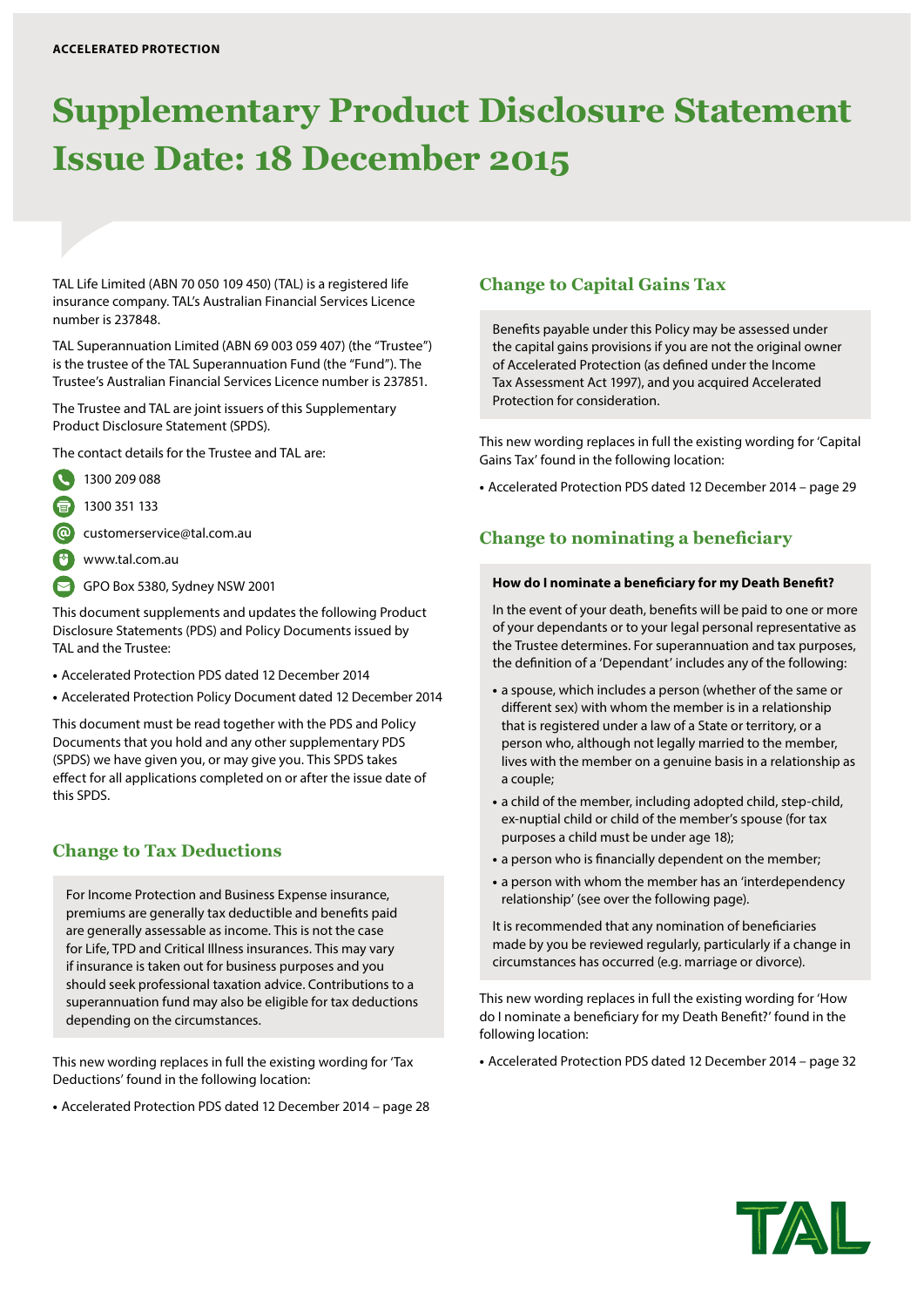## **Change to Tax Information**

#### **Individual Members**

If you are self-employed, substantially self-employed or are not an employee (or you only get a very small proportion of your income from work as an employee), you may be eligible for a tax deduction for your personal superannuation contributions.

Self-employed people are eligible to claim a tax deduction for contributions made to superannuation on their own behalf, until age 74.

Concessional contributions for the 2015/2016 financial year will be capped at \$30,000 for those under age 49 years on 30 June 2015 and \$35,000 for those aged 49 years or over on 30 June 2015. This is the concessional contribution limit. Amounts in excess of this cap in a financial year (as identified by the ATO) will be included in the member's tax return and taxed at their marginal tax rates (plus the Medicare levy and Temporary Budget Repair levy, where applicable). The member will be entitled to a tax offset equal to 15% of their excess concessional contribution. An interest charge also applies for the deferral of tax. Members may elect to withdraw up to 85% of their excess concessional contributions from the Fund.

If you have made concessional contributions to superannuation and you are a low income earner, you may be eligible for the government low income super contribution of up to \$500 annually.

There are also limits on the amount of post-tax or 'nonconcessional contributions' that can be made on behalf of a member. Non-concessional contributions include personal contributions for which you do not claim an income tax deduction. If you choose to make personal, non-concessional contributions to superannuation, you may be eligible for a government co-contribution payment.

Non-concessional contributions made to super will be subject to an annual cap of \$180,000 for the 2015/2016 financial year. You will be taxed on non-concessional contributions over the cap at the rate of 47%, plus the Medicare levy.

As a transitional arrangement, there will be a 'bring-forward' option available, meaning that people under 65 years of age can bring forward two years' entitlements to non-concessional contributions. If your income is less than \$50,454 annually (for the 2015/2016 financial year), you may also benefit from Government co-contributions if you make a personal after tax contribution to your superannuation.

The Government co-contribution is a payment made by the Federal Government to the superannuation account of eligible members who make personal non-concessional contributions. For more information contact your financial adviser or the Australian Tax Office (ATO) Superannuation Hotline on 13 10 20.

#### **Employers**

Employer contributions are tax deductible to the employer where they are made for the purpose of providing superannuation benefits for an employee or the employee's dependants.

Employers are entitled to claim a deduction for contributions paid to complying funds for employees aged:

- **•** under age 75; or
- **•** 75 and over, where contributions are required under relevant industrial awards.

#### **Tax paid on death benefits**

All lump sum death benefits are tax free if paid to a dependant (for tax purposes) or the member's estate where the beneficiaries are dependants of the member (for tax purposes). Lump sum death benefits paid to non-dependants (for tax purposes) or the member's estate to the extent the beneficiaries are not dependants for tax purposes, are taxed at the lower of the recipient's marginal tax rate and 15% plus the Medicare levy (for elements taxed in the Fund) or taxed at the lower of the recipient's marginal tax rate and 30% plus the Medicare levy (for elements untaxed in the Fund, such as insurance proceeds), though the trustee of the estate does not bear the Medicare levy.

#### **Tax paid on Terminal Illness Benefits**

Terminal illness benefits paid to members are tax free.

#### **Tax paid on Income Protection Benefits**

When an Income Protection Benefit is paid, this constitutes income in the hands of the recipient and will be taxed at the recipient's marginal tax rates.

Where TAL or the Fund is required by law to deduct any tax, duty, impost or the like in connection with the payment of a benefit, TAL will deduct the required amount from the payment and forward it to the relevant authority.

#### **Tax paid on TPD Benefits**

Total and Permanent Disablement Benefits are taxed at different rates, depending on your age when you were disabled and your age at the date of payment.

This new wording replaces in full the existing wording for 'Tax Information' found in the following location: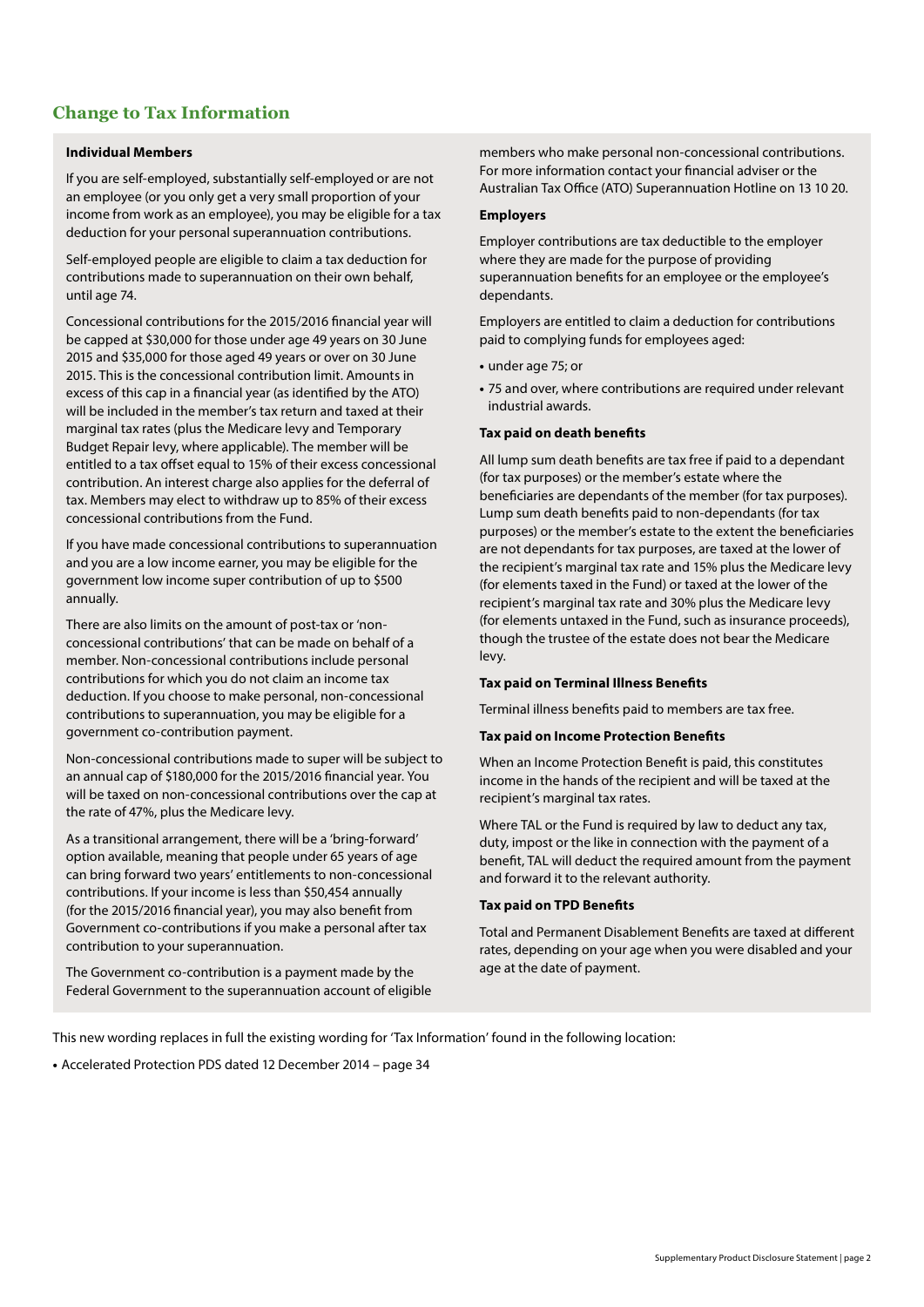## **Change to the definition of Terminal Illness**

**Terminally Ill** and **Terminal Illness** means an illness or condition where, after having regard to the current treatment or such treatment as the Life Insured may reasonably be expected to receive, the Life Insured has a life expectancy of less than 12 months.

When Life Insurance is structured through superannuation, the Life Insured must also satisfy the SIS definition of Terminal Medical Condition.

This new definition replaces in full the existing definition of Terminal Illness found in the following locations:

- **•** Accelerated Protection PDS dated 12 December 2014 page 36
- **•** Accelerated Protection Policy Document dated 12 December 2014 – page 54

## **Change to reference to Terminal Illness Benefit**

| <b>Benefit</b>                  | <b>Description</b>                                                                           |
|---------------------------------|----------------------------------------------------------------------------------------------|
| <b>Terminal Illness Benefit</b> | Early payment of the Benefit<br>Amount if the Life Insured is<br>diagnosed as Terminally Ill |

This new wording entirely replaces the Terminal Illness Benefit row in the 'Included Benefits' table found in the following location:

**•** Accelerated Protection PDS dated 12 December 2014 – page 6

## **Change to Important Note**

We have also reproduced definitions from the Superannuation Industry (Supervision) Regulations 1994 (SIS) as at 18 December 2015 on page 38 of this PDS and in the Policy Document.

This new reference replaces in full the existing reference to the date of currency of Superannuation Industry (Supervision) Regulations found in the following location:

**•** Accelerated Protection PDS dated 12 December 2014, in the 'Important Note' section

## **Change to Superannuation Definition of Terminal Medical Condition**

**Terminal Medical Condition** exists in relation to a member of a superannuation fund at a particular time if the following circumstances exist:

- **•** two registered medical practitioners have certified, jointly or separately, that the person suffers from an illness, or has incurred an injury, that is likely to result in the death of the person within a period (the certification period ) that ends not more than 24 months after the date of the certification;
- **•** at least one of the registered medical practitioners is a specialist practicing in an area related to the illness or injury suffered by the person;
- **•** for each of the certificates, the certification period has not ended.

This new definition replaces in full the existing Superannuation Definition of Terminal Medical Condition found in the following locations:

- **•** Accelerated Protection PDS dated 12 December 2014 page 38
- **•** Accelerated Protection Policy Document dated 12 December 2014 – page 56

## **Change to Medical Requirements**

We must be satisfied of our liability to pay a benefit. Depending on the type of claim, you may be required to provide some or all of the following:

- **•** an examination of the Life Insured by a Medical Practitioner of our choice. This may involve imaging studies and clinical, histological and laboratory evidence;
- **•** an examination by an appropriate specialist Medical Practitioners registered in Australia or New Zealand (or other country approved by us), not being the Life Insured, you, the Life Insured's partner or spouse, or your partner or spouse;
- **•** proof that a surgical procedure was medically necessary and was the usual treatment for the underlying condition.

For Terminal Illness Benefit claims two Medical Practitioners must certify the extent of the Sickness or Injury, one being the specialist Medical Practitioner treating the condition and the other being a Medical Practitioner nominated by us who must confirm the diagnosis and life expectancy.

For Income Protection and Business Expense insurance you will be required to provide an initial medical attendants report and monthly medical certificates in a form to be determined by the case manager.

This new wording entirely replaces the content under the 'Medical requirements' heading found in the following location:

**•** Accelerated Protection Policy Document dated 12 December 2014 – page 47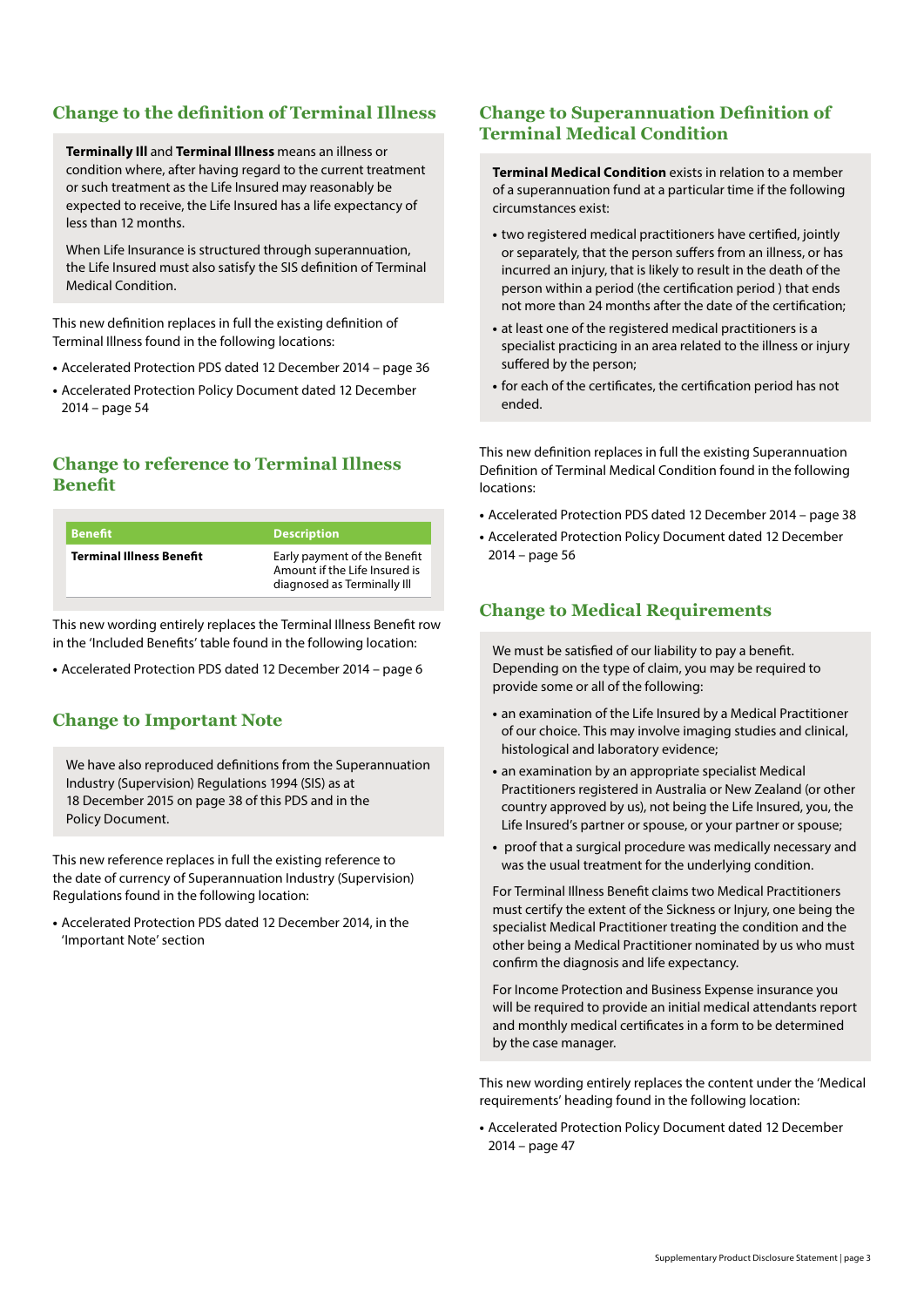## **No other change**

Apart from the changes detailed above, the original PDS and Policy Documents remain unchanged.

## **Future Changes**

The information in this SPDS is current at the date of issue. From time to time we may change or update information that is not materially adverse by providing a notice of any such changes on our website, www.tal.com.au. If you'd like a free printed copy of the updated information, please contact our Customer Service Centre on 1300 209 088.

## **General Information**

The information contained in this SPDS is of a general nature and does not take into account your individual objectives, financial situation or needs. You should consider how appropriate the insurance is in regards to your objectives, financial situation and needs, and seek advice from your financial adviser before deciding on appropriate insurance cover.

#### **TAL Life Limited**



GPO Box 5380 Sydney NSW 2001

 Monday to Friday 8am - 7pm AEST Customer Service Centre - 1300 209 088 Adviser Service Centre - 1300 286 937



TAL

This document is issued by TAL Life Limited ABN 70 050 109 450 | AFSL 237 848 | TAL Superannuation Limited ABN 69 03 059 407 | ASFL 237851 RSE L0000642. Current as at: December 2015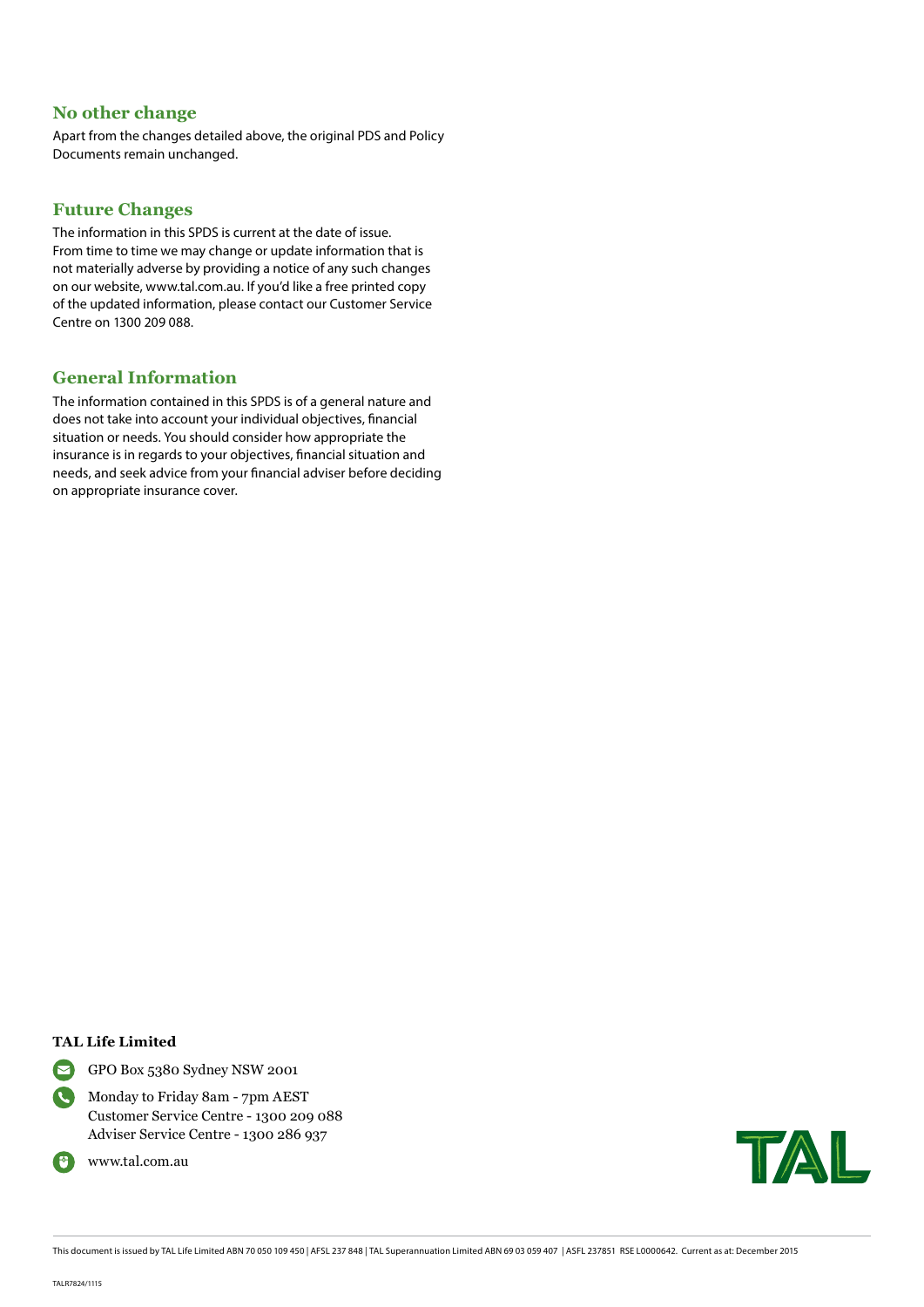# **Protect what matters. It's life.**

Accelerated Protection.

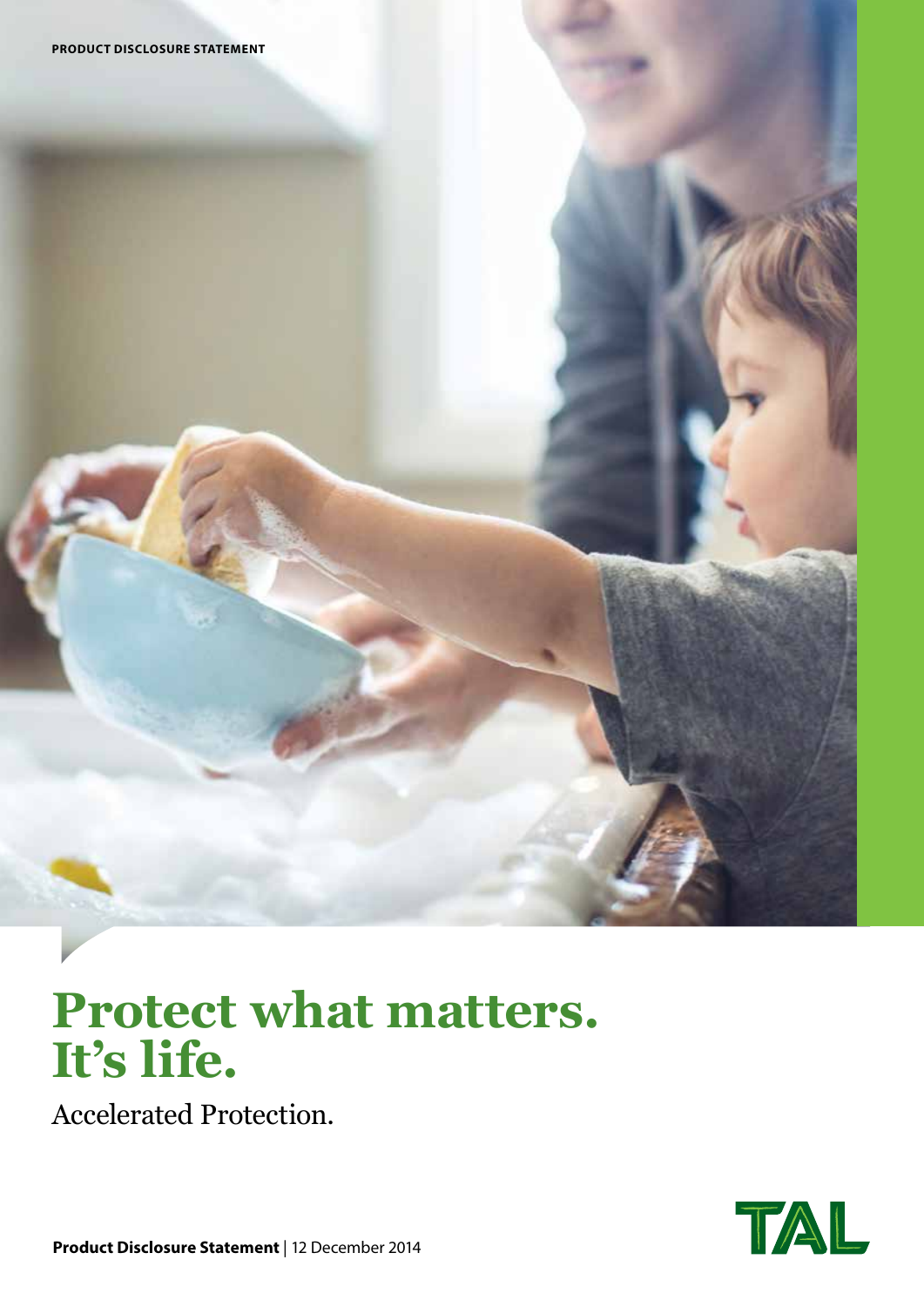#### **Important Note**

This Product Disclosure Statement (PDS) gives you important information about an insurance policy known as Accelerated Protection.

Accelerated Protection, also called the 'Policy', is issued by TAL Life Limited (TAL, we, us, our). The formal terms and conditions of the Policy are set out in the Policy Document and the Policy Schedule which will be sent to you once the Policy is issued by us. The Policy Document is also available from your financial adviser or from our Customer Service Centre on 1300 209 088.

You can structure Accelerated Protection through the TAL Superannuation and Insurance Fund (the Fund) in which case:

- you become a member of the Fund;
- TAL Superannuation Limited (TASL) as Trustee of the Fund (Trustee) owns the Policy on your behalf;
- premiums and benefit payments are therefore made through the Fund and subject to restrictions in the superannuation law; and
- some features of the Policy will not apply.

This PDS gives you important information about structuring the Policy through the Fund.

You can also structure Accelerated Protection through a self-managed superannuation fund where you are a member of that fund.

In this PDS, where we make reference to cover that is structured 'through superannuation', this means that the cover is owned by the Trustee of the Fund or by the trustee of a selfmanaged superannuation fund.

Details of the insurer and Trustee are as follows:

TAL Life Limited ABN 70 050 109 450 AFSL 237 848

TAL Superannuation Limited ABN 69 003 059 407 AFSL 237 851

Both TAL and TASL take full responsibility for the whole of this PDS. However, TAL is not responsible for the operation of the Fund and TASL is not responsible for the operation of Accelerated Protection other than reviewing claims decisions.

The information in this PDS is current at the date of issue. From time to time we may change or update information that is not materially adverse by providing a notice of any such changes on our website, www.tal.com.au. If you'd like a free printed copy of the updated information, please contact our Customer Service Centre on 1300 209 088. The information contained in this PDS is of a general nature and does not take into account your individual objectives, financial situation or needs. You should consider how appropriate the insurance is in regards to your objectives, financial situation and needs, and seek advice from your financial adviser before deciding on appropriate insurance cover.

Applications for Accelerated Protection and, where required, to join the Fund may be made by using the online Accelerated Protection Application Form or the paper Accelerated Protection Application Form that is available from your financial adviser. Additional information we require for assessment can be collected from you or your adviser via paper or electronic forms or by providing information by telephone. You need to read and consider this PDS before making an application.

You will see that there are a number of terms in this PDS that have been capitalised. These terms have a particular definition when used in the PDS or Policy Document. We have included some of the definitions on page 35 of this PDS. All of the defined terms are explained fully in the Policy Document. If there is any inconsistency between this PDS and the Policy Document, the full terms and conditions contained in the Policy Document will prevail to the extent of the inconsistency. It's important to read these definitions carefully because their meanings are relevant to your decision to apply for cover, our assessment of your application, your eligibility for insurance cover, your ability to make a claim and our decision in relation to any claim you may make. You should seek advice from your financial adviser if you are unsure of any of the definitions or what they mean for your insurance cover. We have also reproduced definitions from the *Superannuation Industry (Supervision) Regulations 1994* (SIS) as at 12 December 2014 on page 38 of this PDS and in the Policy Document.

In this PDS, 'Policy' means the Accelerated Protection Policy and the 'Policy Owner' means the person who legally owns the Policy, including TASL where you have structured your Policy through the Fund. Where you take Accelerated Protection through another superannuation fund, the trustee of that superannuation fund will be the Policy Owner as it holds the Policy on your behalf. We use 'Life Insured' to refer to the person whose life is insured under the Policy. 'You' and 'your' refer to either the Policy Owner or the Life Insured as required by the context. If you are in any doubt, please speak to your financial adviser and read the Policy Document.

#### **Other important information**

You should be aware that some Limitations and Exclusions will apply to your Policy. This means that in some cases we will not pay a claim or will pay a claim only in limited circumstances. Please see page 22 for a summary of the Limitations and Exclusions.

We encourage you to read through the Policy Document and Policy Schedule carefully and make yourself aware of these conditions. Full details of the Limitations and Exclusions can be found in the relevant insurance terms and conditions set out in Part 9 of the Policy Document and the specific matters (if any) set out in your Policy Schedule. There are other risks you should consider when deciding to purchase this Policy, including:

- 1. that the insurance you have chosen might be inadequate to protect your circumstances;
- 2. that claims may not be paid and this Policy may be cancelled where you have failed to comply with the Duty of Disclosure set out on page 28 or you have made a fraudulent claim;
- 3. that the Policy may be cancelled if you have failed to pay your premium by the due date, in the circumstances described on page 26; and
- 4. if you structure Accelerated Protection through superannuation, the cost of premiums paid may gradually reduce your superannuation over time, leading to a lower balance at retirement. Accordingly, both your retirement and protection objectives should be kept in mind when structuring insurance through superannuation.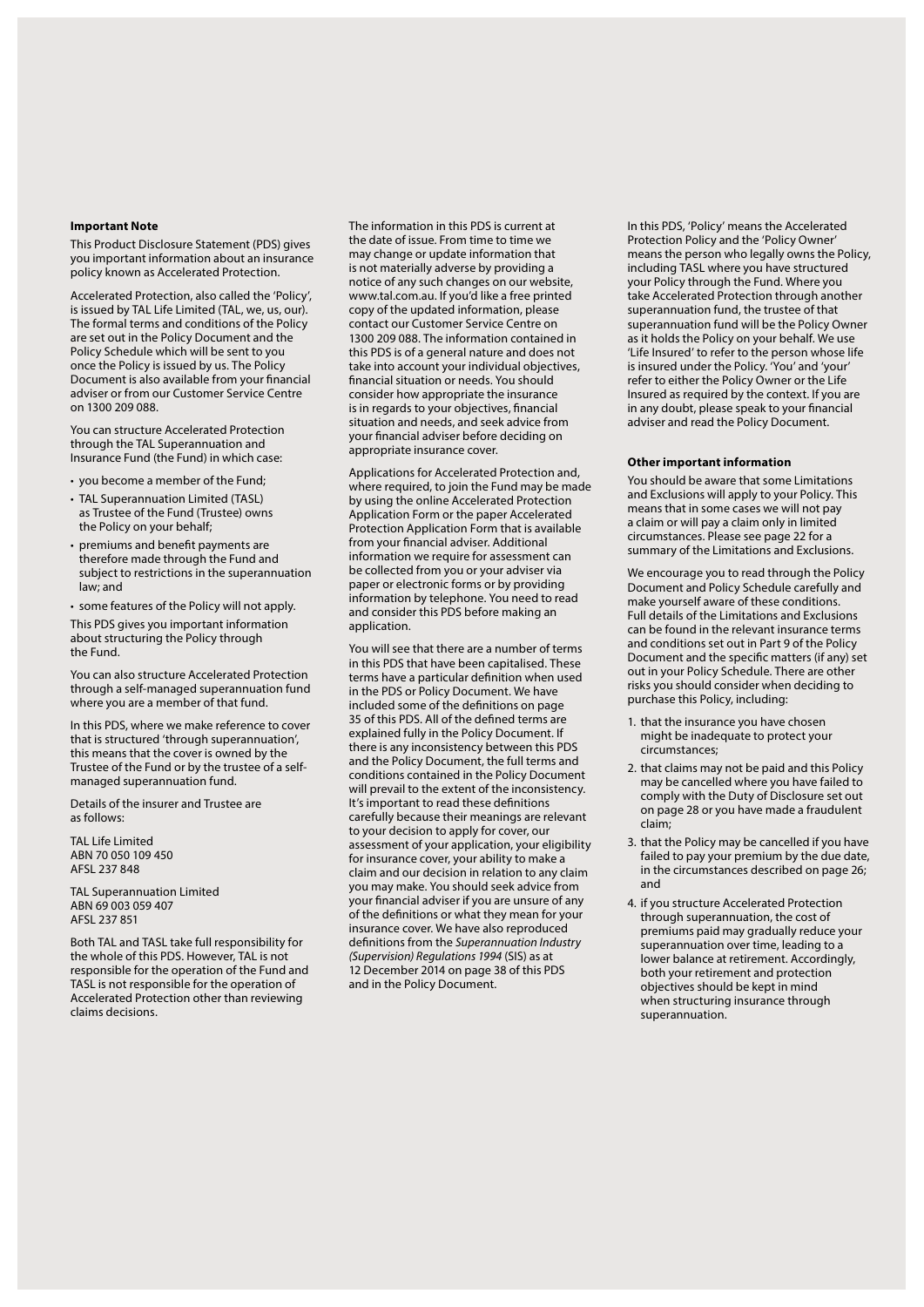## **Contents**

|    | <b>About Accelerated Protection</b>                      | 4  |
|----|----------------------------------------------------------|----|
|    | <b>Accelerated Protection Benefits</b>                   | 6  |
|    | Accelerated Protection Life Insurance                    | 6  |
|    | <b>Accelerated Protection Critical Illness insurance</b> | 8  |
|    | <b>Accelerated Protection TPD insurance</b>              | 12 |
|    | <b>Accelerated Protection Income Protection</b>          | 14 |
|    | - Super, Standard and Premier                            | 14 |
|    | - Optimal                                                | 19 |
|    | Accelerated Protection Business Expense insurance        | 20 |
|    | <b>Limitations and Exclusions</b>                        | 22 |
|    | Life insurance                                           | 22 |
|    | Critical Illness insurance                               | 22 |
|    | TPD insurance                                            | 23 |
|    | Income Protection Super, Standard and Premier            | 23 |
|    | <b>Income Protection Optimal</b>                         | 25 |
|    | <b>Business Expense insurance</b>                        | 25 |
|    | <b>What are the costs?</b>                               | 26 |
| 5. | <b>Important information about your cover</b>            | 28 |
|    | Duty of Disclosure                                       | 28 |
|    | Your cover - when it starts and ends and                 |    |
|    | some important things for you to do                      | 28 |
|    | Taxation                                                 | 28 |
|    | <b>Your Privacy</b>                                      | 29 |
|    | Making a claim                                           | 30 |
|    | <b>Complaints Process</b>                                | 31 |
|    | <b>TAL Superannuation and Insurance Fund</b>             | 32 |
|    | <b>Definitions</b>                                       | 35 |
|    | <b>General Definitions</b>                               | 35 |
|    | <b>Superannuation Definitions</b>                        | 38 |
| 8  | <b>Interim Cover</b>                                     | 39 |
|    | <b>Direct debit arrangements</b>                         | 41 |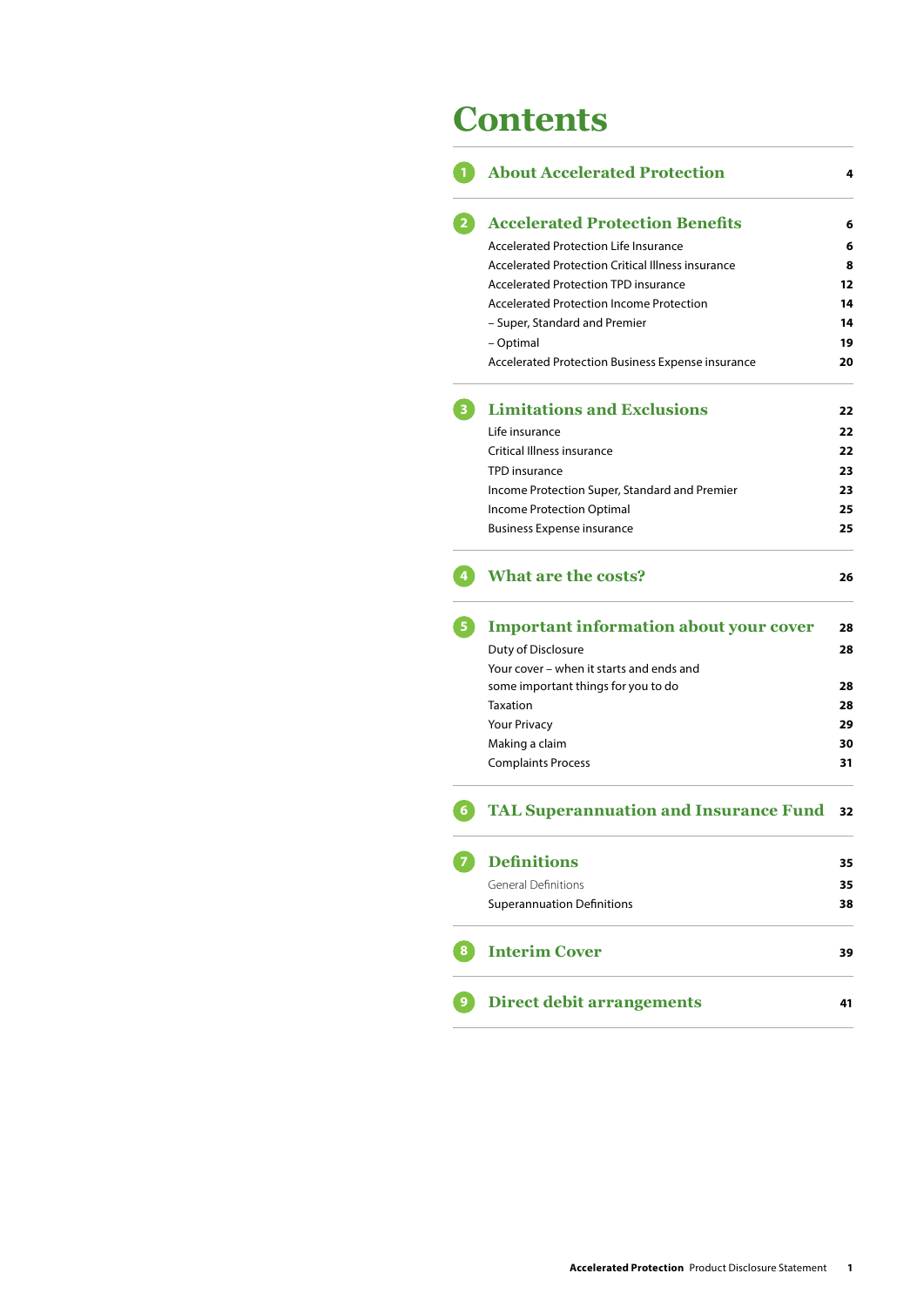*"At TAL, we believe in life. In fact, we're passionate about it.* 

*For us, life means helping all Australians achieve dignity, independence and the freedom to live the lives they choose for themselves and their families.* 

*Our products and services provide support for living; and because we specialise in life insurance, we do it very well."* 

Brett Clark, Deputy TAL Group CEO & CEO TAL Life

**2 Accelerated Protection** Product Disclosure Statement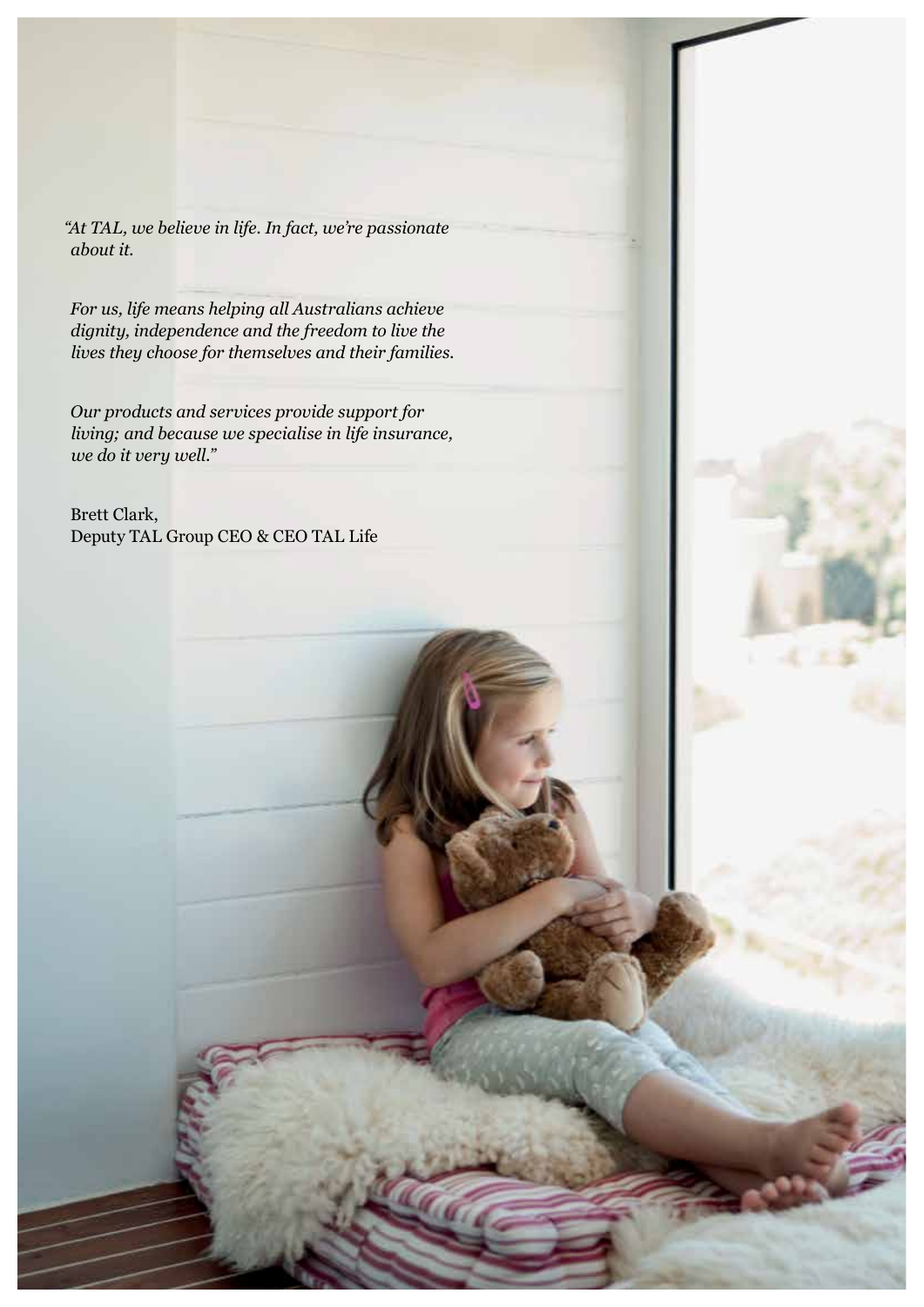# **Life choices at your fingertips. It's Accelerated Protection.**

*TAL's greatest aim is for our customers to value life insurance. We want you to understand that life's all about living. Having the right kind of life insurance gives you and your family more power to make plans, and more confidence that you can achieve them.* 

*Because life is all about living, and living is all about growth and change, we've developed a range of options to suit the way you live. We call it Accelerated Protection and you can mix and match its options to fit in with your own life plans – for now, and for later.* 

## **Paying claims is why we're here**

First things first. If you commit to life insurance, you want to know the commitment is returned. The ultimate test of that commitment is if you need to claim. Our commitment to you is first and foremost, we're here when you need us: fast, responsive and compassionate. In fact, on average every working day, we pay \$3.37 million in claims.

## **This is what you need to know**

This booklet is known as a Product Disclosure Statement (PDS). It tells you what you need to know about the various Accelerated Protection life insurance options you can choose from. Your financial adviser will help you decide which option – or Policy – will suit you. You should read the information about your Policy in this PDS carefully before you make a decision about purchasing it. To find out about all the terms and conditions, ask your financial adviser for a copy of the Policy Document. You can also call our Customer Service Centre on 1300 209 088.

## **What to expect when you sign up with us**

If you make an application and we accept it, you'll receive a Policy Schedule outlining your specific cover details, and a Policy Document containing the formal terms and conditions of your chosen insurance option. Together, the Policy Schedule and Policy Document form your insurance contract with us.

## **You** *can* **change your mind**

If you change your mind about purchasing insurance with us within 30 days of the date your Policy is issued, you can cancel the Policy and receive a full refund of the Premium you've paid. This only applies if you haven't made a claim. To receive your refund, simply return the Policy Document and Policy Schedule to us with a written request to cancel the Policy within the 30 days. And you don't have to tell us why you've changed your mind.

If your Policy is structured through your superannuation, different rules may apply. You can still change your mind and cancel the Policy within 30 days of it being issued. However your premium refund may be subject to superannuation preservation rules. So instead of a cash payment, your refund may be returned to the trustee of the superannuation fund.

## **Contact TAL or the Trustee:**

- 1300 209 088
- 1300 351 133
- customerservice@tal.com.au
- www.tal.com.au
- GPO Box 5380, Sydney NSW 2001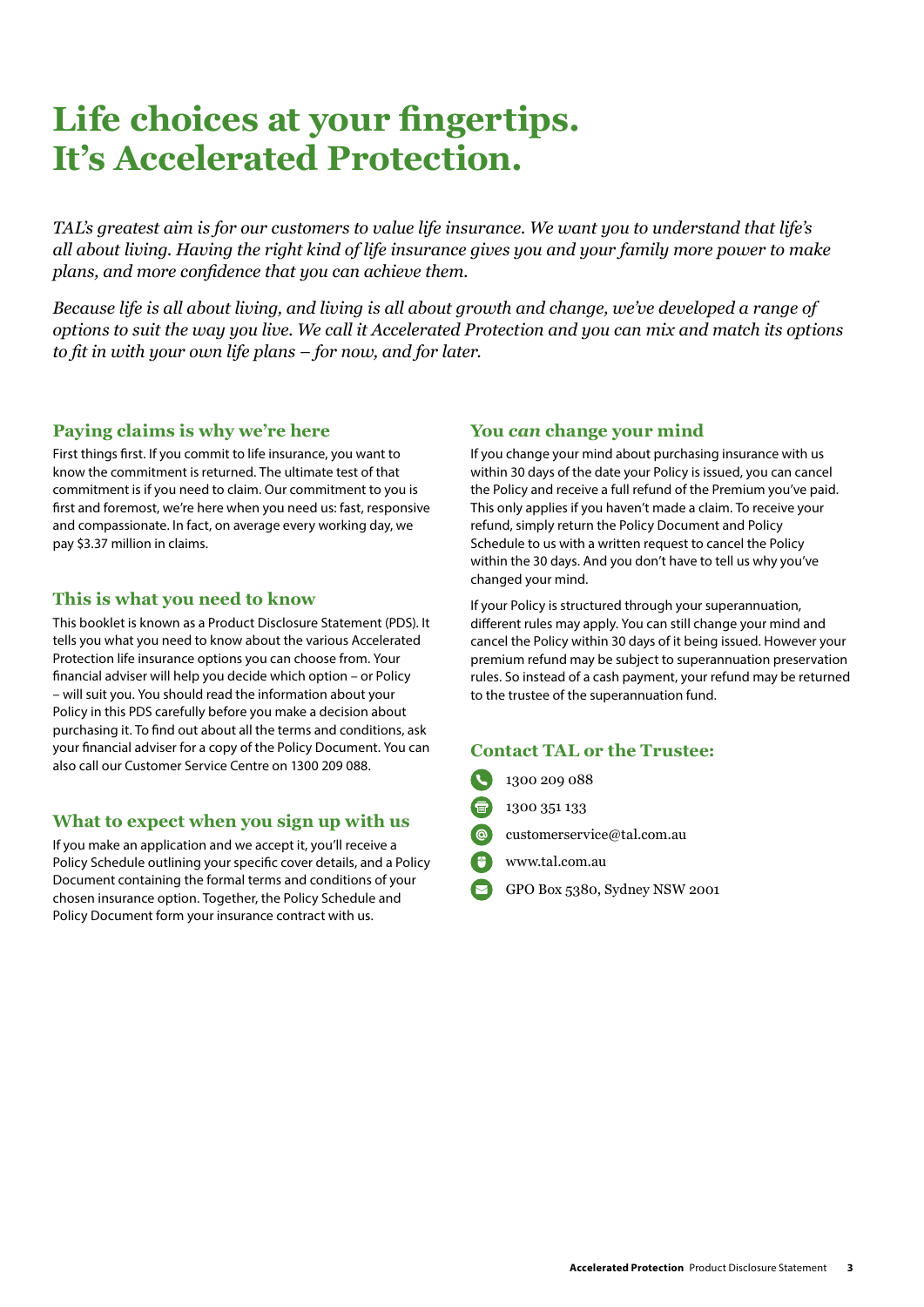# **1 About Accelerated Protection**

## **Accelerated Protection Overview**

We provide a range of insurance choices including Life insurance, Critical Illness insurance, Total and Permanent Disability (TPD) insurance, Income Protection and Business Expense insurance.

#### **Life Insurance Plan**

We pay a lump sum in the event of death or diagnosis of a Terminal Illness.

## **Critical Illness Insurance Plan**

We pay a lump sum if you are diagnosed with a specified medical condition like Cancer, Heart Attack or Stroke. We offer two levels of cover:

- **•** Critical Illness Insurance Plan Standard pays a lump sum for a specified medical condition with some added benefits.
- **•** Critical Illness Insurance Plan Premier pays a lump sum for a specified medical condition with our full suite of added benefits.

#### **TPD Insurance Plan**

We pay a lump sum for a Total and Permanent Disability.

#### **Income Protection Plan**

We provide a replacement income when Sickness or Injury prevents you from working.

We offer four levels of cover:

- **•** Income Protection Plan Super pays a monthly benefit of up to 75% of your income with some added benefits, and is available through superannuation.
- **•** Income Protection Plan Standard pays a monthly benefit of up to 75% of your income with a comprehensive range of added benefits.
- **•** Income Protection Plan Premier pays a monthly benefit of up to 75% of your income with our full suite of added benefits.
- **•** Income Protection Plan Optimal pays a monthly benefit for a specified time frame depending on the cause of disability.

#### **Business Expense Insurance Plan**

We provide a monthly payment to reimburse your business expenses while you are disabled.

## **INSURANCE OUTSIDE SUPERANNUATION**

### **Structuring your policy**



If you make a claim on an **Attached Benefit**, the Benefit Amount on any other benefits you may be entitled to will reduce, as will the cost of your premium.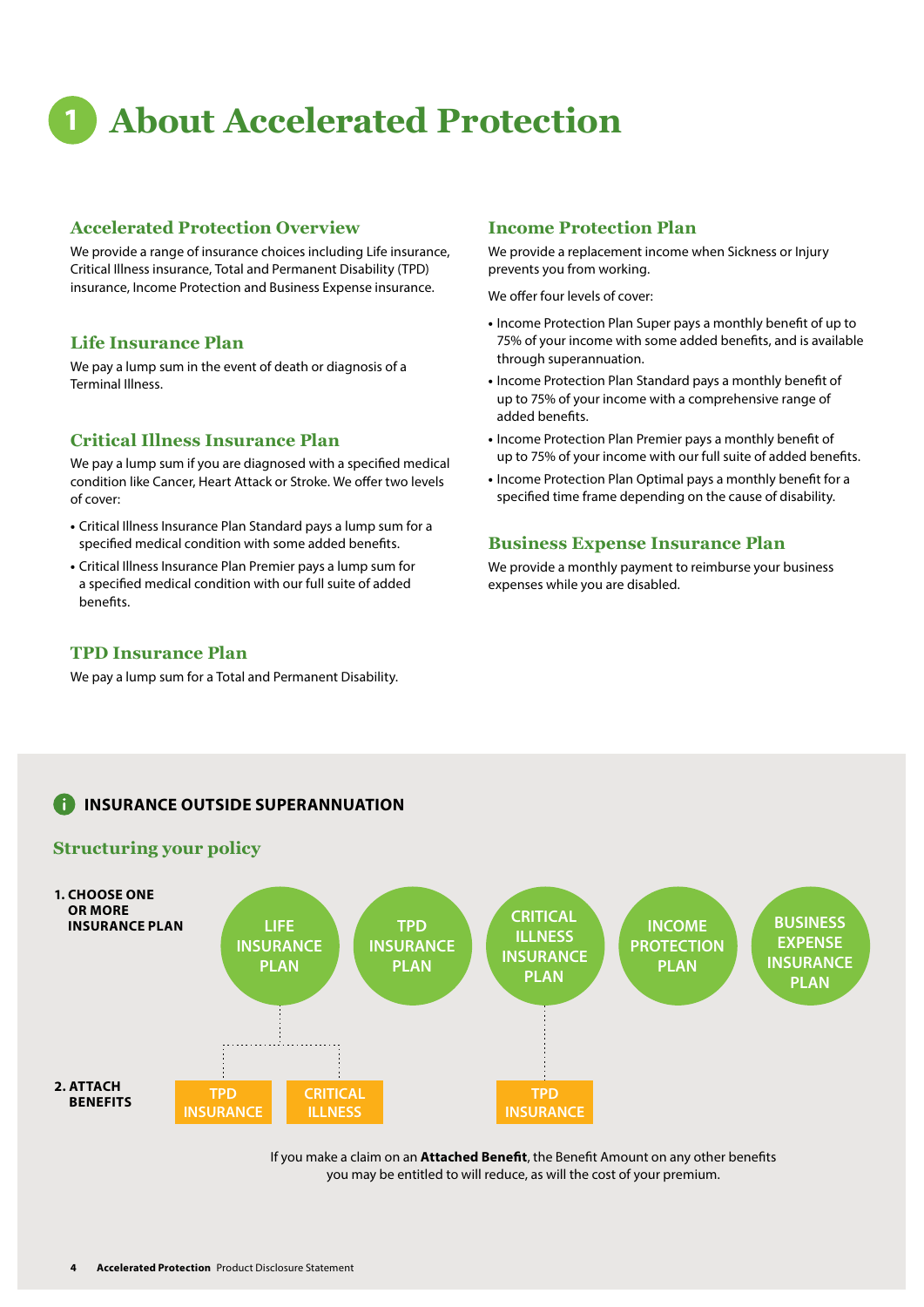## **INSURANCE THROUGH SUPERANNUATION**

You can choose to structure your Accelerated Protection through a complying superannuation fund. This means the trustee of the fund becomes the Policy Owner and you become a member of the fund.

When benefits are paid, they will be received by the trustee who will then distribute them in accordance with the governing rules of the superannuation fund and superannuation law.

Check with the trustee of your superannuation fund to see whether they are able to pay TAL your insurance premiums from your member account. This would be the case for most self-managed superannuation funds.

If you are not a member of a complying superannuation fund, or you are a member of a fund which cannot pay us insurance premiums from your member account, you can still take out Accelerated Protection through superannuation by becoming a member of the Fund. This applies to Life insurance, TPD insurance and Income Protection.

If you structure your Accelerated Protection through superannuation you may receive taxation benefits, so it's important to seek financial advice before you make this decision. Superannuation law is complex, so this advice should be specific to your circumstances. Please see Tax Information on page 34 for more information.

There are some important differences between owning your insurance yourself and purchasing your insurance through superannuation. For example, some benefits will not apply as set out in this PDS. However, in some circumstances purchasing insurance through superannuation may be more advantageous.

Should you choose to structure your Income Protection insurance through superannuation you should be aware that due to the definition of "gainfully employed" under superannuation law, unemployment in the period immediately prior to Total Disability or Partial Disability may have the result that no benefits are payable. Should you become unemployed, you may be able to have your premiums for this period waived, for up to 12 months, under the Superannuation Pause Benefit (see page 15).

When Income Protection insurance is structured through superannuation on an Agreed Value basis you should be aware that payments through the Temporary Incapacity condition of release will be restricted by superannuation law to the member's average Monthly Earnings in the 12 month period immediately prior to the start of the Waiting Period.

If you are concerned about the potential complications of Income Protection through superannuation, you should speak to your financial adviser.

For more information about structuring your insurance through the TAL Superannuation and Insurance Fund please see page 32.



If you make a claim on a **Linked Plan**, the Benefit Amount on any other benefits you may be entitled to will reduce, as will the cost of your premium.

If you make a claim on a **Superlink Plan**, we will first assess the claim against the Plan structured through superannuation to see if the benefits are consistent with a superannuation condition of release. If no benefit is payable, or the amount is restricted, we will then assess against the Superlinked Plan held outside of superannuation

## **Structuring your policy**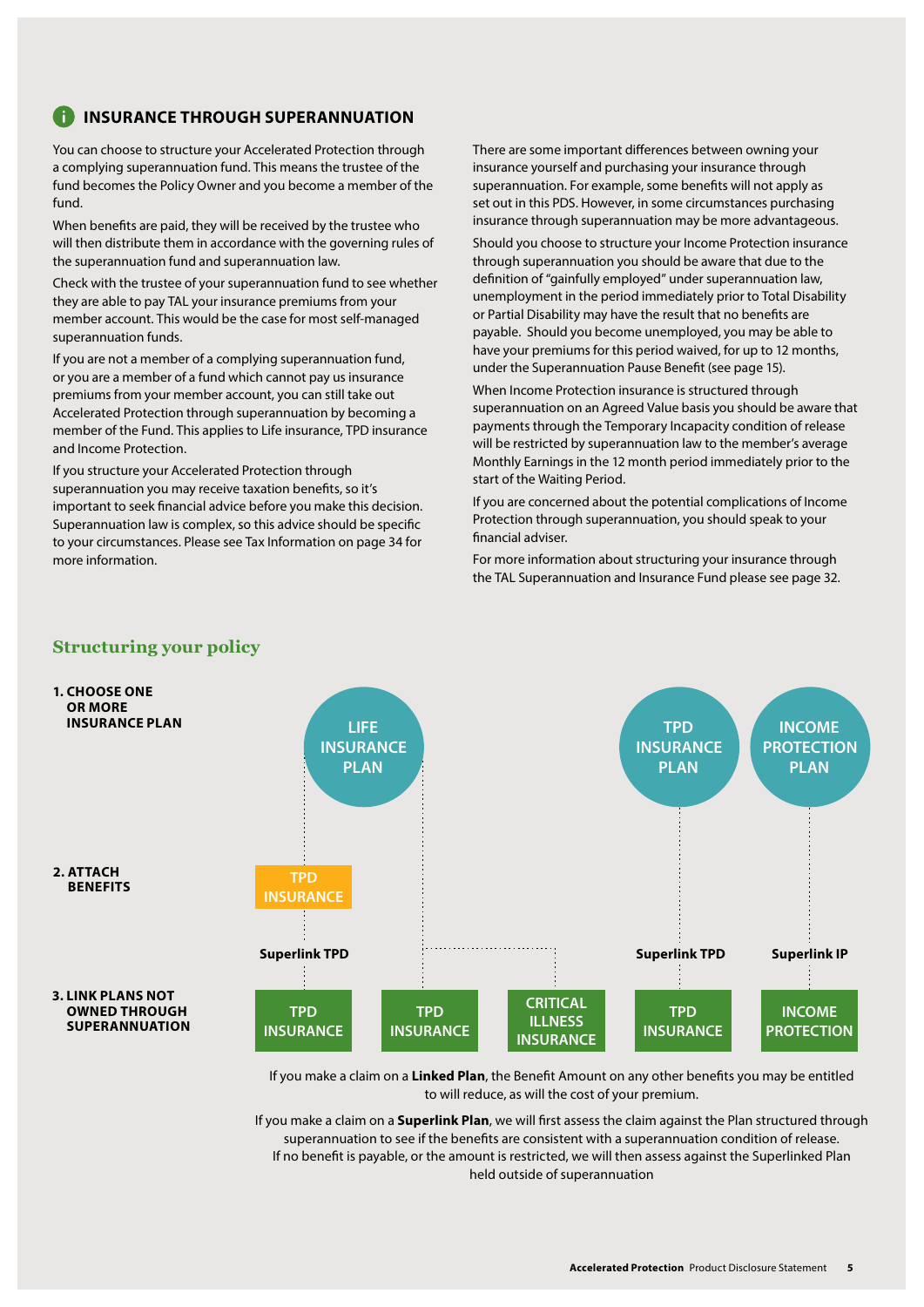# **2 Accelerated Protection Benefits**

## **Accelerated Protection Life Insurance**

We pay a lump sum in the event of death or diagnosis of a Terminal Illness. The amount we pay is the Benefit Amount you choose.

This section details some important information about the benefits included with Life insurance. For all the terms and conditions, speak to your financial adviser and ask for a copy of the Policy Document.

| <b>Eligibility</b>                                       |                                                                             |
|----------------------------------------------------------|-----------------------------------------------------------------------------|
| <b>Premium type:</b>                                     | Entry ages (next birthday):                                                 |
| – Stepped premiums                                       | $16 - 75$                                                                   |
| – Level premiums                                         | $16 - 60$                                                                   |
| Expiry age                                               | Policy anniversary before the Life<br>Insured turns 100.                    |
|                                                          | Policy anniversary before the Life<br>Insured turns 75 if through the Fund. |
| <b>Maximum Benefit Amount</b><br>that can be applied for | Any financially justifiable amount.                                         |
| Available through<br>superannuation                      | Yes. For more information see page 32.                                      |

## **Included Benefits**

The following benefits are standard with Life insurance.

| <b>Benefit</b>                                          | <b>Description</b>                                                                                                                                                                                                                                                                                                                                                                                                                                                                                                                                                                                           |
|---------------------------------------------------------|--------------------------------------------------------------------------------------------------------------------------------------------------------------------------------------------------------------------------------------------------------------------------------------------------------------------------------------------------------------------------------------------------------------------------------------------------------------------------------------------------------------------------------------------------------------------------------------------------------------|
| <b>Death Benefit</b>                                    | A lump sum payment if the Life Insured dies.                                                                                                                                                                                                                                                                                                                                                                                                                                                                                                                                                                 |
| <b>Terminal Illness Benefit</b>                         | Early payment of the Benefit Amount if the Life Insured is diagnosed as Terminally III and expected to not<br>survive longer than 12 months.                                                                                                                                                                                                                                                                                                                                                                                                                                                                 |
| <b>Advanced Payment Benefit</b>                         | An advanced payment of 10% of the Benefit Amount, up to a maximum of \$25,000 as soon as we receive the<br>death certificate or medical certificate confirming death of the Life Insured.                                                                                                                                                                                                                                                                                                                                                                                                                    |
| <b>Repatriation Benefit</b>                             | The Advanced Payment Benefit is increased to a maximum of \$35,000 if the Life Insured dies overseas.                                                                                                                                                                                                                                                                                                                                                                                                                                                                                                        |
| <b>Inflation Protection Benefit</b>                     | An annual automatic increase to your cover in line with Consumer Price Index, or not less than 5%. Increased<br>cover affects your premium, so you have the option to remove this benefit, which will reduce the size of your<br>premium increases.                                                                                                                                                                                                                                                                                                                                                          |
| <b>Premium Freeze Benefit</b>                           | Your premiums stay the same by reducing your cover each year. This is available from the Life Insured's 30th<br>birthday on stepped premium policies only.                                                                                                                                                                                                                                                                                                                                                                                                                                                   |
| <b>Guaranteed Future</b><br><b>Insurability Benefit</b> | Increase your cover without providing additional health information after significant life events such as<br>marriage, having a baby, taking out a mortgage for your own home or increasing your stake in a business in<br>which you are a key person. Applications must be made within the specified timeframe and before the Life<br>Insured turns 55. Benefit increases can only be exercised once in any 12 month period and limits apply, for<br>example the lesser of 25% of your original benefit or \$200,000. Not available if a medical loading or medical<br>exclusion applies to your insurance. |
| <b>Financial Planning Benefit1</b>                      | We'll reimburse up to \$5,000 for professional financial planning advice if you receive a full claim payment. Your<br>financial plan must be prepared by a financial adviser within 12 months of the date we finalise your claim. We<br>reserve the right to see a copy of the financial plan.                                                                                                                                                                                                                                                                                                               |
| <b>Accommodation Benefit1</b>                           | Accommodation costs of an Immediate Family Member will be met, up to \$250 per day and for a period of up to<br>14 days, if we pay the Terminal Illness Benefit and the Life Insured is Bed Confined more than 100km away from<br>home.                                                                                                                                                                                                                                                                                                                                                                      |
| <b>Grief Counselling Benefit1</b>                       | This Benefit is available to you or your Immediate Family Member who need support and grief counselling in the<br>event of a claim. Up to three counselling sessions, to a total maximum cost of \$1,000, may be available for the<br>Life Insured and/or their immediate family with a counsellor approved by us.                                                                                                                                                                                                                                                                                           |
| <b>Child's Critical Illness Benefit1</b>                | We will pay a lump sum payment of \$10,000 if your child suffers a Critical Illness Event listed on page 11 under<br>the Child's Critical Illness Option.                                                                                                                                                                                                                                                                                                                                                                                                                                                    |

1 Not available when structured through superannuation.

Included Benefits apply if Life insurance is shown on your Policy Schedule. For circumstances where a benefit will not be paid, please see Limitations and Exclusions on page 22. Your Policy Document will contain the formal terms and conditions.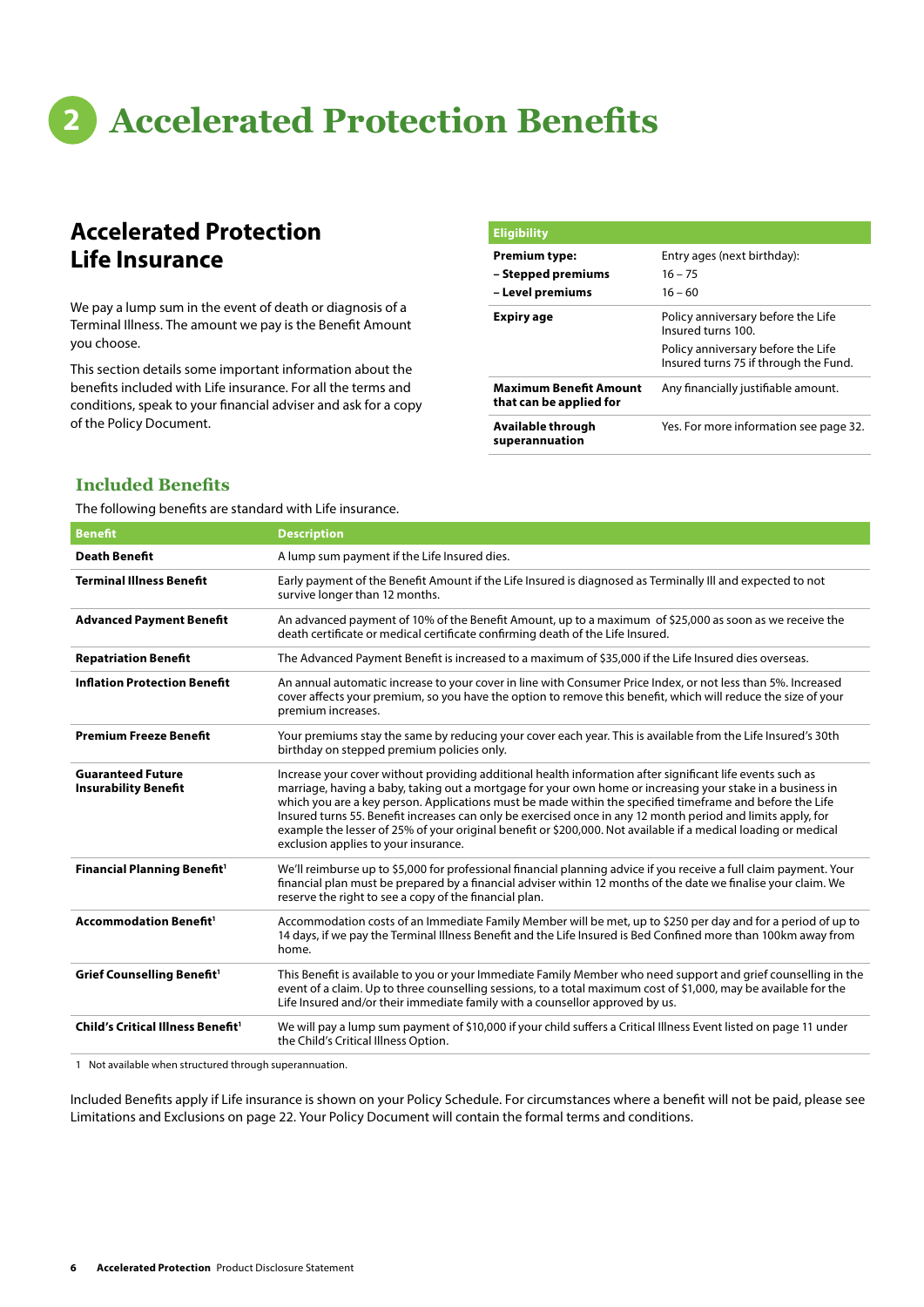## **Optional Benefits**

The following options are available with Life insurance.

| <b>Benefit</b>                                      | <b>Description</b>                                                                                                                                                                                                                                                                              |
|-----------------------------------------------------|-------------------------------------------------------------------------------------------------------------------------------------------------------------------------------------------------------------------------------------------------------------------------------------------------|
| <b>Premium Relief</b><br><b>Option</b>              | If the Life Insured is unable to work for at least<br>three consecutive months due to Sickness or<br>Injury, we'll waive your premiums. This option<br>ends on the earlier of the Life Insured returning<br>to work, earning an income or the Policy<br>anniversary before their 65th birthday. |
| <b>Business</b><br>Insurance<br>Option <sup>1</sup> | You can increase your Life insurance without<br>providing additional health information on the<br>occurrence of a valid business event. See over<br>for more information on the Business Insurance<br>Option.                                                                                   |

1 Not available when structured through the Fund.

Optional Benefits only apply if shown on your Policy Schedule and are available at an additional cost.

For circumstances where a benefit will not be paid, please see Limitations and Exclusions on page 22. Your Policy Document will contain the formal terms and conditions.

## **Business Insurance Option**

Under the Business Insurance Option, you can apply to increase cover with only financial information required within 30 days of one of the below business events or within 30 days of the Policy anniversary following the business event. A limit of one increase can be made each year and the reason for the increase must be the same as that for which the application for the Business Insurance Option was made, as determined by us.

Business events:

- **•** Business value: an increase in the Life Insured's share or value of the business entity for which this cover was originally established;
- **•** Key-person value: an increase in the value of the Life Insured key-person to the business entity for which the cover was originally established; or
- **•** Loan guarantee: an increase in the level of a business loan for which the Life Insured is a guarantor.

Applications must be made within the specified timeframe and prior to the Policy anniversary before the Life Insured turns 65. Limits apply to benefit increases, for example three times the original Benefit Amount to a set maximum depending on the type of insurance.

If you select this option, the following benefits will not apply:

- **•** Inflation Protection Benefit
- **•** Guaranteed Future Insurability Benefit
- **•** Death Buy-Back Option on TPD insurance
- **•** Death Buy-Back Benefit on Critical Illness insurance
- **•** Premium Relief Option
- **•** Double TPD Option
- **•** Double Critical Illness Option.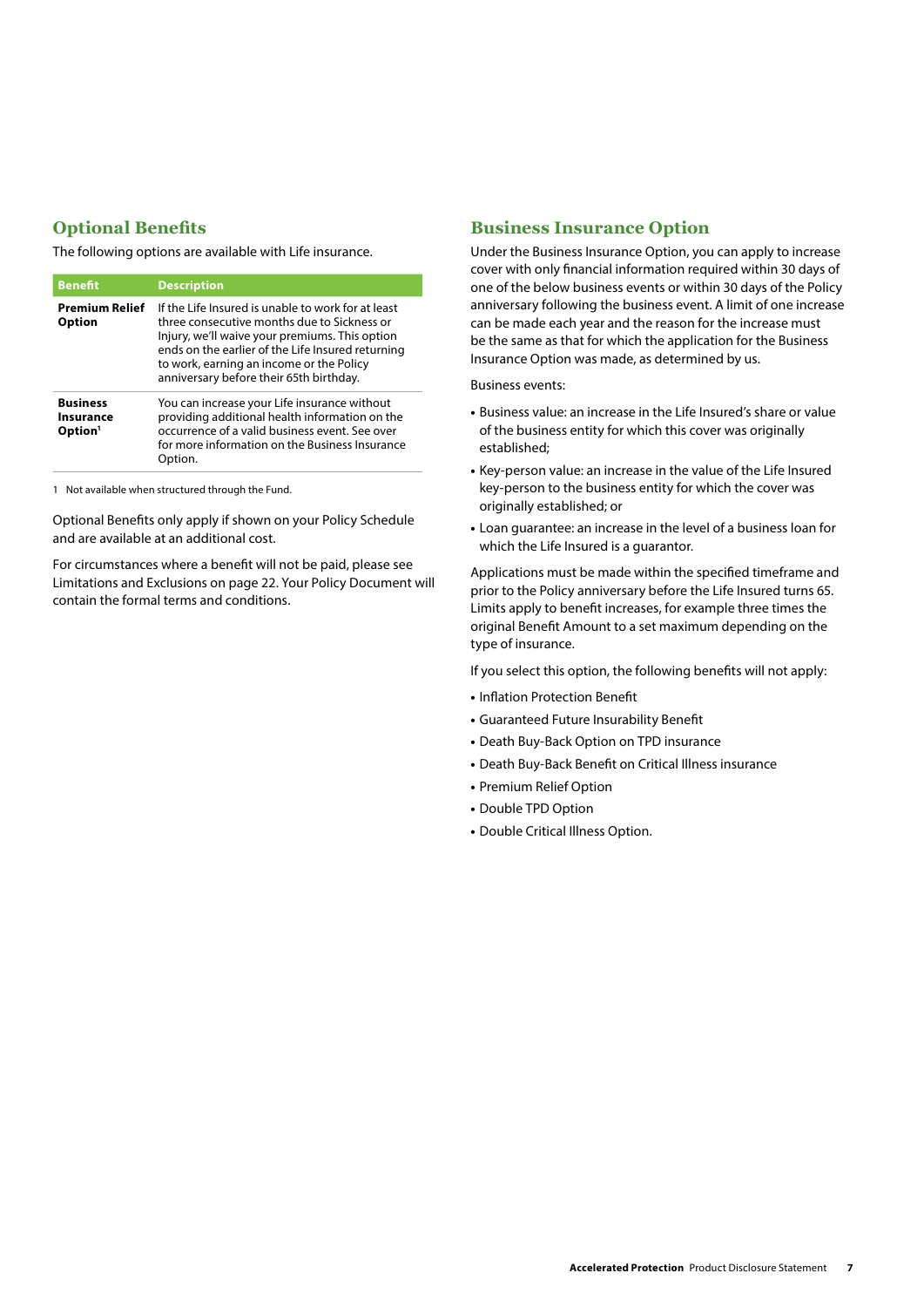## **Accelerated Protection Critical Illness insurance**

We pay a lump sum if you are diagnosed with a specified medical condition like Cancer, Heart Attack or Stroke. We pay the Benefit Amount you choose even if you're still able to work.

We give you the flexibility to have Critical Illness insurance in three different ways:

- **•** on its own;
- **•** Attached to Life insurance; or
- **•** Linked to Life insurance.

This section details some important information about the benefits included with Critical Illness insurance. Medical conditions covered under Critical Illness insurance are defined in the Policy Document and are only paid if the condition or the circumstances leading to the claim first occurs after the Plan start date. For all the terms and conditions, including the definitions of the conditions covered, speak to your financial adviser and ask for a copy of the Policy Document.

| <b>Eligibility</b>                  |                                                                                                     |
|-------------------------------------|-----------------------------------------------------------------------------------------------------|
| <b>Premium type:</b>                | Entry ages (next birthday):                                                                         |
| - Stepped premiums                  | $16 - 62$                                                                                           |
| - Level premiums                    | $16 - 60$                                                                                           |
| Expiry age                          | Policy anniversary before the<br>I ife Insured turns 70.                                            |
|                                     | Policy anniversary before the<br>Life Insured turns 100 if Attached<br>or Linked to Life insurance. |
| <b>Maximum Benefit Amount</b>       | \$2,000,000                                                                                         |
| that can be applied for             | If Critical Illness insurance is<br>Attached or Linked, it cannot<br>exceed the Life insurance.     |
| Available through<br>superannuation | No.                                                                                                 |

## **Included Benefits**

To help you choose the Critical Illness insurance that suits your needs, we've included a table of benefits comparing Critical Illness insurance Standard with Critical Illness insurance Premier.

| <b>Standard</b> | <b>Premier</b> | <b>Benefit</b>                          | <b>Description</b>                                                                                                                                                                                                                                                                                                                                |
|-----------------|----------------|-----------------------------------------|---------------------------------------------------------------------------------------------------------------------------------------------------------------------------------------------------------------------------------------------------------------------------------------------------------------------------------------------------|
| $\checkmark$    | $\checkmark$   | <b>Critical Illness</b><br>Benefit      | A lump sum payment for a range of conditions listed on page 10 until the Policy anniversary before<br>the Life Insured turns 70.                                                                                                                                                                                                                  |
|                 |                |                                         | If your Critical Illness insurance is Attached or Linked to Life insurance, cover continues but the only<br>Critical Illness condition that applies is Loss of Independent Existence.                                                                                                                                                             |
|                 | $\checkmark$   | <b>Paralysis Support</b><br>Benefit     | We double the lump sum payment, to a maximum of \$2,000,000, if the Life Insured<br>becomes paralysed.                                                                                                                                                                                                                                            |
| ັ               | $\checkmark$   | <b>Death Buy-Back</b><br><b>Benefit</b> | You can repurchase your Life insurance after the payment of 100% of the Critical Illness Benefit,<br>Paralysis Support Benefit or TPD Benefit (if applicable). This benefit only applies if Critical Illness<br>insurance or TPD insurance (if applicable) is Attached or Linked to Life insurance.                                               |
|                 |                |                                         | Buy-back requests must be made within the specified timeframe and before the Life Insured turns 70.<br>The repurchased cover is subject to the limitations and conditions applicable to the original Policy.<br>The Death Buy-Back Benefit does not apply where you have selected the Double Critical Illness Option<br>or the Double TPD Option. |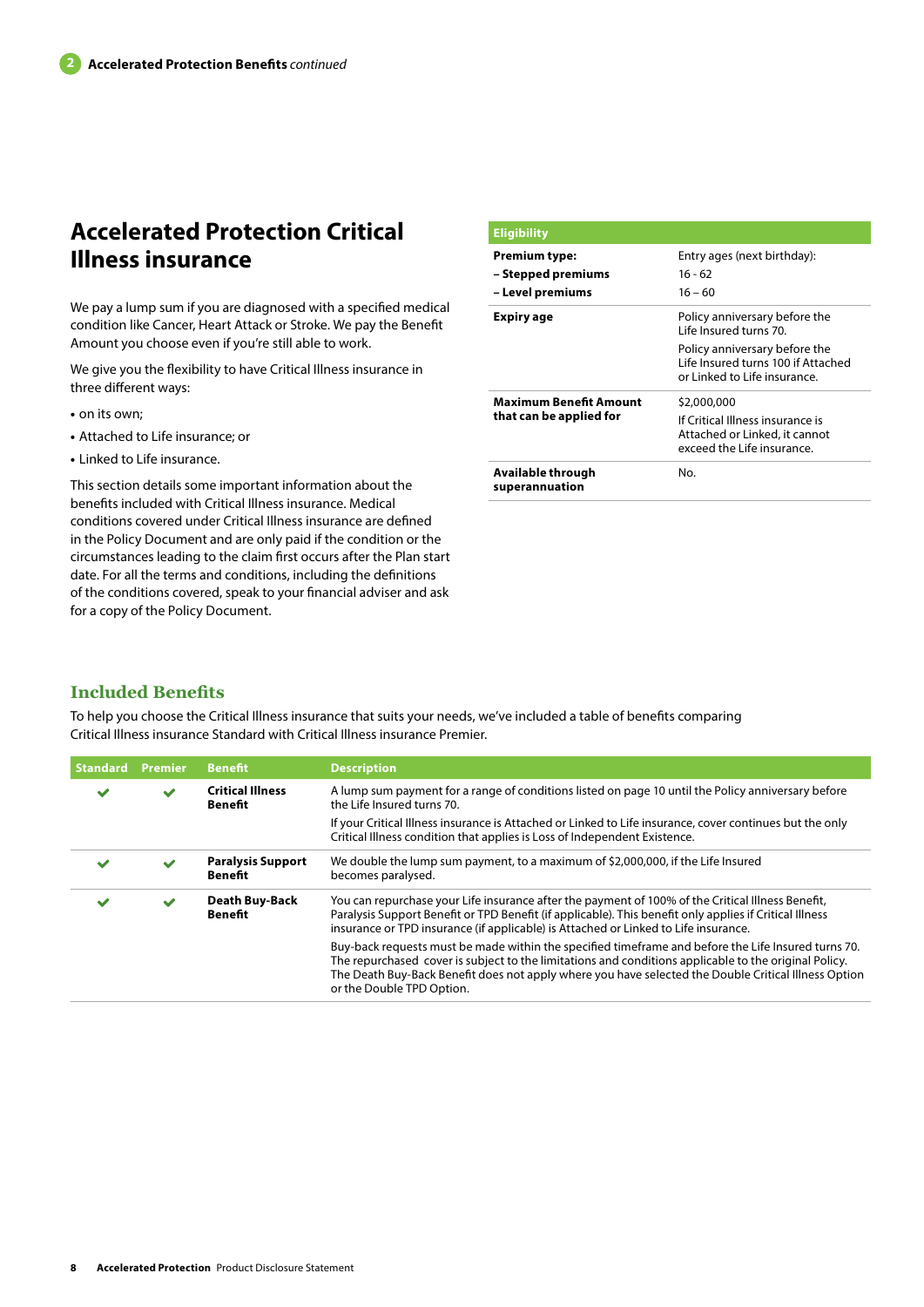| <b>Standard</b>           | <b>Premier</b> | <b>Benefit</b>                                          | <b>Description</b>                                                                                                                                                                                                                                                                                                                                                                                                                                                                                                                                                                                           |
|---------------------------|----------------|---------------------------------------------------------|--------------------------------------------------------------------------------------------------------------------------------------------------------------------------------------------------------------------------------------------------------------------------------------------------------------------------------------------------------------------------------------------------------------------------------------------------------------------------------------------------------------------------------------------------------------------------------------------------------------|
|                           | $\checkmark$   | <b>Inflation Protection</b><br><b>Benefit</b>           | An annual automatic increase to your cover in line with Consumer Price Index or not less than 5%.<br>Increased cover affects your premium, so you have the option to remove this benefit, which will<br>reduce the size of your premium increases.                                                                                                                                                                                                                                                                                                                                                           |
| $\checkmark$              | $\checkmark$   | <b>Premium Freeze</b><br><b>Benefit</b>                 | Your premiums stay the same by reducing your cover each year. This is available from the Life Insured's<br>30th birthday on stepped premium policies only.                                                                                                                                                                                                                                                                                                                                                                                                                                                   |
|                           |                | <b>Guaranteed Future</b><br><b>Insurability Benefit</b> | Increase your cover without providing additional health information after significant life events such<br>as marriage, having a baby, taking out a mortgage for your own home or increasing your stake in a<br>business in which you are a key person. Applications must be made within the specified timeframe<br>and before the Life Insured turns 55. Benefit increases can only be exercised once in any 12 month<br>period and limits apply, for example the lesser of 25% of your original benefit or \$200,000. Not<br>available if a medical loading or medical exclusion applies to your insurance. |
| ✔                         |                | <b>Financial Planning</b><br><b>Benefit</b>             | We'll reimburse up to \$5,000 for professional financial planning advice if you receive a full claim<br>payment. Your financial plan must be prepared by a financial adviser within 12 months of the date we<br>finalise your claim. We reserve the right to see a copy of the financial plan.                                                                                                                                                                                                                                                                                                               |
| ✓                         |                | <b>Accommodation</b><br><b>Benefit</b>                  | Accommodation costs of an Immediate Family Member will be met, up to \$250 per day and for a<br>period of up to 14 days, if we pay the Critical Illness Benefit and the Life Insured is confined to bed<br>more than 100km away from home.                                                                                                                                                                                                                                                                                                                                                                   |
|                           |                | <b>Grief Counselling</b><br><b>Benefit</b>              | This Benefit is available to you or your Immediate Family Member who need support and grief<br>counselling in the event of a claim. Up to three counselling sessions, to a total maximum cost of<br>\$1,000, may be available for the Life Insured and/or their immediate family with a counsellor approved<br>by us.                                                                                                                                                                                                                                                                                        |
| ✔                         |                | <b>Childs' Critical</b><br><b>Illness Benefit</b>       | We will pay a lump sum payment of \$10,000 if your child suffers a Critical Illness Event listed on page<br>11 under the Child's Critical Illness Option.                                                                                                                                                                                                                                                                                                                                                                                                                                                    |
| $\boldsymbol{\mathsf{x}}$ |                | <b>Advancement</b><br><b>Benefit</b>                    | An advance payment to cover immediate expenses if the Life Insured experiences one of the events<br>listed in the Advancement Benefit Events table on page 10, to the amount shown. Payment of this<br>benefit reduces your Critical Illness Benefit by the amount paid.                                                                                                                                                                                                                                                                                                                                     |
| $\boldsymbol{\mathsf{x}}$ | $\checkmark$   | <b>Female Critical</b><br><b>Illness Benefit</b>        | We pay an early payment of 20% of your Benefit Amount (to a maximum of \$50,000) for conditions<br>including Pregnancy Complications and Congenital Abnormalities events. See the conditions covered<br>and further information on page 10. Payment of this benefit reduces your Critical Illness Benefit by the<br>amount paid.                                                                                                                                                                                                                                                                             |
| $\boldsymbol{\mathsf{x}}$ | $\checkmark$   | <b>Needlestick</b><br>Benefit <sup>1</sup>              | If the occupation class of the Life Insured is AA+ as specified in the Policy Schedule, the Needlestick Benefit<br>will be payable if the Life Insured suffers Occupationally-Acquired Hepatitis B or C. The amount payable is<br>the Benefit Amount, to a maximum of \$1,000,000.                                                                                                                                                                                                                                                                                                                           |

1 If you choose Critical Illness Premier in conjunction with the Critical Illness Option under Income Protection, you will be limited to a maximum benefit of \$1 million across all policies issued by us in the event of Occupationally-Acquired Hepatitis B or C.

Included Benefits apply if Critical Illness insurance Standard or Premier is shown on your Policy Schedule.

For circumstances where a benefit will not be paid, please see Limitations and Exclusions on page 22. Your Policy Document will contain the formal terms and conditions.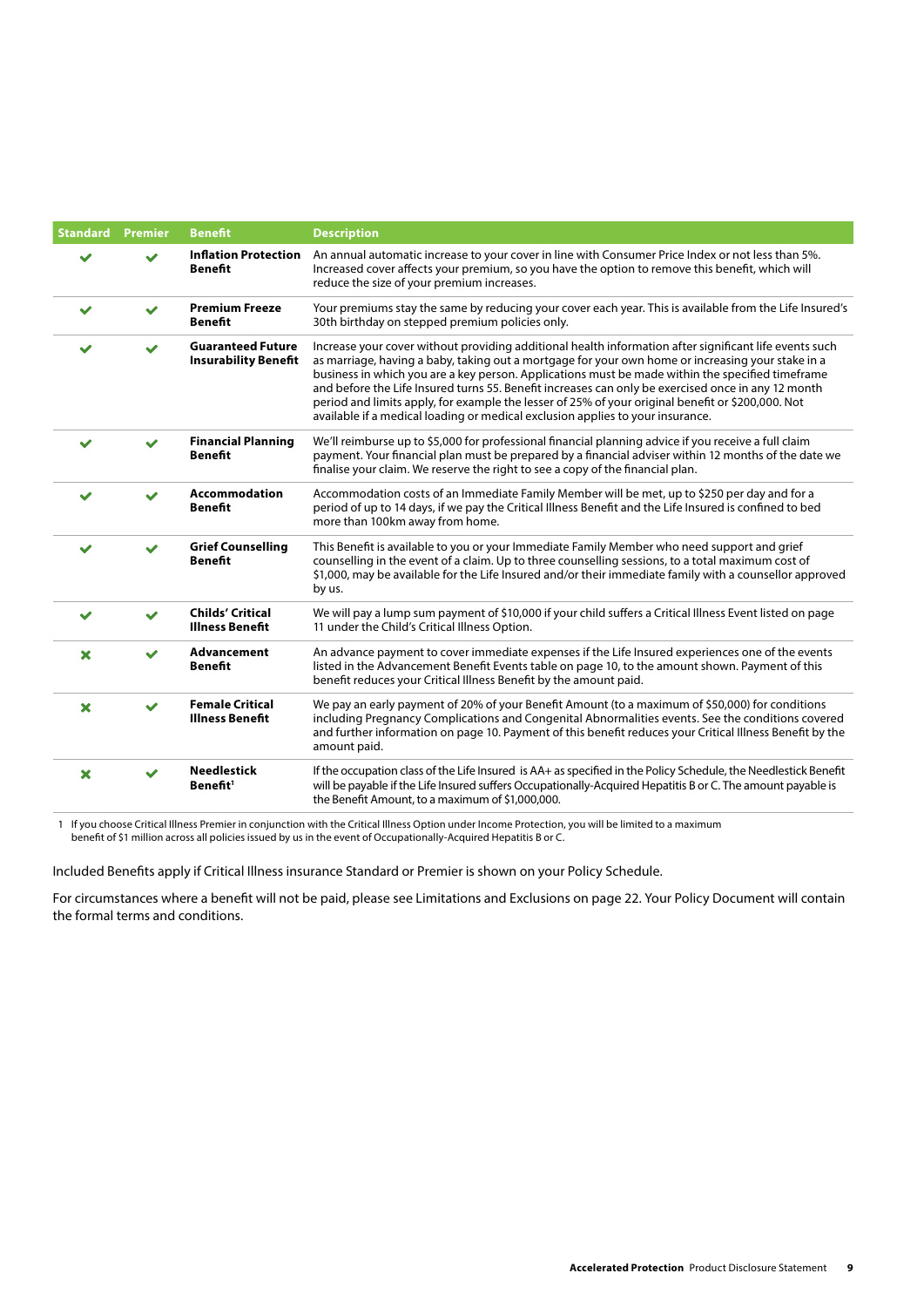#### **Critical Illness conditions**

The following conditions are covered under Critical Illness insurance. For some Critical Illness conditions, we pay less than 100% of the Benefit Amount, for example Angioplasty and Minor Heart Attack payments are limited to 25% of the Critical Illness benefit, up to a maximum of \$50,000.

| <b>Heart conditions</b>                                                                                                                                                                     |                                                                                                                                                                                                             |
|---------------------------------------------------------------------------------------------------------------------------------------------------------------------------------------------|-------------------------------------------------------------------------------------------------------------------------------------------------------------------------------------------------------------|
| • Angioplasty <sup>1,2</sup><br>• Aortic Surgery<br>• Cardiomyopathy<br>• Coronary Artery Bypass Surgery <sup>1</sup><br>• Minor Heart Attack <sup>1,3</sup><br>• Heart Attack <sup>1</sup> | • Heart Valve Surgery <sup>1</sup><br>• Open Heart Surgery <sup>1</sup><br>• Out of Hospital Cardiac Arrest <sup>1</sup><br>• Primary Pulmonary<br>Hypertension<br>• Triple Vessel Angioplasty <sup>1</sup> |
| <b>Neurological conditions</b>                                                                                                                                                              |                                                                                                                                                                                                             |
| • Alzheimer's Disease<br>$\cdot$ Coma<br>• Dementia<br>• Encephalitis and Meningitis<br>• Major Head Trauma<br>• Meningococcal Disease                                                      | • Motor Neurone Disease<br>• Multiple Sclerosis<br>• Muscular Dystrophy<br>• Paralysis<br>• Parkinson's Disease<br>• Stroke <sup>1</sup>                                                                    |
| <b>Permanent conditions</b>                                                                                                                                                                 |                                                                                                                                                                                                             |
| • Blindness<br>• Loss of Hearing<br>• Loss of Independent Existence                                                                                                                         | • Loss of a Single Limb<br>• Loss of Speech                                                                                                                                                                 |
| <b>Organ disorders</b>                                                                                                                                                                      |                                                                                                                                                                                                             |
| • Chronic Kidney Failure<br>• Chronic Liver Failure<br>• Chronic Lung Failure<br>• Major Organ Transplant                                                                                   | • Pneumonectomy<br>• Severe Burns<br>• Severe Diabetes <sup>4</sup>                                                                                                                                         |
| <b>Blood disorders</b>                                                                                                                                                                      |                                                                                                                                                                                                             |
| • Aplastic Anaemia<br>• Medically-Acquired HIV                                                                                                                                              | • Occupationally-Acquired HIV<br>• Occupationally-Acquired<br>Hepatitis B or C <sup>4,5</sup>                                                                                                               |
| Cancer                                                                                                                                                                                      |                                                                                                                                                                                                             |
| • Benign Brain Tumour                                                                                                                                                                       | $\cdot$ Cancer <sup>1</sup>                                                                                                                                                                                 |
| Other events                                                                                                                                                                                |                                                                                                                                                                                                             |
| • Intensive Care                                                                                                                                                                            | • Severe Rheumatoid Arthritis <sup>4</sup>                                                                                                                                                                  |

1 Some restrictions apply to these conditions. Refer to the Policy Document for more information. These conditions are also not covered under Accelerated Protection Interim Cover. For more information on Interim Cover see page 39.

2 This condition has a maximum payment of \$50,000, unless a benefit is payable under Triple Vessel Angioplasty.

3 This condition has a maximum payment of \$50,000 and is payable only once.

4 This condition only applies under Critical Illness insurance Premier.

5 These conditions only apply under the Needlestick Benefit.

#### **Advancement Benefit**

The events and the amount to be paid under the Advancement Benefit are listed in the following table.

| <b>Advancement Benefit Events</b>                                                                                                                                                              | <b>Amount to be paid</b>                               |
|------------------------------------------------------------------------------------------------------------------------------------------------------------------------------------------------|--------------------------------------------------------|
| • Loss of Hearing in one ear; or<br>• Loss of Sight in one eye                                                                                                                                 | 10% of the Benefit Amount to<br>a maximum of \$100,000 |
| $\cdot$ Carcinoma In Situ <sup>1</sup> :<br>• Diagnosed Benign Brain Tumour;<br>• Early Stage Chronic Lymphocytic<br>Leukaemia;<br>• Early Stage Melanoma; or<br>• Early Stage Prostate Cancer | 25% of the Benefit Amount to<br>a maximum of \$100,000 |
| • Adult onset insulin-dependent<br>diabetes mellitus diagnosed after<br>age 30;<br>• Severe Crohn's Disease; or<br>• Severe Ulcerative Colitis                                                 | 20% of the Benefit Amount to<br>a maximum of \$100,000 |
| • Partial Alzheimer's Disease                                                                                                                                                                  | 25% of the Benefit Amount to<br>a maximum of \$50,000  |

1 The maximum payment for Carcinoma In Situ of the Cervix Uteri classified as Cervical Intraepithelial Neoplasia grade 3 (CIN-3) will be 10% of the Benefit Amount to a maximum of \$100,000.

#### **Female Critical Illness Benefit**

The following conditions are covered by our Female Critical Illness Benefit. Cover under Female Pregnancy Complications and Congenital Abnormalities ends at the Policy anniversary before the Life Insured turns 45.

| <b>Female Critical</b><br><b>Illness Events</b> | <b>Medical</b><br>conditions                                                                                                                                         |
|-------------------------------------------------|----------------------------------------------------------------------------------------------------------------------------------------------------------------------|
| <b>Female Pregnancy</b><br><b>Complications</b> | • Eclampsia of Pregnancy<br>• Disseminated Intravascular Coagulation<br>• Ectopic Pregnancy<br>• Hydatidiform Mole<br>• Still Birth                                  |
| Congenital<br>Abnormalities <sup>1</sup>        | • Down's Syndrome<br>• Spina Bifida Myelomeningocele<br>• Tetralogy of Fallot<br>• Transposition of Great Vessels<br>• Congenital Blindness<br>• Congenital Deafness |
| <b>Other Events</b>                             | • Osteoporosis<br>• Lupus                                                                                                                                            |

1 The child must survive 30 days or longer.

Please note that Female Pregnancy Complications and Congenital Abnormalities are only covered from 12 months after the Plan start date. Other Events are covered three months after the Plan start date.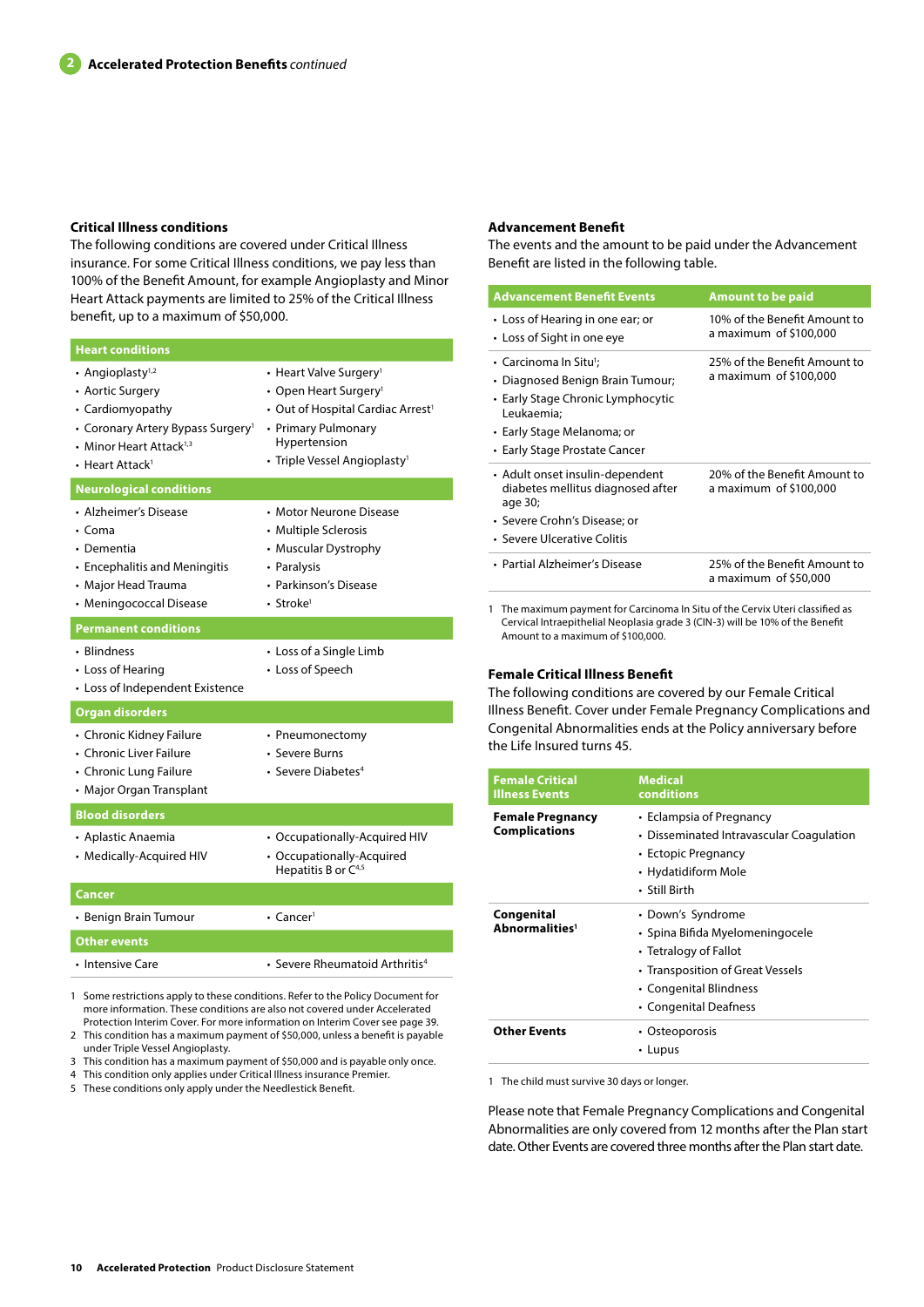## **Optional Benefits**

The following options are available on both Standard and Premier Critical Illness insurance. Optional Benefits only apply if shown on your Policy Schedule and are available at an additional cost.

| <b>Benefit</b>                                   | <b>Description</b>                                                                                                                                                                                                                                                                                                                                                                                                                                               |
|--------------------------------------------------|------------------------------------------------------------------------------------------------------------------------------------------------------------------------------------------------------------------------------------------------------------------------------------------------------------------------------------------------------------------------------------------------------------------------------------------------------------------|
| <b>Critical Illness</b><br>Reinstatement         | You can repurchase your Critical Illness insurance after the payment of a Critical Illness benefit, Advancement Benefit,<br>Needlestick Benefit or Female Critical Illness Benefit.                                                                                                                                                                                                                                                                              |
| <b>Option</b>                                    | Applications must be made within the timeframe specified in the Policy Document and before the Life Insured turns 65. The<br>repurchased cover will be subject to the limitations and conditions applicable to the original Policy.                                                                                                                                                                                                                              |
| <b>Double Critical</b><br><b>Illness Option</b>  | This option is available when Critical Illness insurance is Attached to Life insurance and means that payment of the Critical<br>Illness Benefit will not reduce your Life insurance and future premiums will be waived. The Life insurance will not be eligible<br>for increases under the Inflation Protection Benefit, Guaranteed Future Insurability Benefit and the Business Insurance Option<br>(if applicable) when the Critical Illness Benefit is paid. |
|                                                  | The Life Insured must survive a Critical Illness Event for at least 14 days to be eligible to claim under this option.                                                                                                                                                                                                                                                                                                                                           |
| <b>Child's Critical</b><br><b>Illness Option</b> | We pay a lump sum payment up to \$200,000 if an insured child first suffers from one or more of the conditions listed below<br>and we offer grief counselling to immediate family members.                                                                                                                                                                                                                                                                       |
| <b>Premium Relief</b><br>Option                  | If the Life Insured is unable to work for at least three consecutive months due to Sickness or Injury, we'll waive your premiums.<br>This option ends on the earlier of the Life Insured returning to work, earning an income or the Policy anniversary before their<br>65th birthday.                                                                                                                                                                           |
| <b>Business Insurance</b><br><b>Option</b>       | You can increase your Critical Illness insurance in line with Life insurance without medical Underwriting on the occurrence of<br>a valid business event. See page 7 for more information on the Business Insurance Option. Only available when Critical Illness<br>insurance is Attached to Life insurance.                                                                                                                                                     |

For circumstances where a benefit will not be paid, please see Limitations and Exclusions on page 22. Your Policy Document will contain the formal terms and conditions.

#### **Child's Critical Illness Option**

The following conditions to the right are covered by our Child's Critical Illness Option, so please take the time to review this list carefully. This option is available for your financially dependent children aged (next birthday) between two and 15 at the time of application. Cover expires on the Policy anniversary before the insured child's 19th birthday.

The sum of all payments per child under the Child's Critical Illness Option and Child's Critical Illness Benefit (where applicable), including cover with TAL and any other organisation will be limited to \$250,000.

#### **Critical Illness Events under the Child's Critical Illness Option are:**

| • Death                       | $\cdot$ Loss of Limbs              |
|-------------------------------|------------------------------------|
| • Terminal Illness            | • Loss of Limbs and Sight          |
| • Aplastic Anaemia            | • Loss of Speech                   |
| • Benign Brain Tumour         | • Major Head Trauma                |
| • Blindness                   | • Major Organ Transplant           |
| $\cdot$ Cancer <sup>1</sup>   | • Meningococcal Disease            |
| • Cardiomyopathy              | • Paralysis (the Paralysis Support |
| • Chronic Kidney Failure      | Benefit will not apply)            |
| $\cdot$ Coma                  | • Severe Burns                     |
| • Encephalitis and Meningitis | • Stroke <sup>1</sup>              |
| • Heart Attack <sup>1</sup>   | • Subacute Sclerosing              |
| • Loss of Hearing             | Panencephalitis                    |

1 Some restrictions apply to these conditions. Refer to the Policy Document for more information.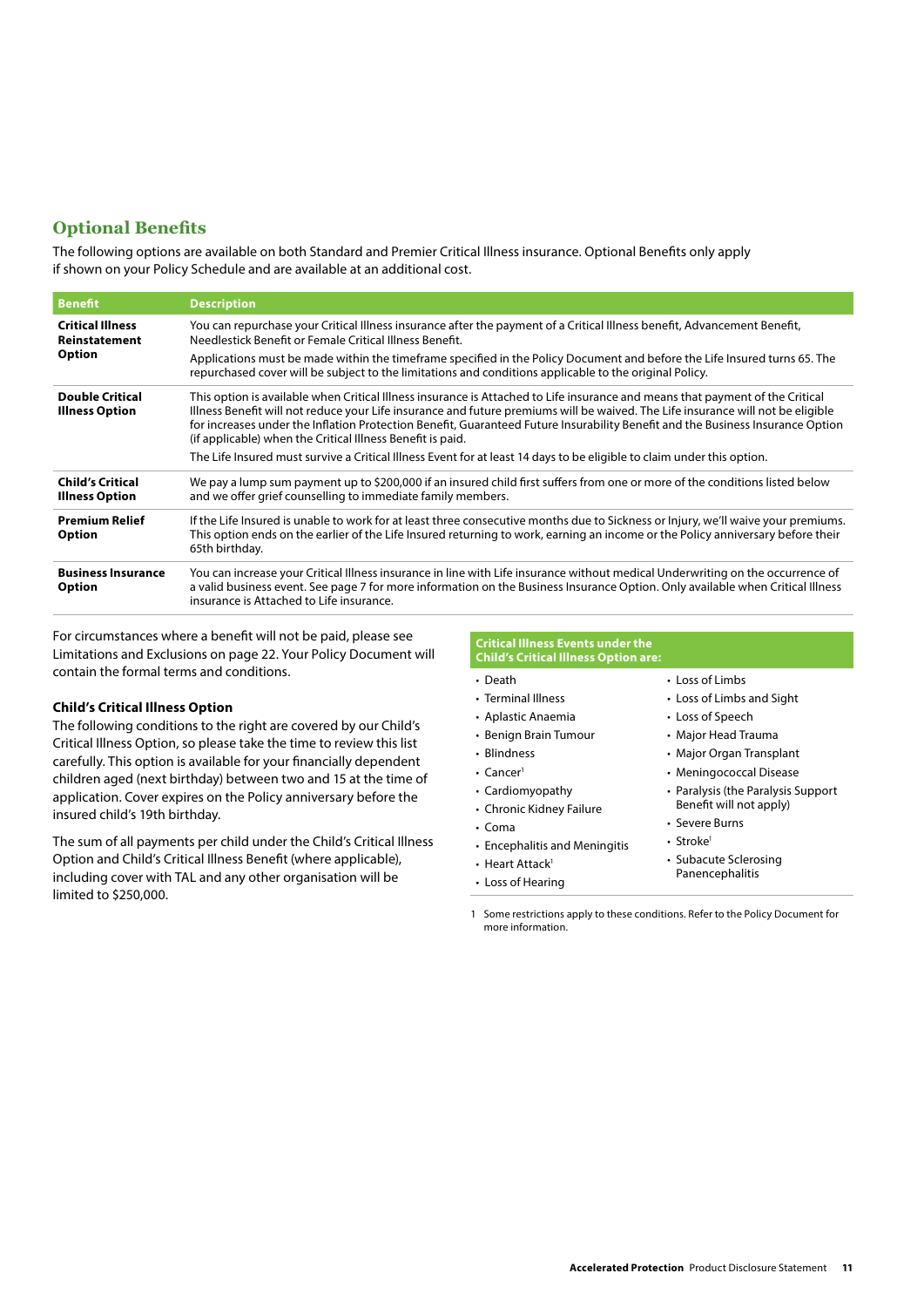## **Accelerated Protection TPD insurance**

We pay a lump sum for Total and Permanent Disability. We pay the Benefit Amount you choose. We give you the flexibility to have TPD insurance in four **• Level premiums**

**•** on its own;

different ways:

- **•** Attached to Life insurance;
- **•** Attached to Critical Illness insurance; or
- **•** Linked to Life insurance.

This section details some important information about the benefits included with TPD insurance. For all the terms and conditions, speak to your financial adviser and ask for a copy of the Policy Document.

#### **Eligibility Premium type: • Stepped premiums** Entry ages (next birthday): 16 - 62  $16 - 60$ **Expiry age** Policy anniversary before the Life Insured turns 65. Policy anniversary before the Life Insured turns 100 if Attached or Linked to Life Insurance. **Maximum Benefit Amount that can be applied for** \$5,000,000 (Restrictions apply depending on occupation and age.) If TPD insurance is Attached or Linked it cannot exceed the Life insurance and/ or Critical Illness insurance. **Available through superannuation** Yes. Only available through the Fund when Attached to Life insurance. For more information see page 32.

## **Included Benefits**

The following benefits are standard on our TPD insurance.

| <b>Benefit</b>                                          | <b>Description</b>                                                                                                                                                                                                                                                                                                                                                                                                                                                                                                                                                                                           |
|---------------------------------------------------------|--------------------------------------------------------------------------------------------------------------------------------------------------------------------------------------------------------------------------------------------------------------------------------------------------------------------------------------------------------------------------------------------------------------------------------------------------------------------------------------------------------------------------------------------------------------------------------------------------------------|
| <b>TPD Benefit</b>                                      | A lump sum payment if the Life Insured becomes Totally and Permanently Disabled. Your definition of TPD<br>depends on which of the following definitions applies under your insurance:                                                                                                                                                                                                                                                                                                                                                                                                                       |
|                                                         | • Any Occupation;                                                                                                                                                                                                                                                                                                                                                                                                                                                                                                                                                                                            |
|                                                         | • Own Occupation <sup>1</sup> ; or                                                                                                                                                                                                                                                                                                                                                                                                                                                                                                                                                                           |
|                                                         | • Activities of Daily Living (ADL).                                                                                                                                                                                                                                                                                                                                                                                                                                                                                                                                                                          |
|                                                         | If your TPD insurance is Attached or Linked to Life insurance and your definition is Any Occupation or Own<br>Occupation, at the Policy anniversary prior to your 65th birthday your definition is replaced with cover for<br>Loss of Independent Existence, Loss of Limbs and Blindness.                                                                                                                                                                                                                                                                                                                    |
|                                                         | Where Superlink is indicated in your Policy Schedule the 'Own Occupation' definition of TPD insurance applies,<br>however claims are first assessed using the 'Any Occupation' definition and the SIS definition of Permanent<br>Incapacity.                                                                                                                                                                                                                                                                                                                                                                 |
|                                                         | For more information on these definitions see page 35.                                                                                                                                                                                                                                                                                                                                                                                                                                                                                                                                                       |
|                                                         | Unless structured through superannuation, we also make advanced payments of this benefit if the Life Insured<br>suffers the Loss of a Single Limb or the Loss of Sight in one eye. Payment is the lesser of 25% of the Benefit<br>Amount or \$500,000. This payment is made once and reduces the TPD benefit by the amount paid. Only available<br>if the condition or circumstances leading to the claim occur after the Plan start date.                                                                                                                                                                   |
| <b>Inflation Protection Benefit</b>                     | An annual automatic increase to your cover in line with Consumer Price Index or not less than 5%. Increased<br>cover affects your premium, so you have the option to remove this benefit which will reduce the size of your<br>premium increases.                                                                                                                                                                                                                                                                                                                                                            |
| <b>Premium Freeze Benefit</b>                           | Your premiums stay the same by reducing your cover each year. This is available from the Life Insured's 30th<br>birthday on stepped premium Policies only.                                                                                                                                                                                                                                                                                                                                                                                                                                                   |
| <b>Guaranteed Future Insurability</b><br><b>Benefit</b> | Increase your cover without providing additional health information after significant life events such as marriage,<br>having a baby, taking out a mortgage for your own home or increasing your stake in a business in which you are<br>a key person. Applications must be made within the specified timeframe and before the Life Insured turns 55.<br>Benefit increases can only be exercised once in any 12-month period and limits apply, for example the lesser of<br>25% of your original benefit or \$200,000. Not available if a medical loading or medical exclusion applies to your<br>insurance. |

1 Not available when structured through superannuation.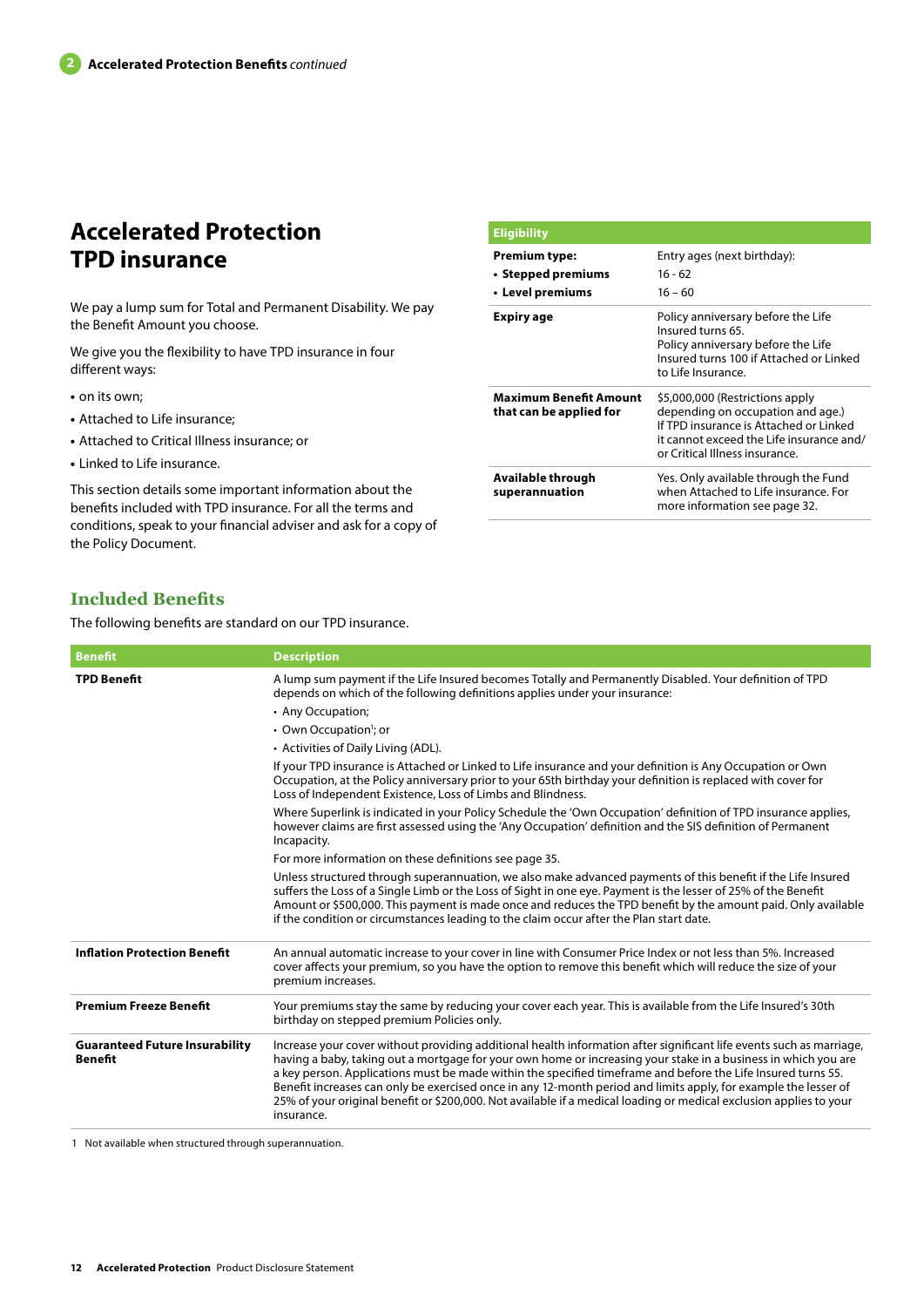| Benefit                                       | <b>Description</b>                                                                                                                                                                                                                                                                                                 |
|-----------------------------------------------|--------------------------------------------------------------------------------------------------------------------------------------------------------------------------------------------------------------------------------------------------------------------------------------------------------------------|
| Child's Critical Illness Benefit <sup>1</sup> | We will pay a lump sum payment of \$10,000 if your child suffers a Critical Illness Event listed on page 11 under<br>the Child's Critical Illness Option.                                                                                                                                                          |
| Financial Planning Benefit <sup>1</sup>       | We'll reimburse up to \$5,000 for professional financial planning advice if you receive a full claim payment.<br>Your financial plan must be prepared by a financial adviser within 12 months of the date we finalise your claim<br>and we reserve the right to see a copy of the financial plan.                  |
| <b>Accommodation Benefit1</b>                 | Accommodation costs of an Immediate Family Member will be met, up to \$250 per day and for a period of up to<br>14 days, if we pay the TPD Benefit and the Life Insured is confined to bed more than 100km away from home.                                                                                         |
| Grief Counselling Benefit <sup>1</sup>        | This Benefit is available to you or your Immediate Family Member who need support and grief counselling in the<br>event of a claim. Up to three counselling sessions, to a total maximum cost of \$1,000, may be available for the Life<br>Insured and/or their immediate family with a counsellor approved by us. |

1 Not available when structured through superannuation.

Included Benefits apply if TPD insurance is shown on your Policy Schedule. For circumstances where a benefit will not be paid, please see Limitations and Exclusions on page 22. Your Policy Document will contain the formal terms and conditions.

## **Optional Benefits**

The following options are available on TPD insurance.

| <b>Benefit</b>                                | <b>Description</b>                                                                                                                                                                                                                                                                                                                                                                                                                                                                                                                           |
|-----------------------------------------------|----------------------------------------------------------------------------------------------------------------------------------------------------------------------------------------------------------------------------------------------------------------------------------------------------------------------------------------------------------------------------------------------------------------------------------------------------------------------------------------------------------------------------------------------|
| <b>Death Buy-Back Option</b>                  | You can repurchase your Life insurance after the payment of 100% of TPD insurance. This option is only available<br>if TPD insurance is Attached or Linked to Life insurance. Buy-back requests must be made within the specified<br>timeframe and before the Life Insured turns 65. The repurchased cover will be issued subject to the limitations<br>and conditions applicable to the original Policy. The Death Buy-Back Option is not available where the Double<br>Critical Illness Option or the Double TPD Option has been selected. |
| <b>Double TPD Option</b>                      | This option is available when TPD insurance is Attached to Life insurance and means that payment of the TPD<br>Benefit will not reduce your Life insurance and future premiums will be waived. The Life insurance will not be<br>eligible for increases under the Inflation Protection Benefit, Guaranteed Future Insurability Benefit and the<br>Business Insurance Option (if applicable) when the TPD Benefit is paid.                                                                                                                    |
| <b>Premium Relief Option</b>                  | If the Life Insured is unable to work for at least three consecutive months due to Sickness or Injury, we will waive<br>your premiums. This option ends on the earlier of the Life Insured returning to work, earning an income or the<br>Policy anniversary before their 65th birthday.                                                                                                                                                                                                                                                     |
| <b>Business Insurance Option</b> <sup>1</sup> | You can increase your TPD insurance in line with Life insurance without medical Underwriting on the occurrence<br>of a valid business event. See page 7 for more information on the Business Insurance Option. Only available when<br>TPD insurance is Attached to Life insurance.                                                                                                                                                                                                                                                           |

1 Not available when structured through superannuation.

Optional Benefits only apply if shown on your Policy Schedule and are available at an additional cost. For circumstances where a benefit will not be paid, please see Limitations and Exclusions on page 22. Your Policy Document will contain the formal terms and conditions.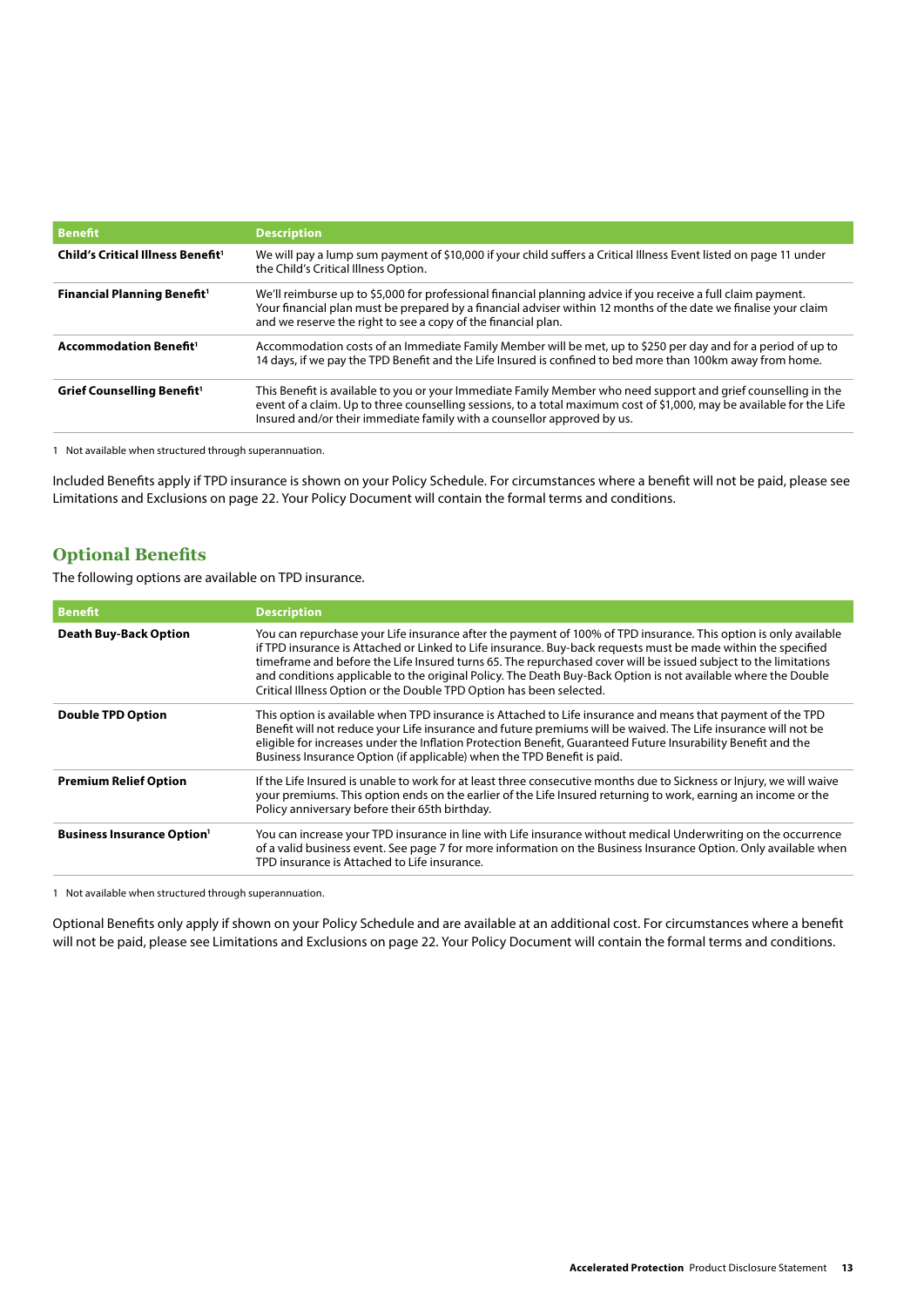## **Accelerated Protection Income Protection**

We provide a replacement income when Sickness or Injury prevents you from working. The amount we pay depends on the Benefit Amount and the cover you choose.

| Cover                                       | <b>Benefit</b>                                                                                                                                                             | <b>Waiting Period and Benefit Period</b>                                                                           |
|---------------------------------------------|----------------------------------------------------------------------------------------------------------------------------------------------------------------------------|--------------------------------------------------------------------------------------------------------------------|
| <b>Income Protection</b><br>Super           | Pays a monthly benefit to replace up to 75% of your income<br>for Total Disability or Partial Disability. Available through<br>superannuation with option of Superlink IP. | You choose your:<br>• Waiting Period or the length of time off work before you're<br>eligible to receive benefits. |
| <b>Income Protection</b><br><b>Standard</b> | Pays a monthly benefit to replace up to 75% of your income<br>for Total Disability or Partial Disability. Comprehensive<br>protection with a range of standard benefits.   | • Benefit Period or the length of time benefits are paid.                                                          |
| <b>Income Protection</b><br>Premier         | Pays a monthly benefit to replace up to 75% of your income<br>for Total Disability or Partial Disability. Comprehensive<br>protection with the full range of benefits.     |                                                                                                                    |
| <b>Income Protection</b><br>Optimal         | Pays a monthly benefit for a set period of time, depending on<br>the cause of disability.                                                                                  | Waiting Period and Benefit Period determined by the cause<br>of disability.                                        |

The following sections detail some important information about the different types of Income Protection. Before choosing your Income Protection, you should consider your personal needs and talk to your financial adviser about your individual requirements. For all the terms and conditions of this insurance, speak to your financial adviser and ask for a copy of the Policy Document.

## **Income Protection Super, Standard and Premier**

| <b>Eligibility</b>                                                                                                                        |                                                                                                                                                                                                                     |                                               |
|-------------------------------------------------------------------------------------------------------------------------------------------|---------------------------------------------------------------------------------------------------------------------------------------------------------------------------------------------------------------------|-----------------------------------------------|
| <b>Premium type:</b><br>– Stepped premiums<br>– Level premiums                                                                            | Entry ages (next birthday):<br>19 - 64 (the maximum entry age may be 55 or 60 for certain occupations and Benefit Periods)<br>19 - 60 (the maximum entry age may be 55 for certain occupations and Benefit Periods) |                                               |
| <b>Expiry age</b>                                                                                                                         | Policy anniversary before the Life Insured turns 65 for 1, 2 and 5 year, and 'to age 65' Benefit Periods.<br>This increases to 70 for a 'to age 70' Benefit Period.                                                 |                                               |
| <b>Maximum Benefit Amount (inclusive of</b><br><b>Retirement Protection Option and Disability</b><br>Plus Option) that can be applied for | \$30,000 per month for Benefit Periods of five years or greater.<br>A further \$30,000 per month is available on a one or two year Benefit Period.                                                                  |                                               |
| Type of cover (this affects the amount<br>of benefit payable)                                                                             | • Indemnity<br>• Agreed Value                                                                                                                                                                                       |                                               |
| <b>Waiting Periods available</b>                                                                                                          | • 2 weeks<br>• 4 weeks<br>• 8 weeks<br>• 13 weeks                                                                                                                                                                   | • 26 weeks<br>• 52 weeks<br>$\cdot$ 104 weeks |
| <b>Benefit Periods available</b>                                                                                                          | $\cdot$ 1 year<br>$\cdot$ 2 years<br>$\cdot$ 5 years                                                                                                                                                                | $\cdot$ to age 65<br>$\cdot$ to age 70        |
| Available through superannuation                                                                                                          | Yes for Income Protection Super only. For more information see page 32.                                                                                                                                             |                                               |

See page 35 of this PDS for some important definitions relating to Income Protection. Please note that some features may not be available for certain occupations and age groups.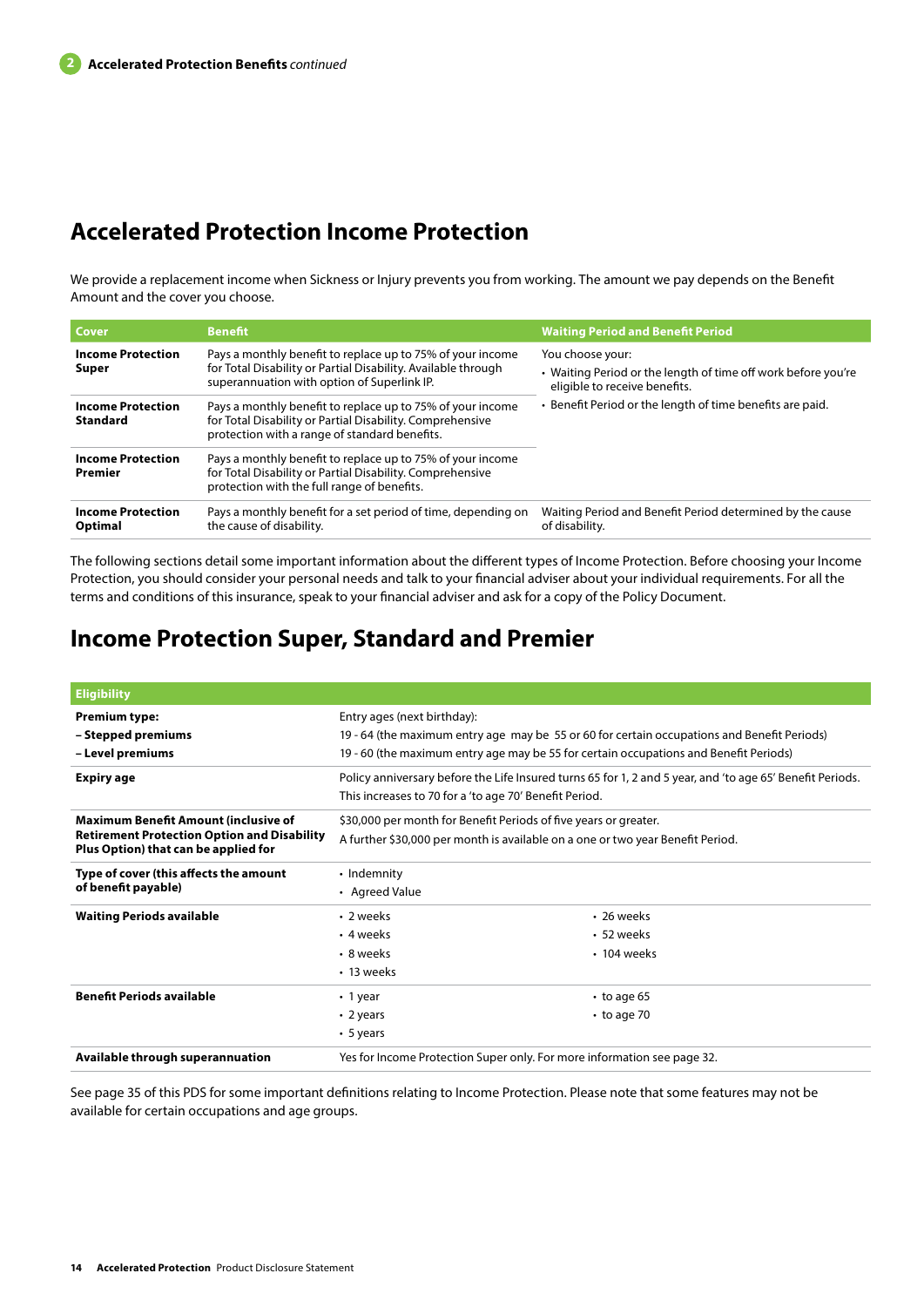## **Included Benefits**

To help you choose the Income Protection that suits your needs, we have included a table of benefits comparing Income Protection Super, Standard and Premier.

| <b>Super</b> | <b>Standard</b> | Premier      | Benefit                                       | <b>Description</b>                                                                                                                                                                                                                                                                                                                           |
|--------------|-----------------|--------------|-----------------------------------------------|----------------------------------------------------------------------------------------------------------------------------------------------------------------------------------------------------------------------------------------------------------------------------------------------------------------------------------------------|
|              |                 |              | <b>Total Disability</b><br><b>Benefit</b>     | A monthly payment that covers up to 75% of the Life Insured's normal ongoing<br>income if Totally Disabled at the end of your chosen Waiting Period. The<br>Benefit Amount is paid monthly in arrears.                                                                                                                                       |
|              |                 |              |                                               | For Premier, if the Life Insured is unable to work for more than ten hours per<br>week, his or her Monthly Earnings will not be taken into account. Please see<br>definitions on page 35.                                                                                                                                                    |
| $\checkmark$ |                 |              | <b>Partial Disability</b><br>Benefit          | A monthly payment when the Life Insured is only able to work in a reduced<br>capacity due to Sickness or Injury. The Benefit Amount takes the Life Insured's<br>Pre-Disability Earnings and any Monthly Earnings during the month into<br>account.                                                                                           |
|              |                 |              | <b>Inflation Protection</b><br><b>Benefit</b> | An annual automatic increase to your cover in line with Consumer Price Index<br>or not less than 3%. Increased cover affects your premium, so you have the<br>option to remove this benefit, which will reduce the size of your premium<br>increases.                                                                                        |
| ✔            | $\checkmark$    | $\checkmark$ | <b>Death Benefit</b>                          | A lump sum payment of six times the Benefit Amount to a maximum of<br>\$50,000 if the Life Insured dies.                                                                                                                                                                                                                                     |
|              |                 |              | Concurrent<br><b>Disability Benefit</b>       | If Total Disability or Partial Disability results from separate Sickness or Injury,<br>your benefit payments are calculated according to the Sickness or Injury that<br>provides the highest payment. This ensures you are always receiving the<br>maximum benefit you are entitled to.                                                      |
|              |                 |              | <b>Recurrent Disability</b><br><b>Benefit</b> | If a disability recurs from the same or related cause within 12 months of a claim<br>ending, we treat it as a continuation of the original claim which means no<br>Waiting Period before payments recommence. Please note all claim periods<br>will be added together to calculate the maximum Benefit Period for<br>the disability.         |
| ✓            | ✔               | ✓            | <b>Waiver of Premium</b><br><b>Benefit</b>    | We waive your Income Protection premiums while the Life Insured receives a<br>benefit payment for Total Disability or Partial Disability.                                                                                                                                                                                                    |
|              |                 |              | <b>Elective Surgery</b><br><b>Benefit</b>     | The Life Insured is considered Totally Disabled due to Sickness if they're<br>disabled as a result of a transplant, surgery to improve their appearance or<br>elective surgery on the advice of a Medical Practitioner. Not applicable when<br>surgery occurs within six months of commencement, reinstatement or an<br>increase in benefit. |
|              |                 |              | <b>Bed Confinement</b><br><b>Benefit</b>      | For each day you're Bed Confined, on the advice of a Medical Practitioner, a<br>proportion of the Benefit Amount can be paid under certain circumstances.<br>The confinement must continue for three consecutive days or more during the<br>Income Protection Waiting Period.                                                                |
| ×            | $\checkmark$    |              | <b>Family Support</b><br>Benefit              | We pay a monthly benefit of up to \$5,000 for up to three months if an<br>Immediate Family Member stops paid work to care for the Life Insured. The<br>Life Insured must be Totally Disabled for 30 consecutive days to be eligible.<br>The benefit is reduced by the amounts reimbursed from elsewhere.                                     |
| ×            |                 |              | Housekeeper<br><b>Benefit</b>                 | We pay a monthly benefit of up to \$5,000, for up to six months, to a non-family<br>member that the Life Insured is totally reliant upon. The Life Insured must<br>be Totally Disabled for 30 consecutive days and bed confined at home to be<br>eligible. The benefit is reduced by the amounts reimbursed from elsewhere.                  |
| ×            | ✓               | ✔            | <b>Scheduled Injury</b><br>Benefit            | We pay for a specific period for certain events, based on the nature of the<br>injury. See page 17 for more information.                                                                                                                                                                                                                     |
| ✔            |                 | ✓            | <b>Blood Borne</b><br><b>Diseases Benefit</b> | If the Life Insured is a health care professional and they contract a blood<br>borne disease such as HIV, Hepatitis B or C and they either normally perform<br>Exposure Prone Procedures or suffer a reduction in patients due to disclosing<br>the disease, we will assess as disabled even if they are physically able to work.            |
|              | ×               | ×            | Superannuation<br><b>Pause Benefit</b>        | In the event the Life Insured has ceased working in a Gainful Occupation due<br>to reasons other than Sickness or Injury, he or she can apply to temporarily<br>suspend cover and premium payments for up to 12 consecutive months. Only<br>available when cover is structured through superannuation.                                       |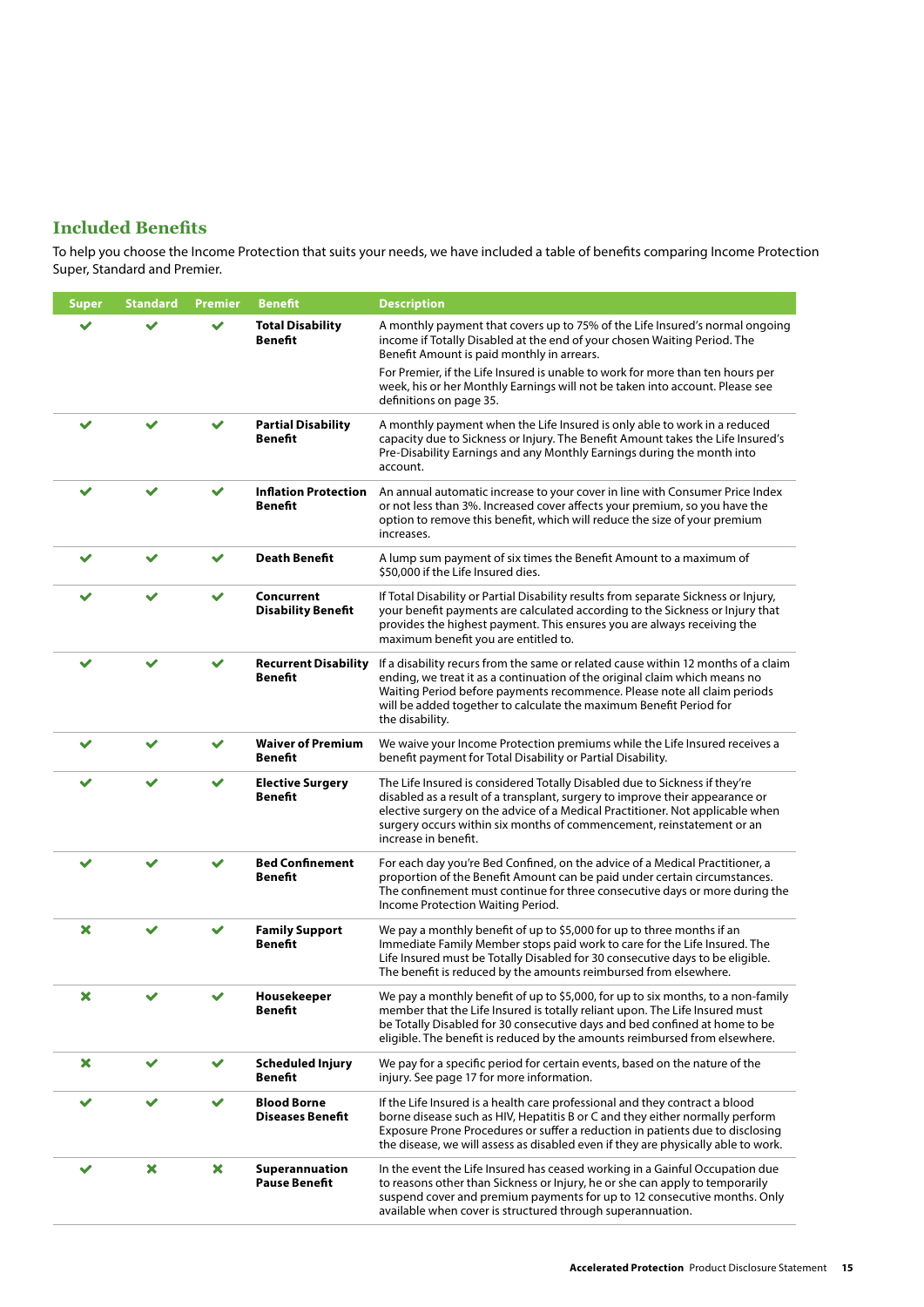| <b>Super</b> | <b>Standard</b>           | <b>Premier</b> | <b>Benefit</b>                                                             | <b>Description</b>                                                                                                                                                                                                                                                                                                                                                                                                                                                                                                  |
|--------------|---------------------------|----------------|----------------------------------------------------------------------------|---------------------------------------------------------------------------------------------------------------------------------------------------------------------------------------------------------------------------------------------------------------------------------------------------------------------------------------------------------------------------------------------------------------------------------------------------------------------------------------------------------------------|
| ×            | ×                         |                | <b>Child Care Benefit</b>                                                  | We will pay reimbursement costs, of an additional 5% of the Benefit Amount<br>up to \$500 per month, incurred in relation to providing outside care for<br>any children under the age of 12 as a result of your Sickness or Injury, for a<br>maximum of three months.                                                                                                                                                                                                                                               |
| ×            | $\boldsymbol{\mathsf{x}}$ | $\checkmark$   | <b>Child's Critical</b><br><b>Illness Benefit</b>                          | We will pay a lump sum payment of three times the Benefit Amount to a<br>maximum of \$25,000 if your child suffers a Critical Illness Event listed on page<br>11 under the Child's Critical Illness Option.                                                                                                                                                                                                                                                                                                         |
| ×            | ×                         | ✓              | Rehabilitation<br><b>Benefit</b>                                           | Cover for participation in a pre-approved Rehabilitation Program. The amount<br>paid is 50% of the Benefit Amount.                                                                                                                                                                                                                                                                                                                                                                                                  |
| ×            | ×                         |                | <b>Rehabilitation</b><br><b>Expense</b><br>Reimbursement<br><b>Benefit</b> | We reimburse for participation in a pre-approved Rehabilitation Program to a<br>maximum of six times the Benefit Amount but excludes medical consultations<br>or therapy.                                                                                                                                                                                                                                                                                                                                           |
| ×            | ×                         |                | <b>Overseas</b><br>Assistance Benefit                                      | Reimbursement of up to three times the Benefit Amount for airfare costs for<br>emergency transportation back to Australia if the Life Insured suffers Total<br>Disability overseas lasting for at least 30 consecutive days.                                                                                                                                                                                                                                                                                        |
| ×            | $\boldsymbol{\mathsf{x}}$ | ✔              | Accommodation<br>and Transport<br>Benefit                                  | We will reimburse accommodation costs for your family of up to \$250 per day,<br>for a maximum of 30 days, and transport costs for the Life Insured of up to<br>\$500 when the Life Insured is Totally Disabled, and needs to travel more than<br>100km from home for treatment.                                                                                                                                                                                                                                    |
| ×            | ×                         |                | <b>Job Security Benefit</b>                                                | We pay the Life Insured's employer one payment of the Benefit Amount, if the<br>insured is Totally Disabled for two months and subsequently returns to paid<br>work with the same employer. To be eligible, the Life Insured must not directly<br>or indirectly own all or part of the business.                                                                                                                                                                                                                    |
| ×            | $\boldsymbol{\mathsf{x}}$ |                | Involuntary<br><b>Unemployment</b><br>Benefit                              | We waive your Income Protection premiums, including premiums for any<br>optional benefits, if the Life Insured becomes involuntarily unemployed for<br>reasons other than Sickness or Injury for up to three consecutive months<br>from the date of unemployment. The Life Insured will continue to be covered<br>over this period. This only applies if you have had cover for six months and<br>you are both the Policy Owner and the Life Insured. You must resume paying<br>premiums at the end of this period. |
| ×            | $\boldsymbol{\times}$     | ✔              | <b>Return to Work</b><br><b>Benefit</b>                                    | If the Life Insured returns to paid work for at least 30 hours a week following<br>three months of receiving Rehabilitation Benefits, we'll pay the Benefit<br>Amount when returning to work, and again on the three and six-month<br>anniversaries of consecutive employment.                                                                                                                                                                                                                                      |
| ×            | ×                         | $\checkmark$   | <b>Premium Pause</b><br>Benefit                                            | Temporarily suspend your premiums and cover for up to 12 months if you become<br>unemployed or are on long term leave. Available after 12 months of cover.<br>Acceptable evidence must be provided. Insurance must be restarted within 12<br>months. There'll be no cover during the temporary suspension and for a 90-day<br>period after the restart.                                                                                                                                                             |
|              | x                         |                | <b>Cover Continuation</b><br>Benefit                                       | If the Life Insured is 55 or less at the time cover started and you have selected a<br>Benefit Period that ends at age 65, and the Life Insured is still working, you can<br>continue cover until age 70 with a one-year Benefit Period without providing<br>additional health information. Not available if on claim or a medical loading or<br>medical exclusion applies.                                                                                                                                         |
| ×            | $\boldsymbol{\mathsf{x}}$ | $\checkmark$   | <b>Guaranteed Future</b><br><b>Insurability Benefit</b>                    | Increase your insurance by up to 15% every third Policy anniversary, to a<br>maximum of \$30,000, without providing additional health information after<br>an income increase. Not available if health or pastime loadings or exclusions<br>apply to your cover.                                                                                                                                                                                                                                                    |
| ×            | ×                         | ✔              | <b>Change of Waiting</b><br><b>Period Benefit</b>                          | Shorten your Waiting Period if your employment status changes. Occupational<br>and financial evidence required. See page 17 for the Change of Waiting Period<br>Benefit table.                                                                                                                                                                                                                                                                                                                                      |

Included Benefits apply if Income Protection Super, Standard or Premier is shown on your Policy Schedule.

For circumstances where a benefit will not be paid, please see Limitations and Exclusions on page 22. Your Policy Document will contain the formal terms and conditions.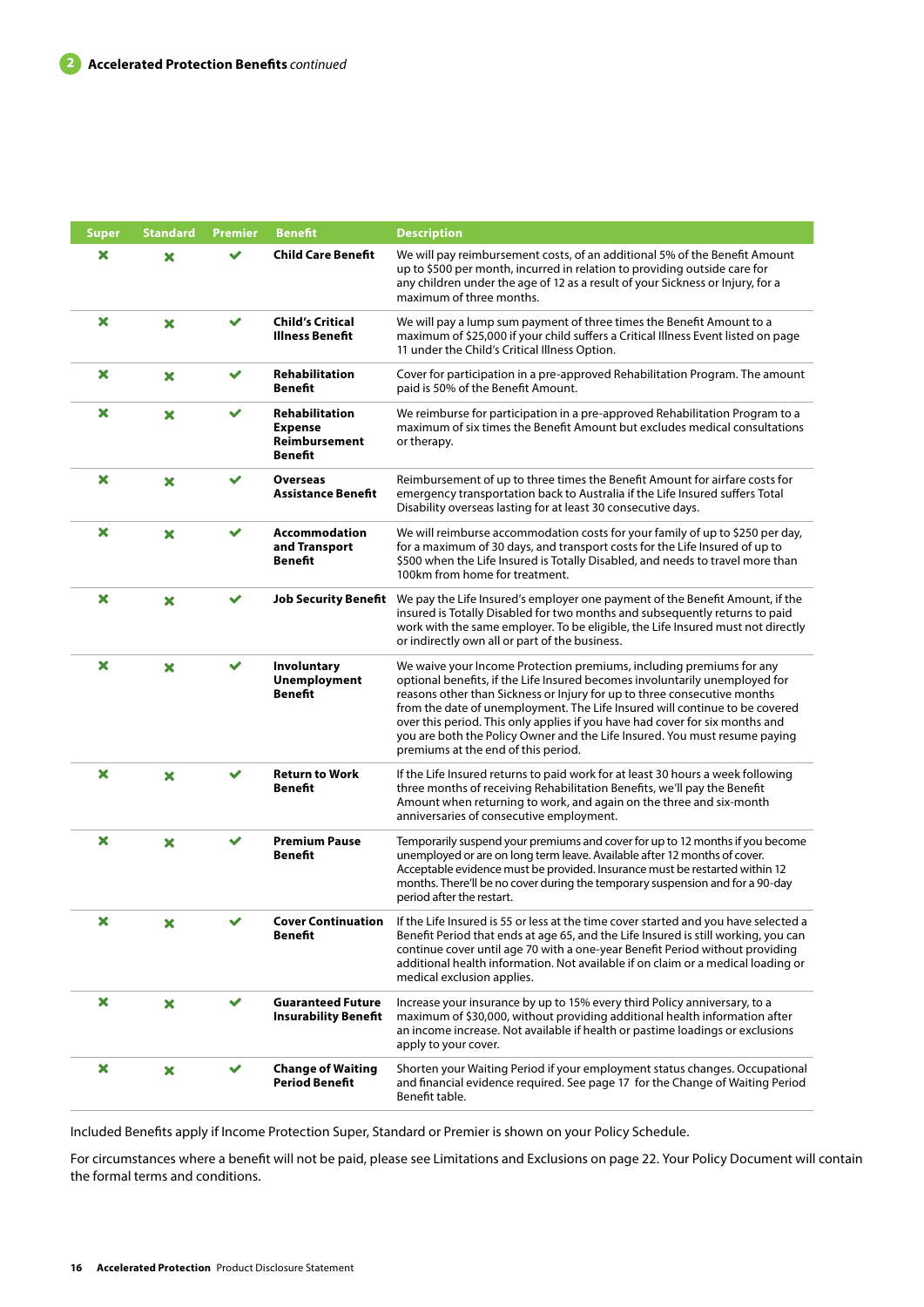#### **Change of Waiting Period Benefit**

The Waiting Period can be shortened as per the following table.

| <b>Existing Waiting Period</b> | <b>New shortened Waiting Period</b> |
|--------------------------------|-------------------------------------|
| 104 weeks or 52 weeks          | 13 weeks or 26 weeks                |
| 26 weeks                       | 13 weeks                            |
| 13 weeks                       | 4 weeks                             |

#### **Scheduled Injury Benefit**

(Not available through Income Protection Super)

The Scheduled Injury Benefit provides payment for a specific period for certain events, based on the nature of the Injury and the potential impact to your lifestyle and ability to earn an income.

If you suffer from a Scheduled Injury, the Benefit Amount will be payable from the date of Injury for the lesser of the Payment period as outlined in the table to the right and the Benefit Period. Under the Scheduled Injury Benefit, you can choose to receive your benefit payments monthly in arrears or in advance for the first six months of any payment period.

If the Scheduled Injury makes you eligible for a benefit payment under the Accident Benefit Option or the Critical Illness Option as described under Optional Benefits on the following page, and/or the Scheduled Injury Benefit, the greater of these benefit payments will be paid.

| <b>Scheduled Injury</b>                                                        | <b>Payment period</b><br>(in months) |
|--------------------------------------------------------------------------------|--------------------------------------|
| Paralysis                                                                      | 60                                   |
| Loss of:                                                                       |                                      |
| • both feet or hands or sight in both eyes                                     | 24                                   |
| • any combination of two of, a hand, a foot and<br>sight in one eye            | 24                                   |
| $\cdot$ one leg or arm                                                         | 18                                   |
| • one foot or hand or sight in one eye                                         | 12                                   |
| • the thumb and index finger of the same hand                                  | 6                                    |
| Fracture of:                                                                   |                                      |
| • thigh or pelvis                                                              | 3                                    |
| • leg (between the knee and foot), kneecap,<br>upper arm, shoulder bone or jaw | 2                                    |
| • skull (excluding bones of the nose and face)                                 | $\mathcal{P}$                        |
| • forearm (above the wrist), collarbone or heel                                | 1                                    |
| • wrist                                                                        | 1                                    |
| • vertebrae                                                                    |                                      |

Loss means the total and permanent loss of:

- **•** the use of the hand or foot from the wrist or ankle joint;
- **•** the use of the arm or leg from the elbow or knee joint;
- **•** the use of the thumb and index finger from the first phalange joint; or
- **•** sight, to the extent that visual acuity in the eye, on a Snellen Scale after correction by a suitable lens, is less than 6/60 or to the extent that the visual field is reduced to 10 degrees or less of arc.

Fracture means a bone fracture requiring the application of a plaster cast or a similar immobilising device by a Medical Practitioner.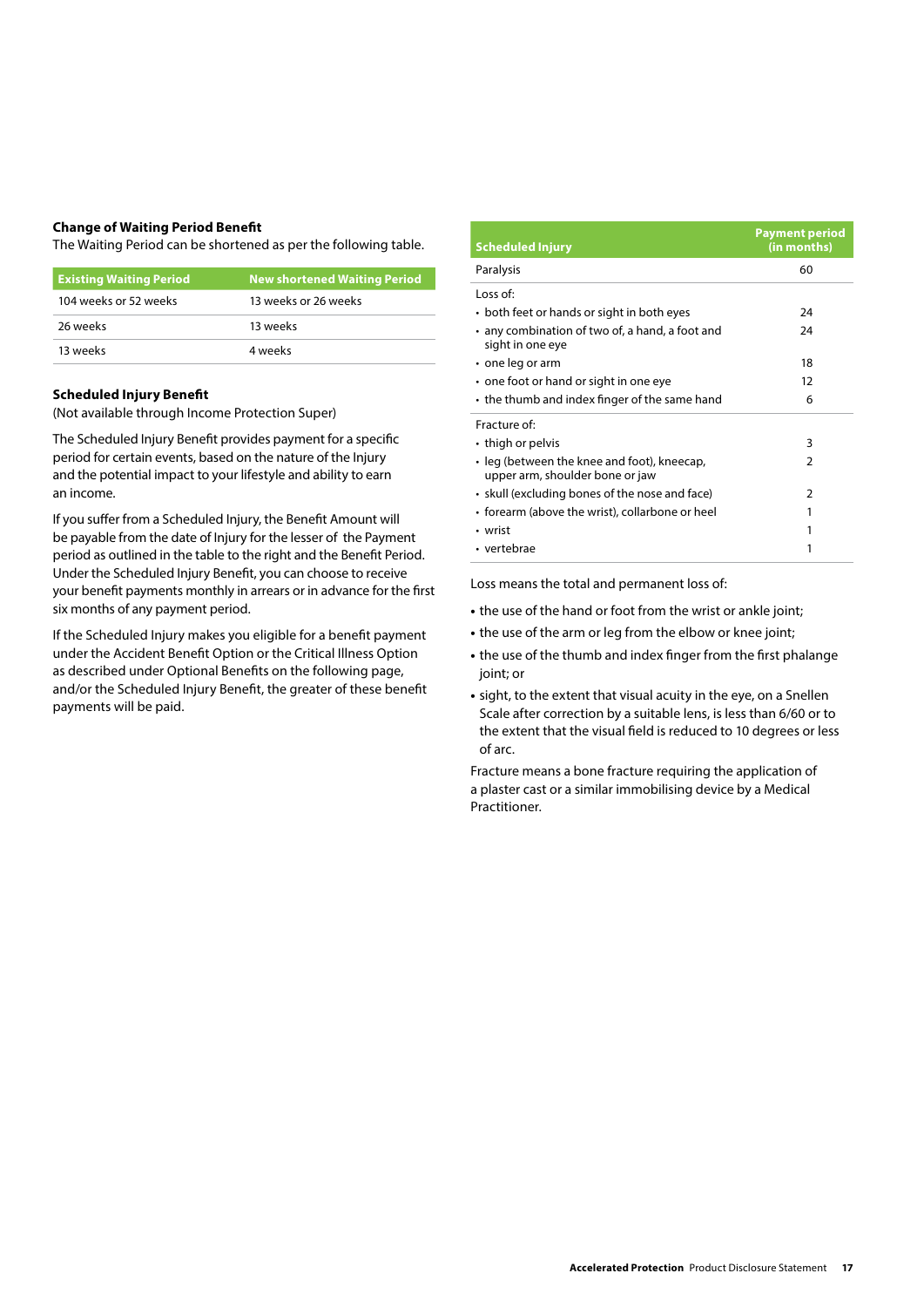## **Optional Benefits**

The following options are available on Income Protection Super, Standard and Premier.

| <b>Available</b><br>to Super | <b>Available to</b><br><b>Standard and</b><br><b>Premier</b> | <b>Benefit</b>                                          | <b>Description</b>                                                                                                                                                                                                                                                                                                                                                                                                                                                                                                                                                                              |
|------------------------------|--------------------------------------------------------------|---------------------------------------------------------|-------------------------------------------------------------------------------------------------------------------------------------------------------------------------------------------------------------------------------------------------------------------------------------------------------------------------------------------------------------------------------------------------------------------------------------------------------------------------------------------------------------------------------------------------------------------------------------------------|
| ✔                            | ✓                                                            | <b>Increasing Claim</b><br><b>Option</b>                | Ensures your benefit payments keep up with inflation. While you are receiving<br>payments, we will increase benefit payments in line with Consumer Price Index on the<br>anniversary of the commencement of continuous benefit payments. This increase is<br>capped to 5% if Income Protection is structured through superannuation.                                                                                                                                                                                                                                                            |
| $\checkmark$                 |                                                              | <b>Accident Benefit</b><br><b>Option</b>                | A proportion of your overall Benefit Amount is paid for each day the Life Insured is<br>disabled if they are Injured and Totally Disabled for three consecutive days during the<br>Waiting Period. Only available under two and four week Waiting Periods.                                                                                                                                                                                                                                                                                                                                      |
| ×                            | ✓                                                            | <b>Critical Illness</b><br><b>Option</b>                | A lump sum payment of six times the Income Protection Benefit Amount may be<br>provided in addition to any Total Disability or Partial Disability payments for a range<br>of conditions including Cancer, Heart Attack and Stroke. This payment helps cover the<br>financial impact of medical treatment and expenses. This option is only available for<br>Waiting Periods up to and including 13 weeks. The Critical Illness conditions covered<br>are the same as those under the Critical Illness Benefit within Critical Illness Standard<br>insurance, as listed in the table on page 10. |
| ×                            | $\checkmark$                                                 | <b>Needlestick</b><br>Benefit <sup>1</sup>              | If the occupation class of the Life Insured is AA+ as specified in the Policy Schedule,<br>the Needlestick Benefit will be payable under the Critical Illness Option when the Life<br>Insured suffers Occupationally-Acquired HIV or Occupationally-Acquired Hepatitis B<br>or C.<br>We will increase the amount we will pay under the Critical Illness Option to fifty times<br>the Benefit Amount to a maximum of \$1,000,000, and the Critical Illness Option will end.                                                                                                                      |
| ×                            |                                                              | <b>Retirement</b><br><b>Protection</b><br><b>Option</b> | Increase protection by up to an additional 10% of Monthly Earnings, to a maximum<br>benefit of \$3,000, to ensure your superannuation savings continue to grow while<br>the Life Insured is disabled. The maximum Benefit Amount that can be applied for is<br>inclusive of the amount insured under this option.                                                                                                                                                                                                                                                                               |
| ×                            | $\checkmark$                                                 | <b>Disability Plus</b><br><b>Option</b>                 | Increase protection by up to an additional 50% of Monthly Earnings on top of the<br>Benefit Amount to a maximum \$15,000 per month to protect against severe disability.<br>The maximum Benefit Amount that can be applied for is inclusive of the amount insured<br>under this option.                                                                                                                                                                                                                                                                                                         |
| $\checkmark$                 | ✓<br>Only available for<br>Standard                          | <b>Mental Health</b><br><b>Discount Option</b>          | Receive a premium discount if you reduce your Benefit Period for mental illness to a<br>maximum of 24 months in total. Not available:<br>• on Income Protection Premier;<br>• on a 52 or 104 week Waiting Period;<br>• if your Benefit Period is one or two years;<br>• if the Life Insured has a history of mental illness and a mental health exclusion would<br>be applied during Underwriting.                                                                                                                                                                                              |
| ✓                            |                                                              | <b>Superlink IP</b>                                     | Superlink your Income Protection Super Policy to an Income Protection Standard or<br>Premier Policy held outside of superannuation. In the event a claim is payable, the total<br>amount paid under the two Policies will be equal to the amount that would have been<br>paid under a single Income Protection Standard or Premier Policy (as applicable) issued<br>outside of superannuation.<br>Critical Illness Option, Retirement Protection Option and Disability Plus Option<br>are available on the Income Protection Standard or Premier Policy held outside of<br>superannuation.      |

1 If you choose Critical Illness Premier in conjunction with the Critical Illness Option under Income Protection, you will be limited to a maximum benefit of \$1 million across all policies issued by TAL in the event of Occupationally-Acquired Hepatitis B or C.

Optional Benefits only apply if shown on your Policy Schedule and are available at an additional cost.

For circumstances where a benefit will not be paid, please see Limitations and Exclusions on page 22. Your Policy Document will contain the formal terms and conditions.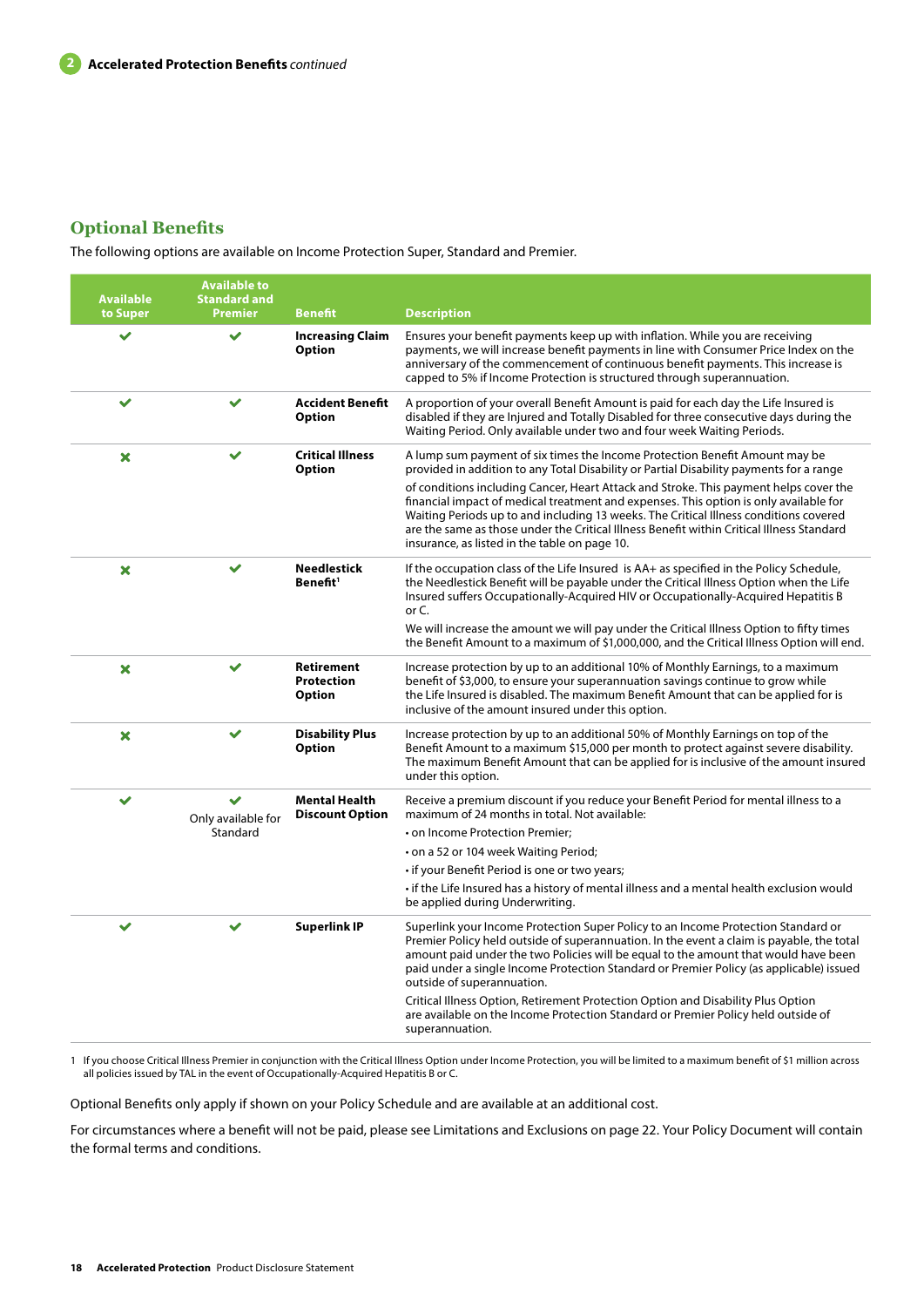## **Income Protection Optimal**

| <b>Eligibility</b>                                       |                                                                                              |
|----------------------------------------------------------|----------------------------------------------------------------------------------------------|
| Premium type:<br>• Stepped premiums                      | Entry ages (next birthday):<br>19 - 64 (60 for certain occupations)                          |
| Expiry age                                               | Policy anniversary before the Life<br>Insured turns 70.                                      |
| <b>Maximum Benefit Amount</b><br>that can be applied for | \$30,000 per month<br>All applications are subject to the<br>Life Insured's financial needs. |
| Available through<br>superannuation                      | No                                                                                           |

See page 35 of this PDS for some important definitions relating to Income Protection Optimal. Some features may not be available for certain occupation and age groups.

## **Included Benefits**

The following benefits are standard on Income Protection Optimal.

| <b>Benefit</b>                      | <b>Description</b>                                                                                                                                                                                                                                                                                                                                                                                                                                                        |
|-------------------------------------|---------------------------------------------------------------------------------------------------------------------------------------------------------------------------------------------------------------------------------------------------------------------------------------------------------------------------------------------------------------------------------------------------------------------------------------------------------------------------|
| <b>Total Disability Benefit</b>     | We pay a monthly benefit if the Life Insured is Totally Disabled due to a:<br>• Specified Injury;<br>• Specified Critical Illness; or<br>• Sickness or Injury other than a Specified Injury or Specified Critical Illness.<br>See page 20 for more information.<br>The amount we pay will vary depending on the length of the claim.                                                                                                                                      |
| <b>Partial Disability Benefit</b>   | We pay a monthly benefit if the Life Insured is Partially Disabled following a period of Total Disability of at least<br>14 continuous days.<br>Where Partial Disability is caused by an Injury or Sickness (other than a Specified Critical Illness), the Partial Disability<br>Benefit starts to accrue at the end of 30 continuous days of disability and will be paid monthly in arrears.<br>Partial Disability must occur prior to the Life Insured's 65th birthday. |
| <b>Waiver of Premium Benefit</b>    | We waive your Income Protection Optimal premiums while the Life Insured receives a benefit payment for<br>Total Disability or Partial Disability.                                                                                                                                                                                                                                                                                                                         |
| <b>Death Benefit</b>                | A lump sum payment of three times the monthly benefit, up to \$50,000, if the Life Insured dies while we are paying a<br>benefit under Income Protection Optimal.                                                                                                                                                                                                                                                                                                         |
| <b>Recurring Claim Benefit</b>      | If a disability recurs from the same or related cause within 12 months of a claim ending, it will be treated as a<br>continuation of the original claim and the benefits will recommence for the remaining part of the Benefit Period.<br>You also have the option of having the claim treated as a new claim.                                                                                                                                                            |
| <b>Inflation Protection Benefit</b> | An annual automatic increase to your cover in line with Consumer Price Index or not less than 3%.<br>Increased cover affects your premium, so you have the option to remove this benefit, which will reduce the size of<br>your premium increases.                                                                                                                                                                                                                        |
| <b>Blood Borne Diseases Benefit</b> | If the Life Insured is a health care professional and they contract a blood borne disease such as HIV, Hepatitis B or C<br>and they either normally perform Exposure Prone Procedures or suffer a reduction in patients due to disclosing the<br>disease, we will assess as disabled even if they are physically able to work.                                                                                                                                            |

Included benefits apply if Income Protection Optimal is shown on your Policy Schedule.

For circumstances where a benefit will not be paid, please see Limitations and Exclusions on page 22. Your Policy Document will contain the formal terms and conditions.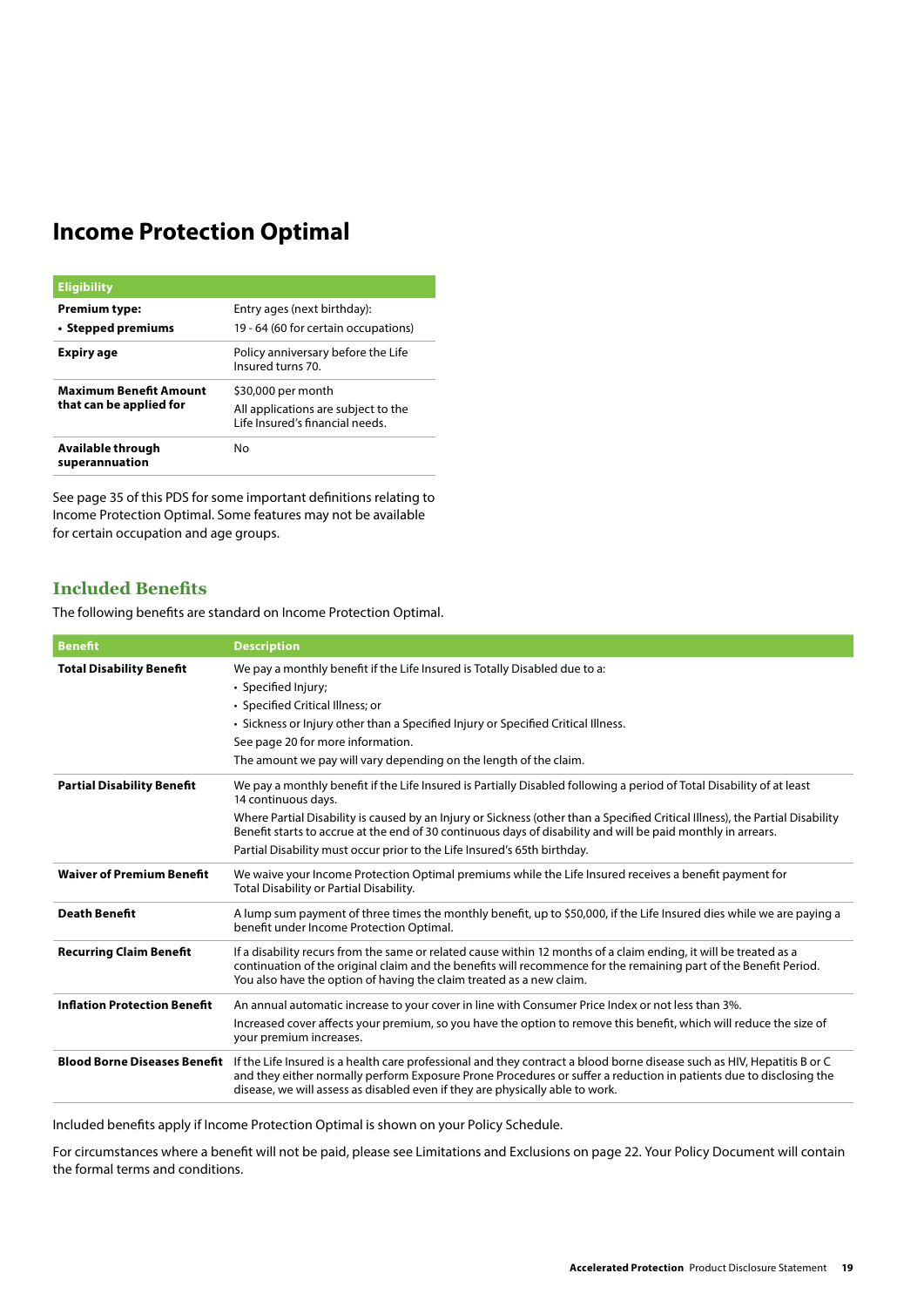#### **Total Disability caused by a Specified Injury**

If the Life Insured is Totally Disabled due to a Specified Injury, we pay the Total Disability Benefit for the Minimum Payment Period that applies to the Specified Injury as shown below. Payments are made monthly in advance from the first day of Total Disability, whether or not the Life Insured is working.

| <b>Specified</b><br><b>Injury</b> |                                                                                                              | <b>Minimum</b><br><b>Payment Period</b><br>(in months) |
|-----------------------------------|--------------------------------------------------------------------------------------------------------------|--------------------------------------------------------|
| 1                                 | The total and permanent loss of the use of:<br>A. the hand from the wrist; or                                | 12                                                     |
|                                   | B. the foot from the ankle joint.                                                                            |                                                        |
| $\overline{2}$                    | The total and irrecoverable loss of an eye or<br>the sight in an eye.                                        | 12                                                     |
| 3                                 | The complete severance of the thumb and<br>index finger from the first phalangeal joint<br>on the same hand. | 6                                                      |
| 4                                 | The Fracture of:                                                                                             |                                                        |
|                                   | A. Leg above the knee (femur), pelvis;                                                                       | 3                                                      |
|                                   | B Leg below the knee (tibia or fibula)                                                                       | $\overline{2}$                                         |
|                                   | C. Ankle, heel;                                                                                              | $\mathcal{P}$                                          |
|                                   | D. Kneecap;                                                                                                  | $\overline{2}$                                         |
|                                   | E. Vertebrae:                                                                                                | $\overline{2}$                                         |
|                                   | F. Upper arm (humerus), shoulder bone<br>(scapula), elbow;                                                   | 2                                                      |
|                                   | G. Wrist:                                                                                                    | 1.5                                                    |
|                                   | H. Forearm (radius or ulna), collarbone                                                                      |                                                        |
|                                   | (clavicle); or                                                                                               | 1                                                      |
|                                   | I. Skull, jaw                                                                                                | 1                                                      |

'Fracture' means any fracture resulting from an Accident requiring fixation, immobilisation or plaster cast treatment of the affected area within 48 hours of the Accident.

#### **Total Disability caused by a Specified Critical Illness**

If the Life Insured is Totally Disabled due to a Specified Critical Illness listed, we pay the Total Disability Benefit monthly in arrears from the first day of Total Disability.

The Critical Illness conditions covered are the same as those under the Critical Illness Benefit as listed in the table on page 10, with the exception of the following conditions that are not available on Income Protection Optimal:

- **•** Loss of a Single Limb;
- **•** Severe Rheumatoid Arthritis;
- **•** Severe Diabetes; and
- **•** Occupationally-Acquired Hepatitis B or C.

We pay an increased Benefit Amount for the first six months of claim that is equal to 95% of the income we used to determine the Benefit Amount. After the first six months, the amount we pay depends on Pre-Disability Earnings starting at 90% and reducing to 75% .The Policy Document sets out how the amount we pay varies.

#### **Total Disability caused by a Sickness or Injury other than a Specified Injury or Specified Critical Illness**

If the Life Insured is Totally Disabled due to an Injury or Sickness other than a Specified Injury or a Specified Critical Illness, the Total Disability Benefit starts to accrue at the end of 30 consecutive days of Total Disability. The Total Disability Benefit is paid monthly in arrears.

## **Accelerated Protection Business Expense insurance**

We provide a monthly payment to reimburse the regular fixed operating expenses of your business if you're unable to work due to Sickness or Injury. To be eligible, you must be off work for your chosen Waiting Period.

Fixed operating expenses include accounting fees, advertising, audit fees, business insurance premiums, cleaning, costs ordinarily incurred in the employment of non-revenue generating employees, electricity, gas, heating, interest payments, leasing costs, loan principal repayments (that are pre-existing, ongoing and business related), net costs of a locum (a person sourced external to the Life Insured's business and is a direct replacement for the Life Insured. The 'net cost of a locum' arises when the gross sales, income or billings generated by the locum are less the fees incurred for that locum), professional dues, rates, rent and telephone charges.

The following Business Expenses are generally not included: equipment, fittings, fixtures, implements, merchandise, products or wares, personal remuneration and salaries of revenuegenerating employees.

| <b>Eligibility</b>                                       |                                                         |  |
|----------------------------------------------------------|---------------------------------------------------------|--|
| <b>Premium type:</b>                                     | Entry ages (next birthday):                             |  |
| • Stepped premiums                                       | 19 - 60                                                 |  |
| • Level premiums                                         | $19 - 55$                                               |  |
| Expiry age                                               | Policy anniversary before the<br>Life Insured turns 65. |  |
| <b>Waiting periods available</b>                         | 2 or 4 weeks                                            |  |
| <b>Benefit period</b>                                    | 1 year                                                  |  |
| <b>Maximum Benefit Amount that</b><br>can be applied for | \$60,000 per month                                      |  |
| Available through<br>superannuation                      | Nο                                                      |  |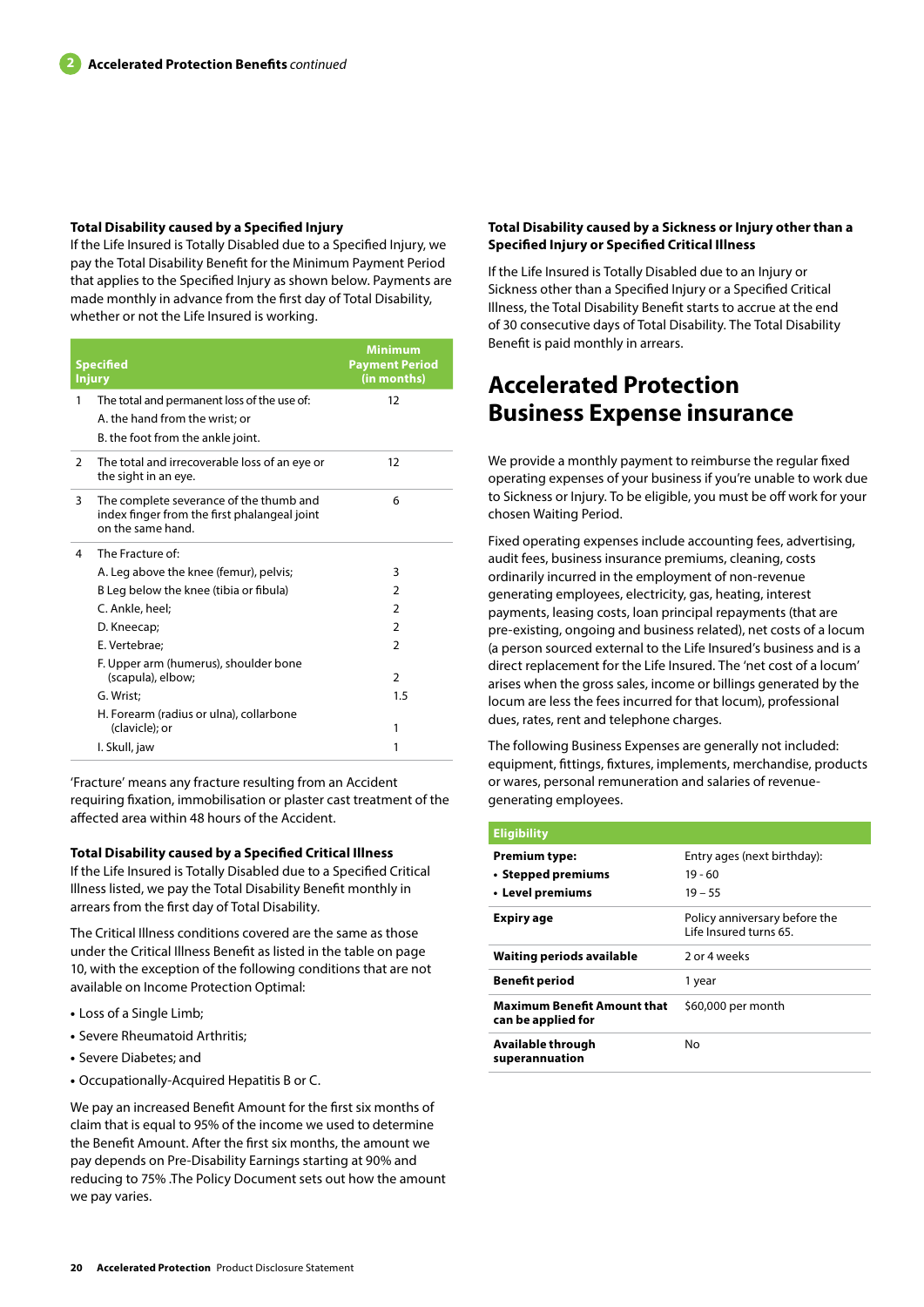This section details some important information about the benefits included with Business Expense insurance. For all the terms and conditions, speak to your financial adviser and ask for a copy of the Policy Document.

## **Included Benefits**

The following benefits are standard on Business Expense insurance.

| <b>Benefit</b>                      | <b>Description</b>                                                                                                                                                                                                                                                                                                                               |
|-------------------------------------|--------------------------------------------------------------------------------------------------------------------------------------------------------------------------------------------------------------------------------------------------------------------------------------------------------------------------------------------------|
| <b>Total Disability Benefit</b>     | A monthly payment up to the Benefit Amount to reimburse the Life Insured's fixed business operating expenses<br>if Totally Disabled at the end of the Waiting Period. Benefit is paid monthly in arrears.                                                                                                                                        |
| <b>Partial Disability Benefit</b>   | A monthly payment up to the Benefit Amount to reimburse the Life Insured's fixed business operating expenses<br>if Partially Disabled at the end of the Waiting Period. Benefit is paid monthly in arrears.                                                                                                                                      |
| <b>Death Benefit</b>                | A lump sum payment of three times the Benefit Amount to a maximum of \$50,000 if the Life Insured dies.                                                                                                                                                                                                                                          |
| <b>Payment Extension Benefit</b>    | We extend the payment period if after one year the Life Insured is still Totally Disabled or Partially Disabled and<br>a sum of 12 times the Benefit Amount has not been paid. The payment extension ends on the earliest of the<br>following:                                                                                                   |
|                                     | • the Life Insured being no longer Totally Disabled or Partially Disabled;                                                                                                                                                                                                                                                                       |
|                                     | • the end of a second 12 month period;                                                                                                                                                                                                                                                                                                           |
|                                     | • the Plan finishing; or                                                                                                                                                                                                                                                                                                                         |
|                                     | • the payment of 12 times the Benefit Amount.                                                                                                                                                                                                                                                                                                    |
| <b>Lease Extension Benefit</b>      | If the Life Insured is still disabled after receiving benefits for 12 consecutive months, we pay up to 25% of the<br>Benefit Amount for an additional 18 months to cover the Life Insured's share of lease costs.                                                                                                                                |
|                                     | Lease costs include equipment, motor vehicles or premises.                                                                                                                                                                                                                                                                                       |
| <b>Loss of Profits Benefit</b>      | We'll reimburse up to 75% of the Life Insured's monthly average profit for his or her business, for up to 12 months,<br>if he or she suffers a loss in profits after taking two months off work due to Total Disablement and subsequently<br>returns to work. The loss in profits must be solely due to the Life Insured being Totally Disabled. |
| <b>Elective Surgery Benefit</b>     | The Life Insured is considered Totally Disabled due to Sickness if they're disabled as a result of a transplant,<br>surgery to improve their appearance or elective surgery on the advice of a Medical Practitioner. Not applicable<br>when surgery occurs within six months of commencement, reinstatement or an increase in benefit.           |
| <b>Inflation Protection Benefit</b> | An annual automatic increase to your cover in line with Consumer Price Index or not less than 3%. Increased<br>cover affects your premium, so you have the option to remove this benefit, which will reduce the size of your<br>premium increases.                                                                                               |
| <b>Recurrent Disability Benefit</b> | If a disability recurs from the same or related cause within 12 months of a claim ending, it will be treated as a<br>continuation of the original claim. This means no Waiting Period before benefits recommence.                                                                                                                                |
|                                     | Please note that all claim periods will be added together to calculate the maximum Benefit Period for the<br>particular disability.                                                                                                                                                                                                              |
| <b>Waiver of Premium Benefit</b>    | We waive your Business Expenses premiums while the Life Insured receives a benefit payment for Total Disability<br>or Partial Disability.                                                                                                                                                                                                        |

Included Benefits apply if Business Expense insurance is shown on your Policy Schedule. For circumstances where a benefit will not be paid, please see Limitations and Exclusions on page 22. Your Policy Document will contain the formal terms and conditions.

## **Optional Benefits**

The following option is available on Business Expense insurance.

| <b>Benefit</b>          | <b>Description</b>                                                                                                                                                                              |
|-------------------------|-------------------------------------------------------------------------------------------------------------------------------------------------------------------------------------------------|
| Accident Benefit Option | A proportion of your overall Benefit Amount is paid for each day the Life Insured is disabled if they are injured<br>and Totally Disabled for three consecutive days during the Waiting Period. |

This Benefit Option only applies if shown on your Policy Schedule and is available at an additional cost. For circumstances where a benefit will not be paid, please see Limitations and Exclusions on page 22. Your Policy Document will contain the formal terms and conditions.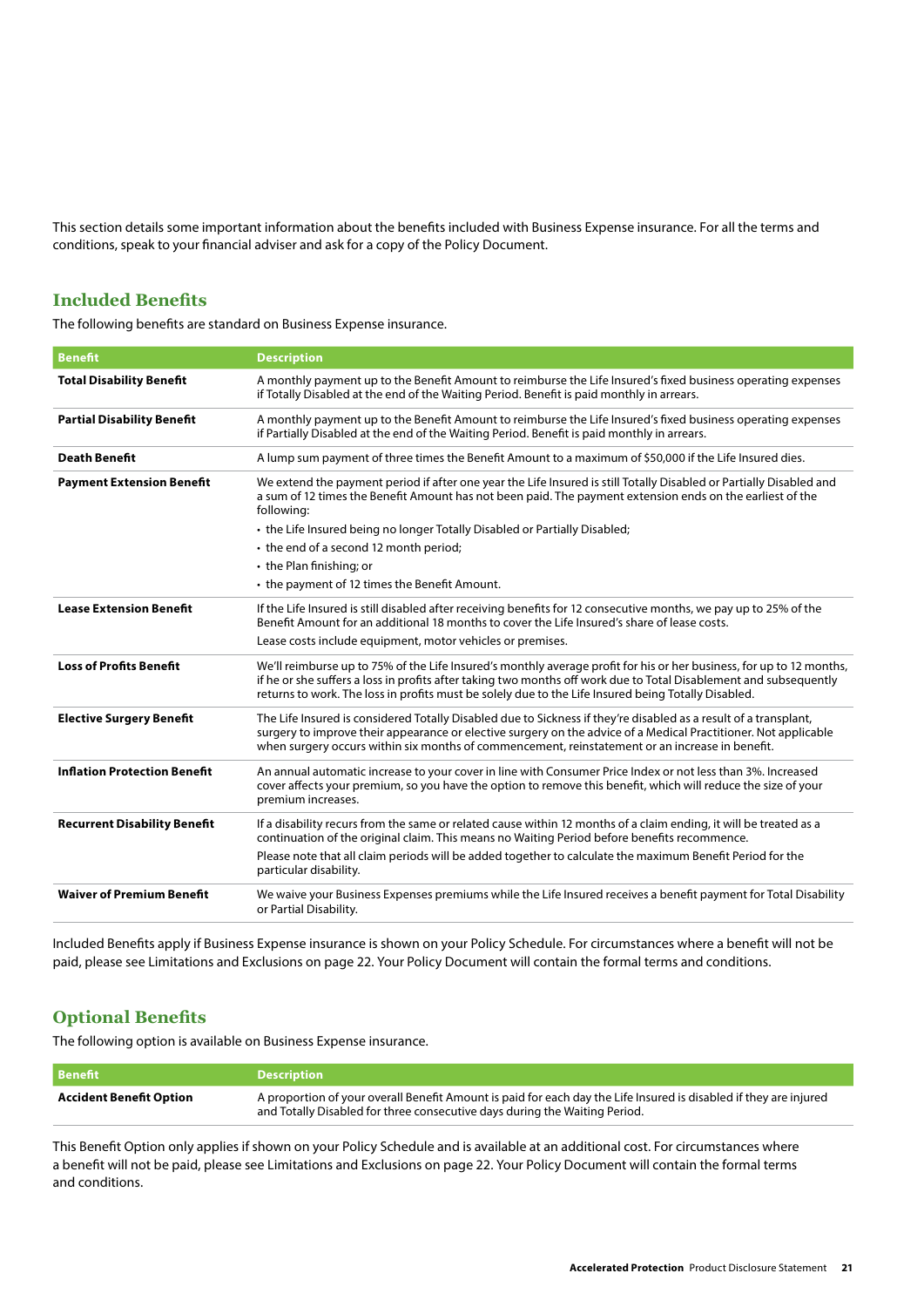# **3 Limitations and Exclusions**

*Each benefit available under Accelerated Protection is subject to terms and conditions that, amongst other things, help us to make decisions on payments in a consistent and fair manner.*

These terms and conditions are contained in the Policy Document, which will be sent to you once your application for insurance is accepted. A copy is also available from your financial adviser or by calling our Customer Service Centre on 1300 209 088.

When deciding on the right protection for your needs, you should consider the limitations and exclusions outlined below and how they apply to certain benefits. These limitations and exclusions modify the circumstances in which we will pay a claim and the amount payable in particular circumstances. These are set out in the Policy Document.

We are also not liable to pay a claim or may reduce a benefit arising from or in any way connected with anything we have specifically excluded or adjusted in your Policy Schedule. Please be aware, if you purchase Accelerated Protection to replace an existing policy, until you cancel the other policy, no claim will be paid under Accelerated Protection. If the previous policy is not cancelled and a claim occurs, any premiums paid to us will be refunded, and no benefit will be paid.

#### **Benefit Limitations**

The person in relation to whom a claim has been made has an obligation to mitigate his or her loss. This means that person must not knowingly contribute to the severity or longevity of the disability being claimed, otherwise the claim, or a part of the claim, may not be accepted.

The Life Insured must follow the reasonable advice of a Medical Practitioner. This includes following and actively participating in a recommended course of treatment and rehabilitation for any conditions on which the claim is being made.

Both the eligibility and extent of any claim payments relating to Sickness or Injury will be based solely on the impact of the Sickness or Injury. We will exclude any claims made on the basis of additional impact due to economic, seasonal or non-medical factors.

## **Life insurance**

#### **When will we not pay on Life insurance?**

No payments will be made under Life insurance, and any optional benefits, if the event giving rise to the claim is caused directly or indirectly by an intentional, self-inflicted act by the Life Insured;

- **•** within 13 months after the Plan start date;
- **•** within 13 months after the date of an applied for increase but only in respect of the increased amount; and
- **•** within 13 months after the most recent date we agreed to reinstate either the Plan or Policy.

We will waive the above exclusion if, immediately prior to the commencement of cover, you had death cover on the Life Insured which was in force for at least 13 consecutive months (without the death cover lapsing and/or being reinstated) with TAL or another insurer, and you have replaced the death cover with Life insurance (hereunder). The waiver will only apply up to the level of cover you had with TAL or the other insurer. Should you reinstate your death cover at any time, this exclusion will recommence from the date of reinstatement.

No premiums will be waived under the Premium Relief Option if the event giving rise to the claim is caused directly or indirectly by:

- **•** an intentional, self-inflicted act by the Life Insured; or
- **•** pregnancy, unless disability continues for longer than three months after the Pregnancy ends, in which case disability will be considered to have started at the date the pregnancy ends.

#### **When will Life insurance be reduced?**

Where the Policy Schedule indicates that TPD insurance is Attached or Linked to Life insurance then payments under TPD insurance will reduce the Life insurance Benefit Amount by the amount paid. Where the Policy Schedule indicates that Critical Illness insurance is Attached or Linked to Life insurance, then payments under Critical Illness insurance will reduce the Life insurance Benefit Amount by the amount paid.

## **Critical Illness insurance**

#### **When will we not pay on Critical Illness insurance?**

No payments will be made under Critical Illness insurance and any optional benefits:

- **•** if the event giving rise to the claim is caused directly or indirectly by an intentional, self-inflicted act by the Life Insured; or
- **•** in the case of Angioplasty, Coronary Artery Bypass Surgery, Cancer, Heart Attack, Heart Valve Surgery, Minor Heart Attack, Open Heart Surgery, Out of Hospital Cardiac Arrest, Triple Vessel Angioplasty, Stroke, Carcinoma In Situ, Diagnosed Benign Brain Tumour, Early Stage Chronic Lymphocytic Leukaemia, Early Stage Melanoma, Adult onset insulin-dependent diabetes mellitus diagnosed after age 30 or Early Stage Prostate Cancer if the condition occurred or was diagnosed, or the signs or symptoms leading to diagnosis became apparent to the Life Insured or would have become apparent to a reasonable person in the position of the Life Insured:
	- –within three months after the Plan start date;
- –within three months after the date of an applied for increase but only in respect of the increase; and
- –within three months after the most recent date we agreed to reinstate either the Plan or Policy.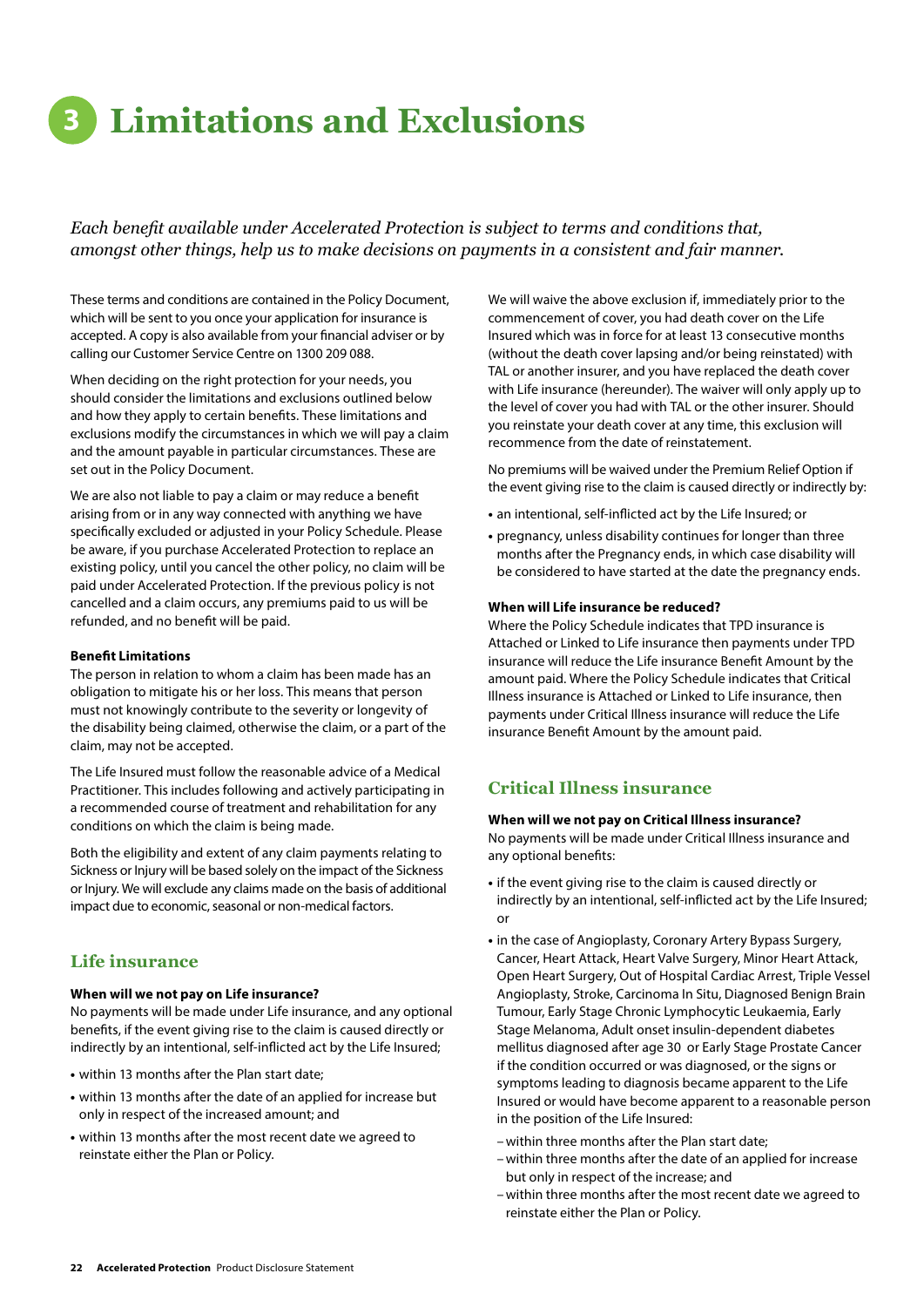We will waive this three-month period if, immediately prior to the commencement of cover, we or another insurer covered the Life Insured for the same specified Critical Illness events and you have transferred your critical illness cover to Critical Illness insurance hereunder (and the transfer was not within our or the other insurer's three-month period). The waiver will only apply up to the level of critical illness cover that you had with us or the other insurer. Should you reinstate your cover at any time, the threemonth period will recommence from the date of reinstatement.

Unless Attached or Linked to Life insurance, no payment will be made under Critical Illness insurance unless the Life Insured survives a Critical Illness Event for at least 14 days. No payment will be made under the Premium Relief Option if the event giving rise to the claim is caused directly or indirectly by:

- **•** an intentional, self-inflicted act by the Life Insured; or
- **•** pregnancy, unless disability continues for longer than three months after the pregnancy ends, in which case disability will be considered to have started at the date the pregnancy ends.

Under the Child's Critical Illness Option or the Child's Critical Illness Benefit, no payments will be made for Cancer, Heart Attack or Stroke if that event occurred or was diagnosed, or the signs or symptoms leading to diagnosis became apparent, within three months after the:

- **•** Child's Critical Illness Option or Child's Critical Illness Benefit start date; or
- **•** most recent date we agreed to reinstate either the Plan or Policy.

No payment will be made under the Child's Critical Illness Option or Child's Critical Illness Benefit if the Critical Illness Event is caused directly or indirectly by the intentional act of a person who stands to derive a benefit from the claim payment.

#### **When will Critical Illness insurance be reduced?**

The Benefit Amount will be reduced by payments under the:

- **•** Advancement Benefit;
- **•** Critical Illness Events:
	- –Angioplasty;
	- –Minor Heart Attack;
- **•** Paralysis Support Benefit;
- **•** Needlestick Benefit; or
- **•** Female Critical Illness Benefit

Where Critical Illness insurance is Attached or Linked to Life insurance, the Benefit Amount will be reduced by any Death Benefit, Terminal Illness Benefit or TPD insurance Attached or Linked to Life insurance (if applicable) paid. Where TPD insurance is Attached to Critical Illness insurance then payments under TPD insurance will reduce the Attached Critical Illness insurance Benefit Amount by the amount paid.

#### **TPD insurance**

#### **When will we not pay on TPD insurance?**

No payment will be made under TPD insurance and any optional benefits, if the event giving rise to the claim is caused directly or indirectly by an intentional, self-inflicted act by the Life Insured.

No premiums will be waived under the Premium Relief Option if the event giving rise to the claim is caused directly or indirectly by:

- **•** an intentional, self-inflicted act by the Life Insured; or
- **•** pregnancy, unless disability continues for longer than three months after the pregnancy ends, in which case disability will be considered to have started at the date the pregnancy ends.

Unless Attached or Linked to Life insurance, no payment will be made under TPD insurance unless the Life Insured survives the Sickness or Injury which resulted in Total and Permanent Disability for at least 14 days.

#### **When will TPD insurance be reduced?**

Where TPD insurance is Attached or Linked to Life insurance, the Benefit Amount will be reduced by any Death Benefit, Terminal Illness Benefit or Critical Illness insurance Attached or Linked to Life insurance (if applicable) paid.

Where TPD insurance is Attached to Critical Illness insurance, the Benefit Amount will be reduced by any Critical Illness insurance paid.

If Superlink TPD Insurance is cancelled, reduced or increased under one Policy, Superlink TPD Insurance on the other Policy will be cancelled, reduced or increased (as applicable) at the same time.

## **Income Protection Super, Standard and Premier**

#### **When will we not pay on Income Protection Super, Standard or Premier?**

No payment will be made under Income Protection and any optional benefits, if the event giving rise to the claim is caused directly or indirectly by:

- **•** an intentional, self-inflicted act by the Life Insured;
- **•** pregnancy, unless disability continues for longer than three months after the pregnancy ends, in which case disability will be considered to have started at the date the pregnancy ends; or
- **•** War or an act of war at any time, even if the disability manifests itself after the War or warlike activity.

No payment will be made under the Critical Illness Option unless the Life Insured survives a Critical Illness Event for at least 14 days.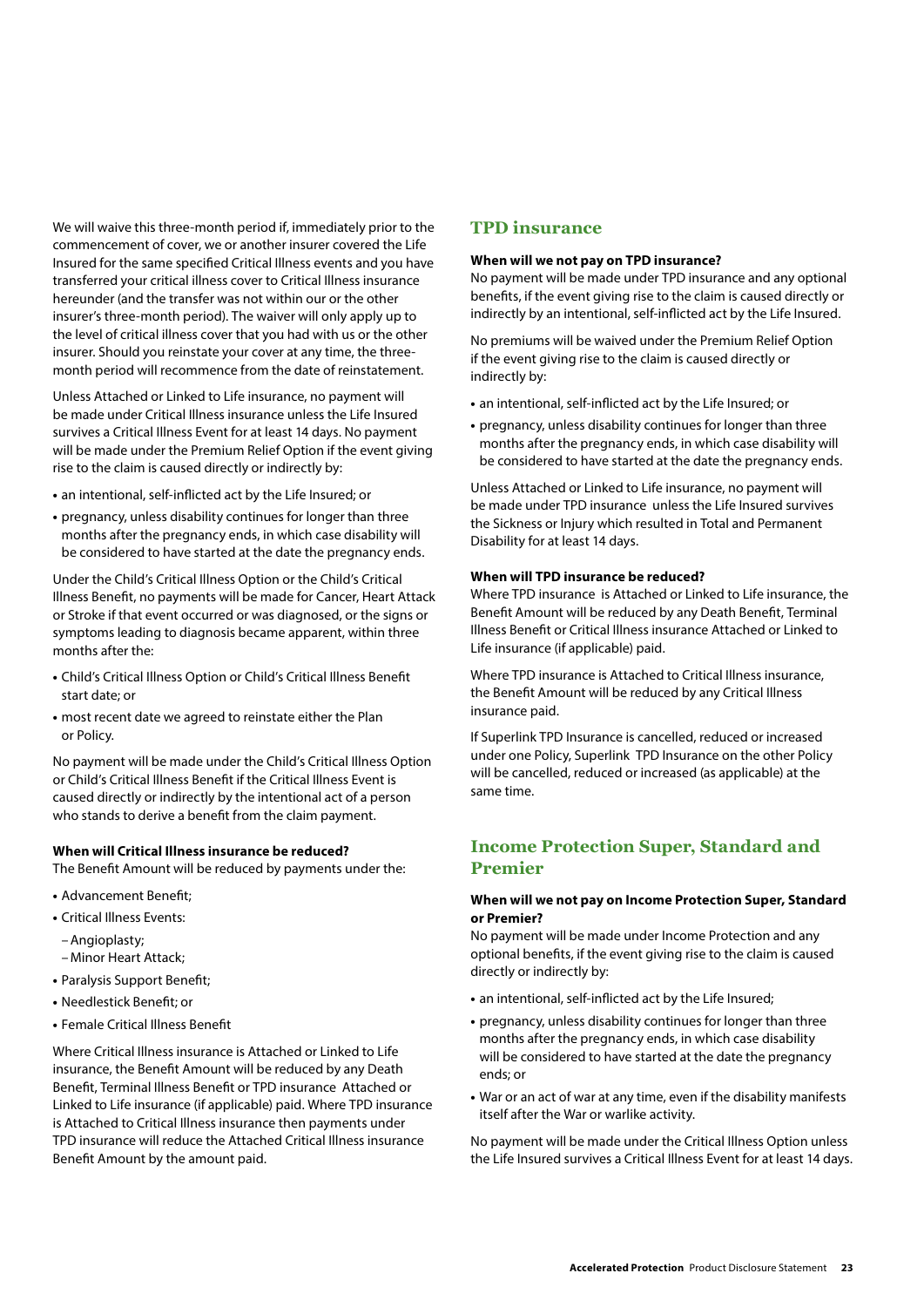#### **Income Protection Super, Standard and Premier Adjustments**

Adjustments to the Plan only apply to payments under Total and Partial Disability Benefits.

If the occupation class of the Life Insured is AAA or AA+, a reduction will only be made if the Life Insured received other payment(s) through any other individual or group disability income insurance, credit or mortgage insurance not disclosed at the time of, or subsequently taken out after, Underwriting, increase in benefits or reinstatement of the Policy.

For all other occupation classes, a reduction will only be made if the Life Insured receives other payments through:

- **•** any other individual or group disability income insurance, credit or mortgage insurance not disclosed at the time of, or subsequently taken out after, Underwriting, increase in benefits or reinstatement of the Policy; or
- **•** workers' compensation, common law or statute where such payments are in respect of the disability of the Life Insured and in calculating the payment the relevant authority did not, or could not, take into account payments due under the Plan.

When Income Protection is structured through superannuation, a reduction will only be made if the Life Insured receives other payments through:

- **•** any other individual or group disability income insurance, credit or mortgage insurance;
- **•** workers' compensation, common law or statute where such payments are in respect of the disability of the Life Insured, and in calculating the payment the relevant authority did not, or could not, take into account payments due under the Plan; or
- **•** sick leave, where the Life Insured has accrued entitlements at the commencement of the Waiting Period and chooses to use those entitlements during the Benefit Period.

If the workers' compensation, common law, or statute payment is received as a lump sum, it will be converted to income on the basis of 1% of the lump sum for each month that a disability benefit is paid. The disability payment will be calculated taking this figure into account for a maximum of eight years.

If an adjustment applies it will be to ensure that the Benefit Amount plus the other payments is not greater than 75% of the first \$26,666 (\$320,000 p.a.) of Pre-Disability Earnings, 50% of the next \$20,000 (\$240,000 p.a.) to a maximum \$30,000 (\$360,000 p.a.) monthly Benefit Amount except in either of the following circumstances:

- **•** Where the monthly Benefit Amount is greater than \$30,000 (\$360,000 p.a.) through increases under the Inflation Protection Benefit a reduction will apply to ensure that the amount paid over \$30,000 is not greater than 20% of Pre- Disability Earnings greater than \$46,666 (\$560,000 p.a.); and
- **•** Where you have an additional benefit for a Benefit Period of one or two years in addition to the maximum Benefit Amount, a reduction will apply to the additional benefit to ensure that the amount paid for this additional benefit plus the other payments is not greater than 20% of Pre-Disability Earnings greater than \$46,666 (\$560,000 p.a.) to a maximum of \$30,000 monthly Benefit Amount (\$360,000 p.a.).

The amount of the reduction will not exceed the amount of the other payments. No benefit will be paid when the other payments, plus the Monthly Earnings of the Life Insured in the month to be paid, is greater than or equal to 100% of Pre-Disability Earnings. In those months that a benefit payment is reduced, a proportionate refund of premiums paid for the Life Insured will be made. The refund will be A x B, where:

- **•** A = the percentage reduction in the benefit payment; and
- **•** B = the average monthly Income Protection premium (less the premium for benefit options or packages under it) over the 12 months prior to the claim starting.

The refund will be made for the lesser of 12 months or the number of months your Income Protection was in force prior to the claim starting.

#### **Maximum Benefit Payable**

Where you have Income Protection (Super, Standard, Premier or Income Protection Super with Superlink IP selected), Retirement Protection Option or Disability Plus Option benefits payable, the maximum monthly benefit payable on any one claim is \$30,000, plus any increases applicable under the Inflation Protection Benefit. Where you also have an additional Benefit Amount for a Benefit Period of one or two years, this additional benefit (inclusive of Retirement Protection Option and Disability Plus Option) will also be restricted to \$30,000 plus any increases applicable under the Inflation Protection Benefit.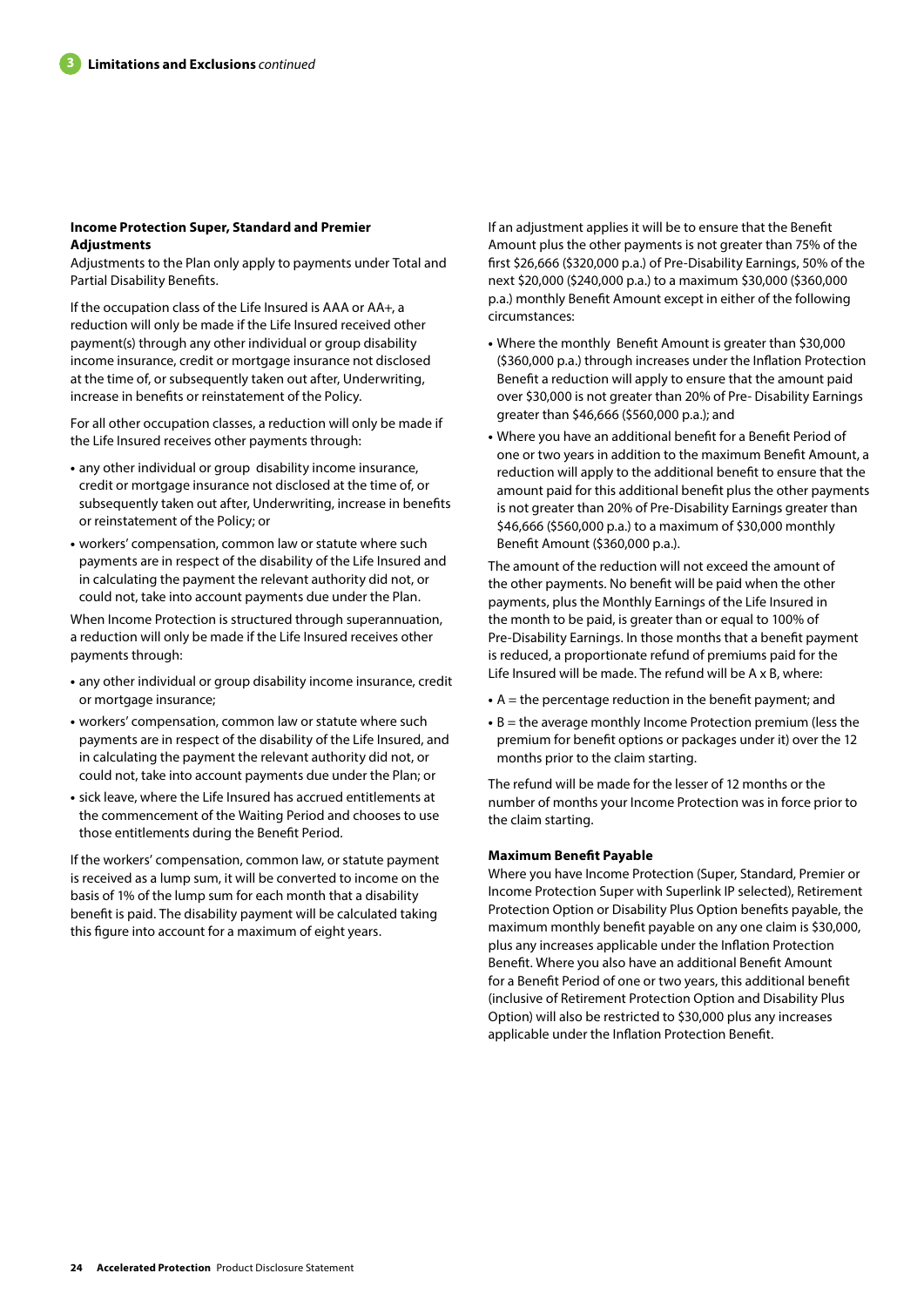## **Income Protection Optimal**

#### **When will we not pay on Income Protection Optimal?**

No payment will be made under Income Protection Optimal, if the event giving rise to the claim is caused directly or indirectly by:

- **•** an intentionally self-inflicted act by the Life Insured;
- **•** uncomplicated pregnancy;
- **•** War or an act of war at any time, even if the disability manifests itself after the War or warlike activity; or
- **•** any other specific event or cause agreed between you and us.

No benefit is payable unless the Life Insured seeks advice and undertakes treatment from a Medical Practitioner, and continues to do so during the currency of any period of Total Disability or Partial Disability.

We may reduce or decline to pay benefits during any period or periods of Total Disability or Partial Disability which are caused by failure to seek and follow medical advice or treatment.

#### **Income Protection Optimal Adjustments**

For Income Protection Optimal, if the Life Insured is selfemployed and we classify his or her occupation as AAA or AA+, we will not reduce any Total Disability or Partial Disability Benefit payable because money is recoverable from other sources.

In all other cases, we will recalculate the Total Disability or Partial Disability Benefit taking into account:

- **•** payments from an employer or previous employer (such as sick leave);
- **•** worker's compensation or social security payments in respect of lost income (excluding any specified pain or suffering component); and
- **•** regular payments received from other disability or income protection insurance policies.

We will recalculate the Total Disability or the Partial Disability Benefit so that the amount we pay, when added to the Life Insured's Earned Income and the other amounts listed above, does not exceed the benefit otherwise payable.

If any of the amounts listed above are paid as a lump sum, we will treat them as if they had been paid in the form of an equivalent annual amount calculated by our actuary by reference to the circumstances in which the payments were made. If benefits are reduced in accordance with this provision, a proportionate refund of premiums paid will be made (where premiums are not otherwise being waived), as long as we are not obliged to pay the amount reduced to another entity. The refund will be calculated by multiplying the percentage reduction in Total Disability or Partial Disability Benefit by the monthly premium referable to the period of Total Disability or Partial Disability during which the benefit is reduced.

## **Business Expense insurance**

#### **When will we not pay on Business Expense insurance?**

No payment will be made under Business Expense insurance if the event giving rise to the claim is caused directly or indirectly by:

- **•** an intentional, self-inflicted act by the Life Insured;
- **•** pregnancy, unless disability continues for longer than three months after the pregnancy ends, in which case disability will be considered to have started at the date the pregnancy ends; or
- **•** War or an act of war at any time, even if the disability manifests itself after the War or warlike activity.

#### **Business Expense insurance Adjustments**

Adjustments to the Plan only apply to payments under Total Disability and Partial Disability Benefits.

A reduction will only be made if the Life Insured receives other payments through any other business expense insurance.

In those months that a benefit payment is reduced, a proportionate refund of premiums paid for the Life Insured will be made.

The refund will be A x B, where:

- **•** A = the percentage reduction in the benefit payment; and
- **•** B = the average monthly premium over the 12 months prior to the claim starting.

The refund will be made for the lesser of 12 months or the number of months Business Expense insurance was in force prior to the claim starting.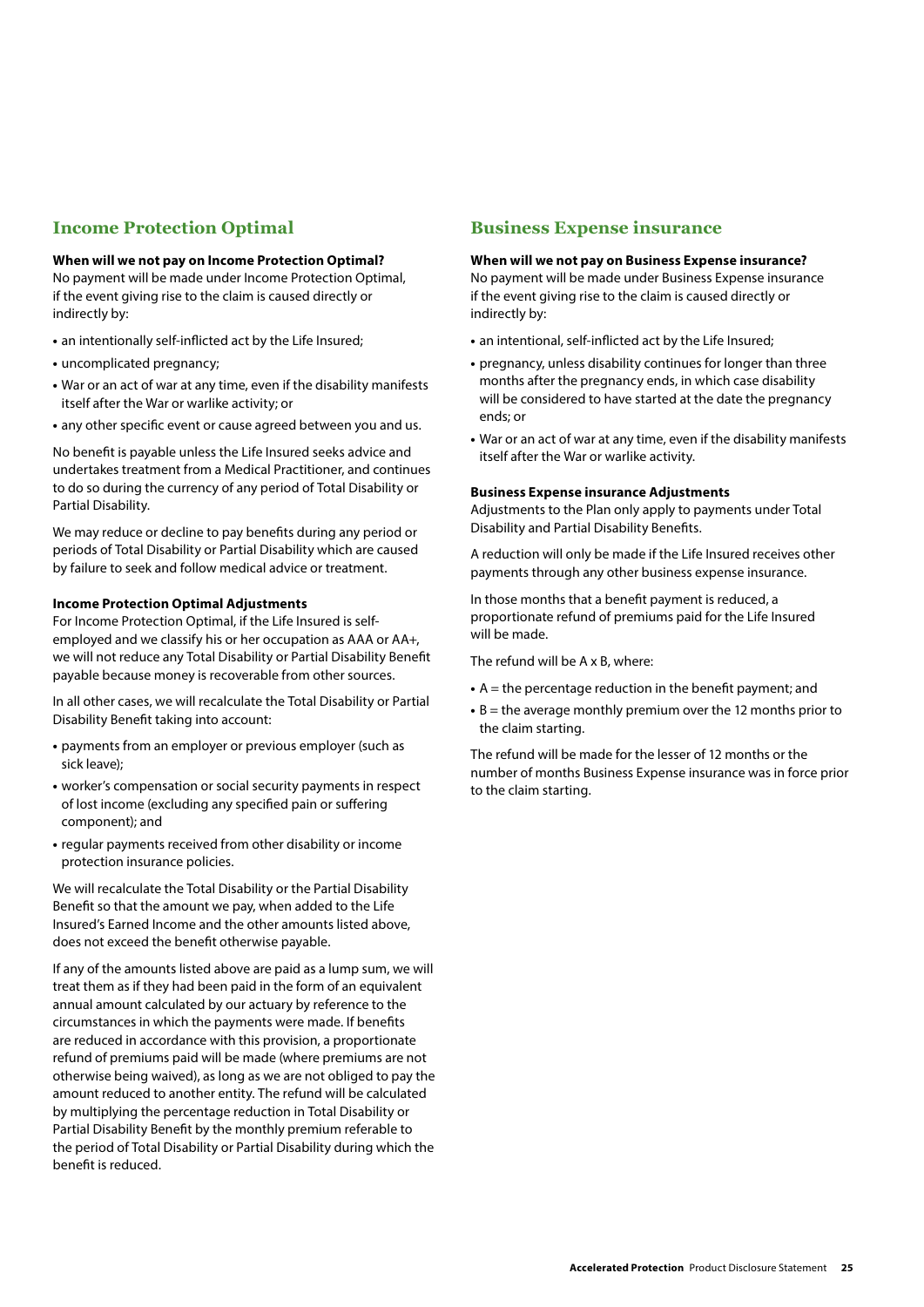# **4 What are the costs?**

*The cost of your Policy depends on a range of factors, including the type of cover, the Life Insured's age and gender, whether or not the Life Insured smokes, the length of time you have had your Policy and how often you choose to pay your premiums.*

We also take the Life Insured's occupation, health, income and personal pastimes into account. Once we know a little bit about the Life Insured and the cover he or she requires, we can then determine the basic costs involved. Sometimes discounts may apply to certain policies, however these may not apply for the full term of your Policy.

In addition to the Policy cost, Government duties and charges are included in your premium and a Policy Fee will also apply. Please see page 27 for details of the Policy Fee.

To give you an idea of the costs involved, our minimum premium is currently \$220 a year for a new Policy and \$110 a year for an increase to an existing Policy. We recommend you contact your financial adviser to obtain an accurate quotation for your circumstances.

When you are provided with a Policy Schedule, you should read it carefully. The Policy Schedule will show you the first year's premium amount or the first instalment premium amount. The premium amount will also include any extra amounts charged to you when we accepted your application or reinstated your Policy or a Plan under it.

## **Premium payable**

All premiums are payable by the Policy Owner in advance, by the due date shown in your Policy Schedule (unless otherwise advised).

For subsequent years, we'll advise you of your new premium before each Policy anniversary.

## **Payment frequency**

Premiums are payable either yearly, half-yearly, quarterly or monthly. A frequency discount of approximately eight per cent applies to yearly or half-yearly premiums. Premiums may be paid by:

- **•** direct debit;
- **•** credit card (MasterCard or Visa);
- **•** cheque (for quarterly, half-yearly and yearly payments only); or
- **•** BPAY® (Biller Code: 7955).

#### **Non-payment or late payment of premiums**

If we do not receive premiums by the due date, we will send a reminder notice and allow a grace period of 30 days, beyond the premium due date, in which to pay the premium. If we do not receive the payment by the end of the grace period stated in your reminder notice, your Policy will lapse.

If this happens, you will need to apply to have your Policy reinstated if you require continuation of the cover at a later time.

## **Stepped premiums**

If you select stepped premiums, the amount you pay will generally increase at each Policy anniversary.

## **Level premiums**

If you select level premiums, the amount you pay will be based on the Life Insured's age at the Plan start date and premiums will remain the same until the premium type reverts to stepped premiums. Until this time, your premium will only increase if your Benefit Amount increases, including through the Inflation Protection Benefit. We offer level premiums in two different ways:

- **•** Level Premium to age 65, where Level premiums revert to Stepped premium rates on the Policy anniversary date immediately preceding the Life Insured's 65th birthday; or
- **•** Level Premium to age 70, where Level premiums revert to Stepped premium rates on the Policy anniversary date immediately preceding the Life Insured's 70th birthday. This option is available on selected Plans, speak to your financial adviser for eligibility.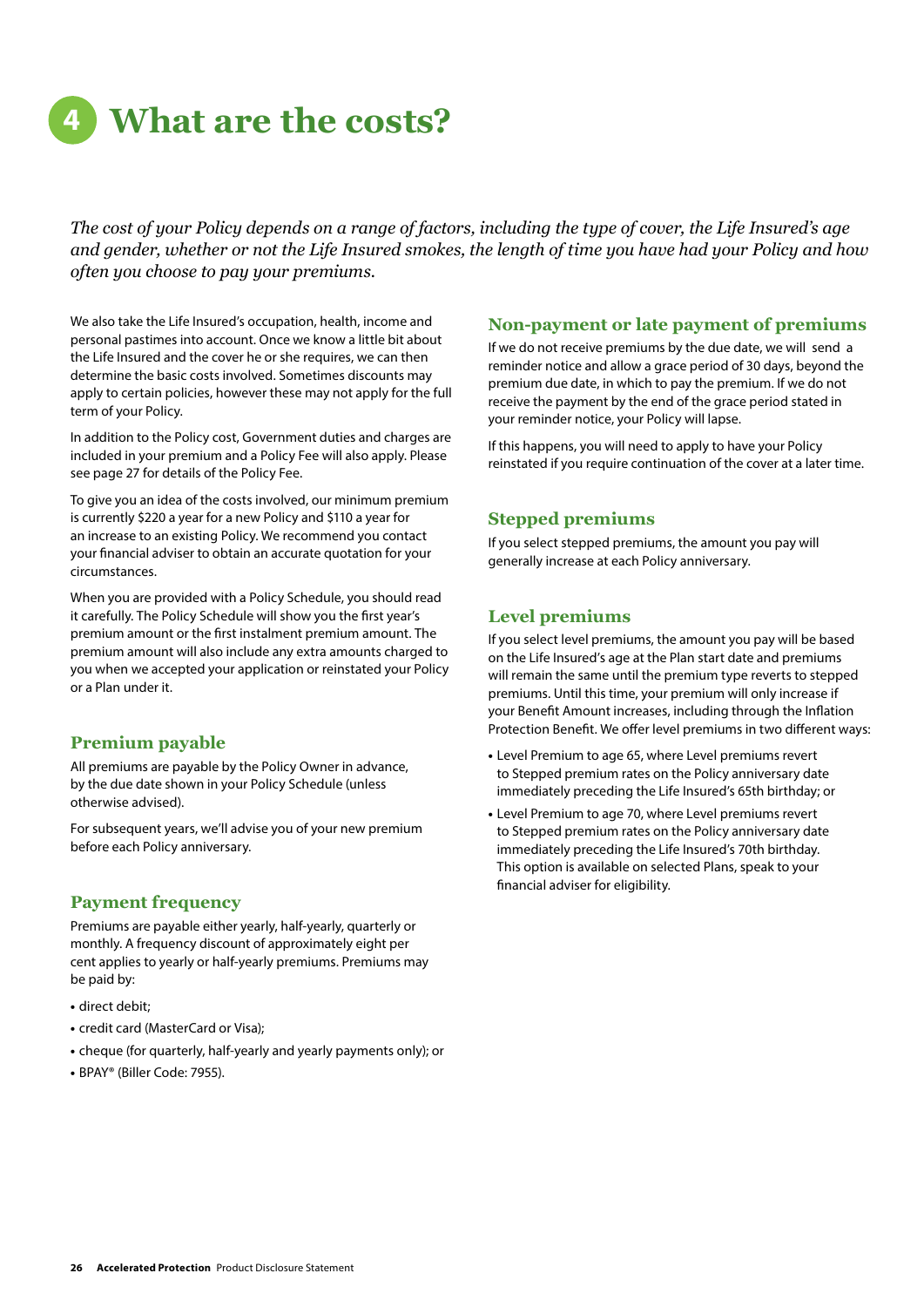## **Changes in premium**

We can increase the premium rates or Policy fees. If we do increase our premium rates or Policy fees, we will give notification of the change prior to the increase taking effect. Premium rates are guaranteed not to change prior to the first anniversary of the Policy.

Level premium rates for Life insurance are guaranteed not to increase until the Policy anniversary date prior to the Life Insured's:

- **•** 65th birthday, where Level Premium to age 65 is selected; or
- **•** 70th birthday, where Level Premium to age 70 is selected,

except if due to any increase due to any tax, duty or charge introduced by Government.

No one individual Policy can be singled out for an increase in premium rates because of an adverse change in the health or circumstances of the Life Insured, once the risk is accepted.

### **Additional increases to Benefit Amounts**

In some circumstances, we may agree to accept a voluntary increase in Benefit Amounts, even where a voluntary increase, if accepted, would result in the Benefit Amount exceeding the limits set out under the relevant Plan Conditions. We may write to you from time to time to see if you wish to request a voluntary increase. Any request for a voluntary increase is subject to the Duty of Disclosure outlined and will involve a recalculation of your premium.

## **Policy Fee**

In addition to your premium, a Policy Fee is payable under Accelerated Protection. This fee is included in the premium payment described in the Policy Schedule. The Policy Fee amount included in each premium payment depends on the premium frequency, as shown in the table below.

| <b>Premium</b><br><b>Frequency</b> | Per<br><b>Instalment</b> | <b>Annual</b><br><b>Equivalent</b> |
|------------------------------------|--------------------------|------------------------------------|
| Yearly                             | \$77.00                  | \$77.00                            |
| <b>Half Yearly</b>                 | \$38.50                  | \$77.00                            |
| Quarterly                          | \$21.00                  | \$84.00                            |
| Monthly                            | \$7.00                   | \$84.00                            |

The Policy Fee will be increased on each subsequent Policy anniversary to allow for inflation. The rate of increase in the Policy Fee will be the greater of the Indexation Factor or five per cent.

## **Commission**

We may pay commissions and other benefits to your financial adviser. Any amounts paid are factored into the cost of your Policy. Your financial adviser will provide details of the benefits they will receive in the Financial Services Guide and Statement of Advice that they will give to you.

## **Can TAL cancel your Policy?**

As long as your premium payments are up-to-date, your Policy will remain current until the Plan end date. This means your insurance Policy will continue regardless of any changes in your health, occupation, pastimes or income.

We will honour claim payments in line with the Policy Conditions if:

- **•** you have complied with the Duty of Disclosure; and
- **•** you and the Life Insured have answered all questions in your Application Form honestly and accurately; and
- **•** your claim is genuine.

We are able to cancel your Policy if you make a fraudulent claim.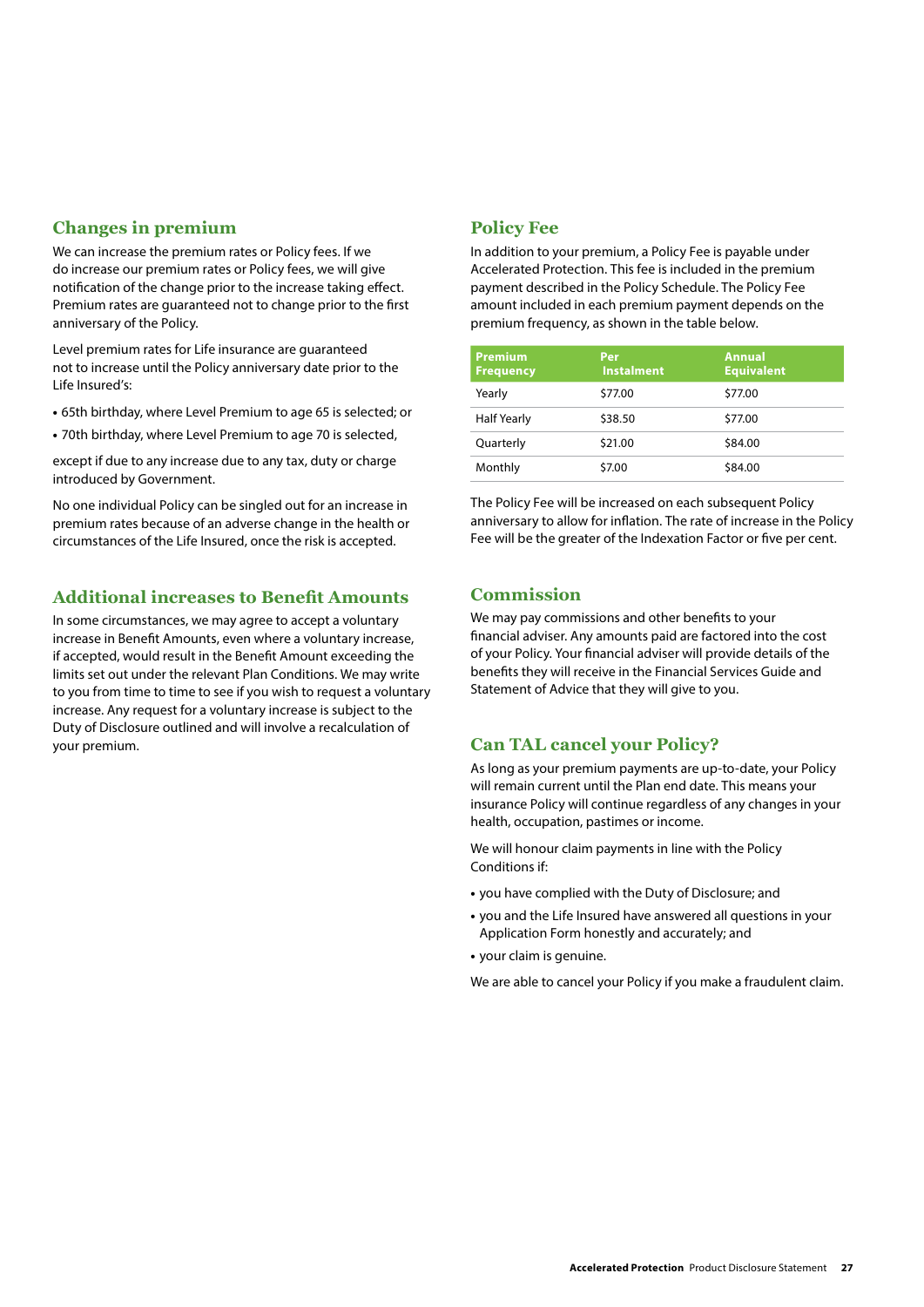# **5 Important information about your cover**

## **Duty of Disclosure**

Before you enter into an insurance contract with us, you and any life to be insured are required under the Insurance Contracts Act 1984 to provide us with the information we need to decide whether we'll accept your application for insurance, what terms will apply and what your premium will be. For the purposes of this Duty of Disclosure section, 'You' includes both the Policy Owner and the Life Insured.

You must comply with the Duty of Disclosure as described below.

Your Duty of Disclosure applies when applying for Accelerated Protection and when varying or replacing an existing Accelerated Protection Policy. It applies from the moment you start completing the Accelerated Protection application questions and until we advise that we have accepted your application for insurance, variation or replacement and issued a Policy Schedule.

You must answer all of our questions honestly and completely. You must tell us everything you know and everything that a reasonable person in the circumstances could be expected to know is relevant to our decision whether to insure you and whether any special conditions need to apply to the Policy.

You do not need to tell us about any matter that diminishes our risk, is of common knowledge, that we know or should know as an insurer or that we tell you we do not need to know.

If you have not disclosed all relevant matters to us and we would not have entered into all or part of the Policy on the same terms had we known about those matters, we may avoid all or part of the Policy within three years of the commencement date. If your non-disclosure or misrepresentation is fraudulent and we would not have entered into the Policy on the same terms had we known about these matters, we may avoid all or part of the Policy at any time. This means that we can treat the Policy as if it never existed and we would not be liable to pay any claims. Alternatively, instead of avoiding the Policy we may decide:

- **•** to reduce the benefits for all or part of the Policy in accordance with a formula that takes into account the premium that would have been payable if you had disclosed all relevant matters to us, although any reduction to benefits payable in respect of the death of a Life Insured can only occur within three years of the commencement date; or
- **•** for any benefits provided under the Policy other than benefits payable in respect of the death of a Life Insured, to vary the Policy in such a way as to place you in the position you would have been in if you had disclosed all relevant matters to us.

If you have applied for your Accelerated Protection Policy via a financial adviser it is also your responsibility to ensure that the information provided to your adviser is accurate and complete and that the correct information is entered into the Application Form.

## **Your cover – when it starts and ends and some important things for you to do**

If we accept your application and you have paid the first premium and we issue a Policy Schedule, your cover will start.

When you decide to purchase an Accelerated Protection Policy and we agree to provide cover, you will receive a Policy Schedule and Policy Document which set out the terms of the contract between TAL and you as the Policy Owner.

The Policy Schedule indicates the Plan start date, identifies the Policy Owner, and outlines the benefits, options, specific exclusions and adjustments that apply to a Life Insured. You will need to provide the Policy Schedule to us if you have to make a claim under Accelerated Protection.

Please read this Policy Document and the Policy Schedule carefully to ensure the terms and conditions meet your needs. These are important documents and should be kept in a safe place.

If the Policy is altered at any time you will receive a new Policy Schedule or confirmation reflecting the agreed changes.

If the Policy is owned by more than one person, it will be owned on a joint tenancy basis.

The date your cover ends depends on the conditions outlined in the Policy Document.

## **Taxation**

If you are considering the tax implications of purchasing cover, it is important you seek independent, professional taxation advice. The complexity of taxation laws and rulings is such that this advice should be specific to your circumstances regarding any tax implications of purchasing a policy or investing in or contributing to superannuation. The following information regarding the taxation rules in force at the date of this statement is provided as a general guide only.

We reserve the right to make changes to Accelerated Protection and premium rates in response to any taxation or other legal changes.

#### **Goods and Services Tax**

Accelerated Protection is treated as input taxed under the Goods and Services Tax Act 1999 and any cost of GST will be included in the premium rates. An input tax credit will not be available to the Policy Owner.

#### **Tax deductions**

For Income Protection and Business Expense insurance, premiums are generally tax deductible and benefits paid are generally assessable as income. This is not the case for Life, TPD and Critical Illness insurances. This may vary if insurance is affected for business purposes and you should seek professional taxation advice. Contributions to a superannuation fund may also be eligible for tax deductions.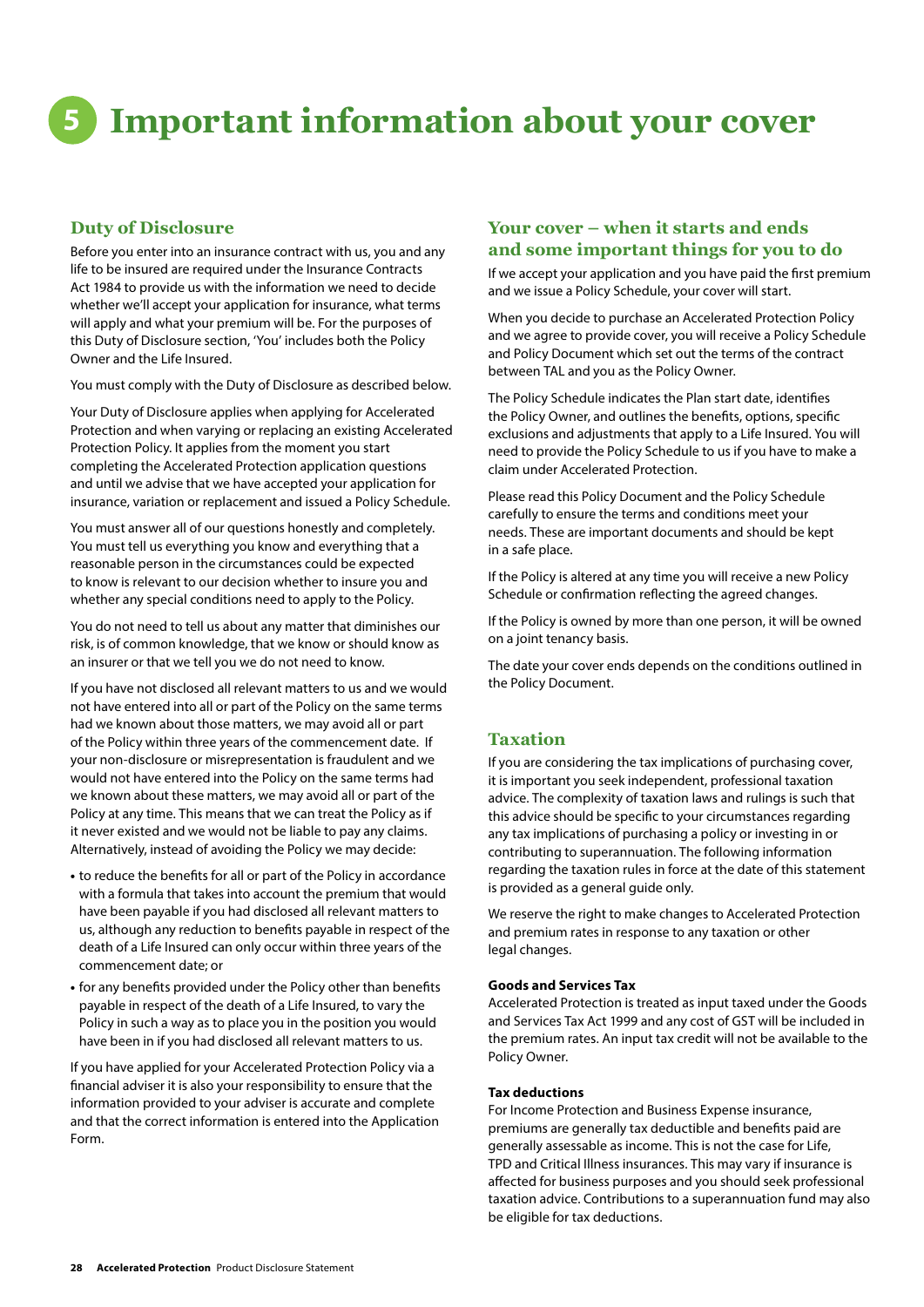#### **Capital Gains Tax**

Benefits payable under this Policy may be assessed under the capital gains provisions if you are not the original beneficial owner of Accelerated Protection (as defined under the Income Tax Assessment Act 1997), and you acquired Accelerated Protection for consideration.

#### **Tax Withholding**

We usually do not deduct or remit tax from claim payments, unless required to by law.

## **Your Privacy**

In this section regarding your privacy, the words 'we', 'our' and 'TAL' refer to both TAL and TASL.

The way in which we collect, use and disclose your personal and sensitive information is explained in our Privacy Policy. Our Privacy Policy is available at www.tal.com.au/privacy.aspx or is free of charge on request.

Our Privacy Policy contains details about the following:

- **•** the kinds of personal information that TAL collects and holds;
- **•** how TAL collects and holds personal information (including sensitive information);
- **•** the purposes for which TAL collects, holds, uses and discloses personal information (including sensitive information);
- **•** how our customers may access personal information about them which is held by TAL and how they can correct that information; and
- **•** how we deal with any complaints that our customers may have regarding privacy issues.

If you would like a copy or if you have any questions about the way in which we manage your information please contact us using the details below:

- 1300 209 088
- 1300 351 133

customerservice@tal.com.au

- www.tal.com.au
- GPO Box 5380, Sydney NSW 2001

Personal and sensitive information will be collected from or in respect of you to enable us to provide or arrange for the provision of our insurance products and services. We may request further personal information in the future, for example, if you want to make a claim and we need to collect health or financial information. If you do not supply the required information, we may not be able to provide the requested product or service or pay the claim.

In processing and administering your insurance (including at the time of claim) we may disclose your personal information to other parties such as organisations to whom we outsource our mailing and information technology, Government regulatory bodies

and other companies within the TAL group and accountants (if applicable). We may also disclose your personal information (including health information) to other bodies such as reinsurers, your financial adviser, health professionals, investigators, lawyers and external complaints resolution bodies.

Generally we do not use or disclose any customer information for a purpose other than providing our products and services unless:

- **•** our customer consents to the use or disclosure of the customer information; or
- **•** the use or disclosure is required or authorised under an Australian law or a court/tribunal order; or
- **•** the use or disclosure of the information is reasonably necessary for one or more enforcement related activities conducted by, or on behalf of, an enforcement body e.g. the police.

From time to time TAL, or its related parties and business partners may wish to contact you to provide you with information about other products and services in which you may be interested. If you prefer not to receive direct marketing communications from our organisation you can let us know using any of the communication methods above.

We rely on the accuracy of the information you provide. If you think that we hold information about you that is incorrect, please let us know using the communication methods above.

Under the current privacy legislation, you are generally entitled to access the personal information we hold about you. To access that information, simply make a request in writing. This process enables us to confirm your identity for security reasons and to protect your personal information from being sought by a person other than yourself.

There are some limited exemptions where TAL would be unable to provide the personal information that we hold about you such as the following circumstances:

- **•** we reasonably believe that giving access would pose a serious threat to the life, health or safety of any individual, or to public health or public safety;
- **•** giving access would have an unreasonable impact on the privacy of other individuals;
- **•** the request for access is frivolous or vexatious;
- **•** the information relates to existing or anticipated legal proceedings between TAL and you and the information would not be accessible by the process of discovery in those proceedings;
- **•** giving access would reveal our intentions in relation to negotiations with you in such a way as to prejudice those negotiations;
- **•** giving access would be unlawful;
- **•** denying access is required or authorised by or under an Australian law or a court/tribunal order;
- **•** we have reason to suspect that unlawful activity, or misconduct of a serious nature, that relates to our functions or activities has been, is being or may be engaged in and giving access would be likely to prejudice the taking of appropriate action in relation to the matter;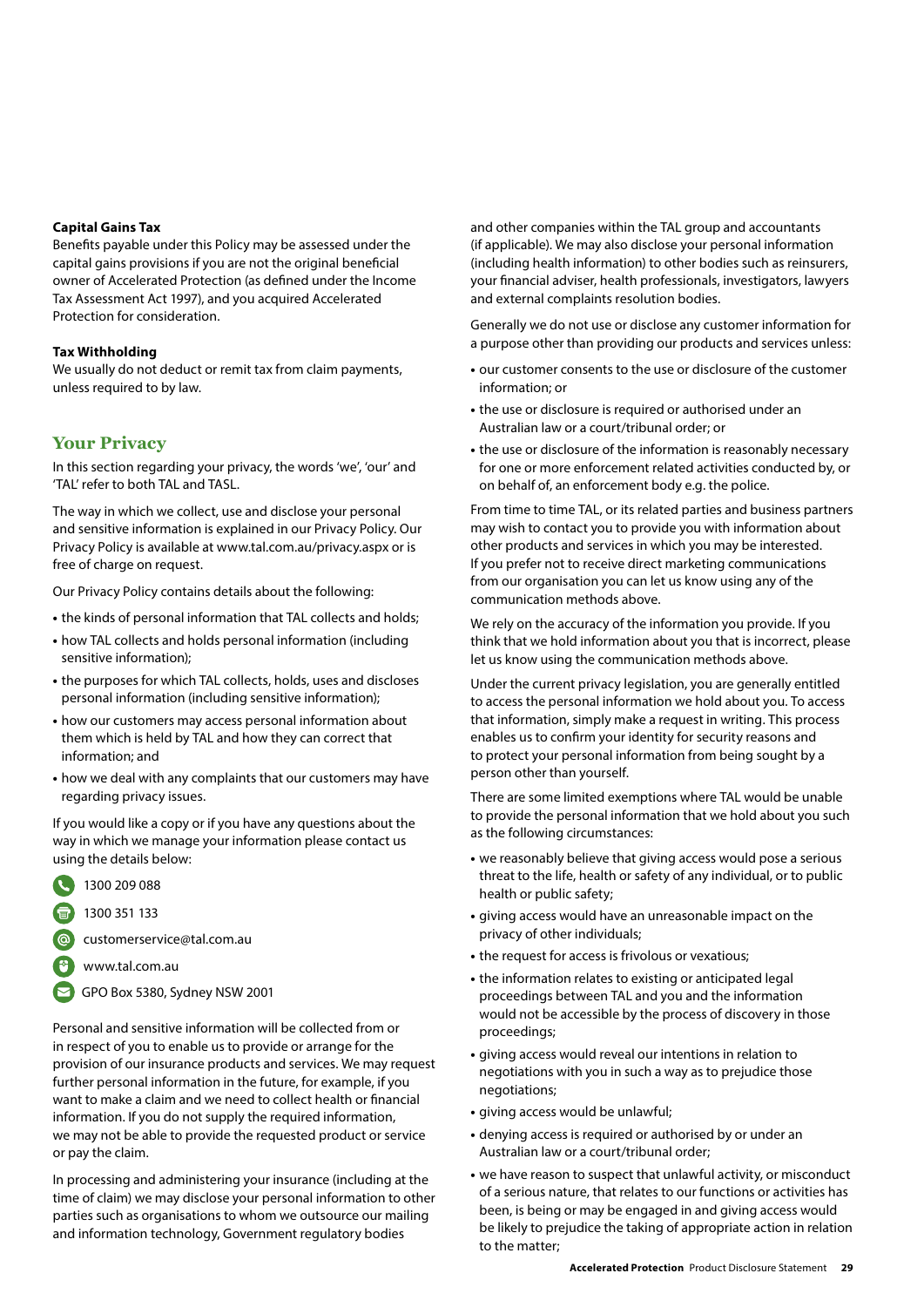- **•** giving access would be likely to prejudice one or more enforcement related activities conducted by, or on behalf of, an enforcement body; or
- **•** giving access would reveal evaluative information generated within the entity in connection with a commercially sensitive decision making process.

If, for any reason we decline your request to access and/or update your information, we will provide you with details of the reasons. In some circumstances it may be appropriate to provide copies of complex medical information to a treating GP rather than directly to our customer so that the medical terminology can be explained.

Additional information about privacy legislation can be found at the website of the Privacy Commissioner at http://www.oaic.gov. au/ including sensible steps that individuals can take to protect their information when dealing with organisations and when using modern technology.

## **Making a claim**

When it comes to making a claim you need to follow the requirements set out in your Policy Document. After you become aware of any claim or potential claim under Accelerated Protection, you must notify us at your earliest opportunity.

Claims will only be paid if the requirements in the Policy Document have been met. We will tell you what information we need at each stage of your claim. We usually require you to complete a claim form and certain claim information. You must prove your claim in such a manner as we may reasonably request. Furthermore, we may require proof of any continuing entitlement from time to time, medical examinations at our expense and assistance (for Income Protection claims) in the ongoing management of the claim, including participation in recovery and rehabilitation support programs.

No benefit will be payable under this Policy without proof of age being submitted to us. Since age, status as a smoker or non-smoker and other risk factors affect our Underwriting of the Policy, claims may be affected if this information is not consistent with your application.

Please note that we may need to carry out procedures to identify you, or, in the event of your death, your beneficiaries and may need to verify the identification information provided.

#### **Guaranteed renewal of cover**

As long as you and the Life Insured have complied with the Duty of Disclosure, answered all our questions accurately and fully paid your premiums when due, Accelerated Protection continues until all cover ends. See the section titled 'Your cover – when it starts and ends and some important things for you to do' on page 28 for more information. This guarantee of renewal applies regardless of any change in the Life Insured's health or personal circumstances.

### **Guarantee of upgrade**

Where improvements are made to benefits without increasing the premium rates, these improvements will be included in your Policy. You will be notified of the changes and improvements via one or more of: notice in writing, on our website and via your adviser.

In the unlikely event that you are unexpectedly disadvantaged in any way, then the former wording of the condition will apply. Naturally if the life insured has any existing symptoms prior to an improved condition being included, then payment under the improved condition will not be made.

## **No cash value**

None of the benefits outlined in this document – Life insurance, Life insurance (through superannuation), Critical Illness insurance, TPD insurance, Income Protection, Income Protection (through superannuation) or Business Expense insurance – have a cash value if cancelled. The premiums paid represent the amounts due for undertaking the risk of the insured event occurring.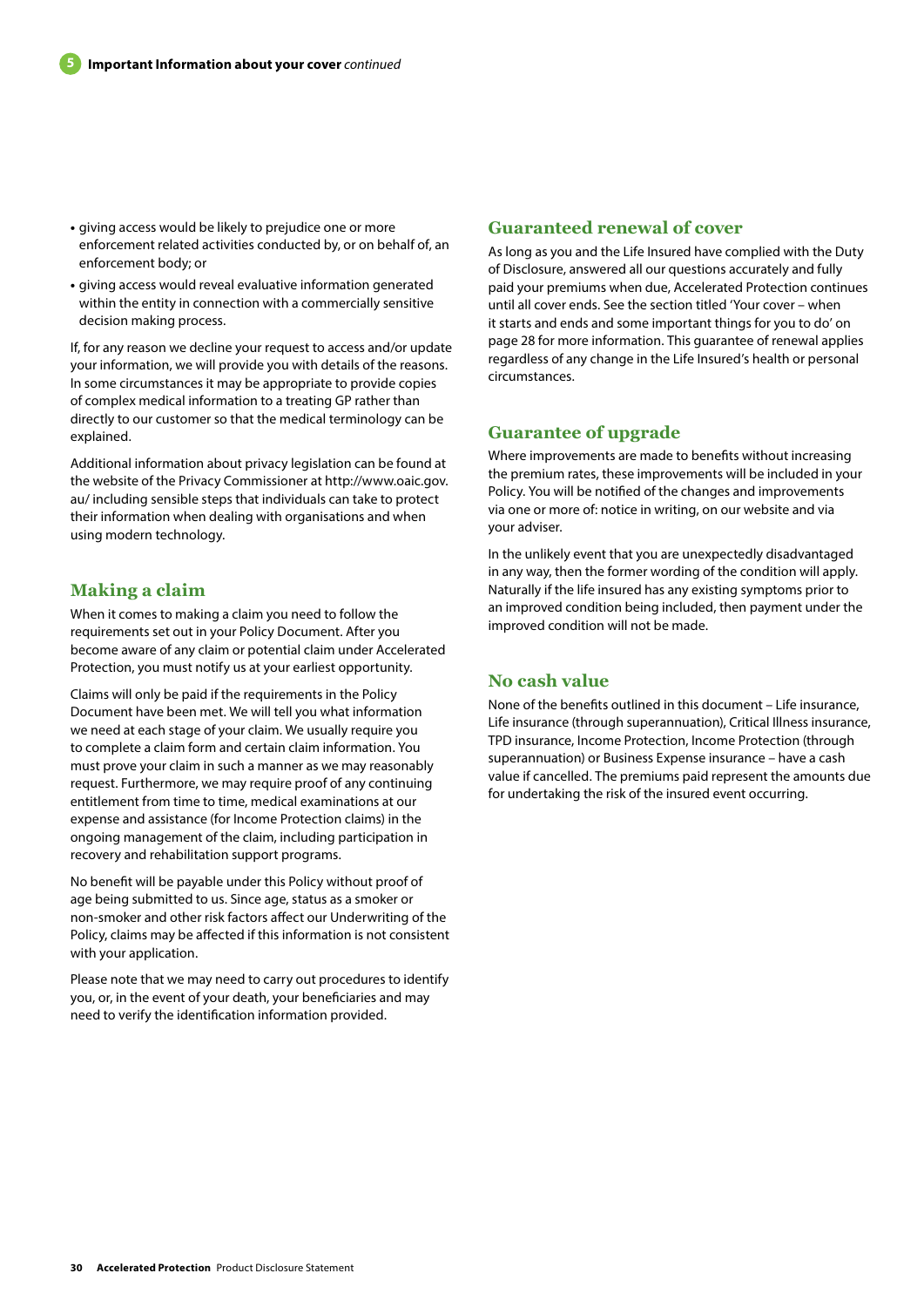## **Complaints Process**

If you have a complaint about our service or your privacy, you should direct your complaint depending on the product you hold as follows:

#### **1. Complaints about Accelerated Protection (non-superannuation)**

If you wish to make a complaint in relation to Accelerated Protection which is not issued to you through a superannuation fund, you can write to:

 $\triangleright$  The Manager, Complaints Resolution TAL Life Limited GPO Box 5380, Sydney NSW 2001

We will attempt to resolve your complaint within 45 days of the date it is received by us. If we are unable to resolve your complaint within that period, we will inform you of the reasons for the delay and ask for your consent to resolve the complaint within 90 days of the date it was received.

If your complaint has not been resolved to your satisfaction within 45 days of lodging your initial complaint to TAL (or, if you have agreed, within 90 days) you may contact the Financial Ombudsman Service (FOS). FOS is an independent body designed to help you resolve complaints relating to financial products as well as complaints relating to financial advice and sales of financial and investment products. Complaints with FOS may be resolved by a conciliation process or arbitration. This complaints procedure is free of charge. Decisions made by FOS are binding on us. Before you ask FOS to help you, please try to resolve the issue with us. There are some circumstances where FOS cannot deal with your complaint. They can advise you of these circumstances. FOS can be contacted as follows:

- 1300 780 808
- (03) 9613 6399
- info@fos.org.au
- **Financial Ombudsman Service** GPO Box 3 Melbourne VIC 3001

#### **2. Complaints about Accelerated Protection structured through superannuation**

If your cover under Accelerated Protection is issued through the TAL Superannuation and Insurance Fund you should address your complaint to the Trustee of the TAL Superannuation and Insurance Fund in writing to the following address:



If your complaint has not been resolved to your satisfaction within 90 days of it being received by us, you may refer your complaint to the Superannuation Complaints Tribunal (SCT). The SCT is an independent body established by the Commonwealth Government to deal with complaints about superannuation, annuity policies and retirement savings accounts. The objective of the SCT is to provide a fair, timely and economical means of resolution of complaints as an alternative to the court system. The SCT cannot consider complaints that have not been first referred through our internal complaint resolution process. The SCT can be contacted as follows:

1300 884 114

 $\frac{1}{10}$  (03) 8635 5588

 $\sim$  Superannuation Complaints Tribunal Locked Bag 3060 Melbourne VIC 3001

If your Accelerated Protection cover has been issued through a superannuation fund other than the TAL Superannuation and Insurance Fund, you should address your complaint to the trustee of that superannuation fund. That trustee will provide you with the details of its complaint-handling arrangements, where applicable.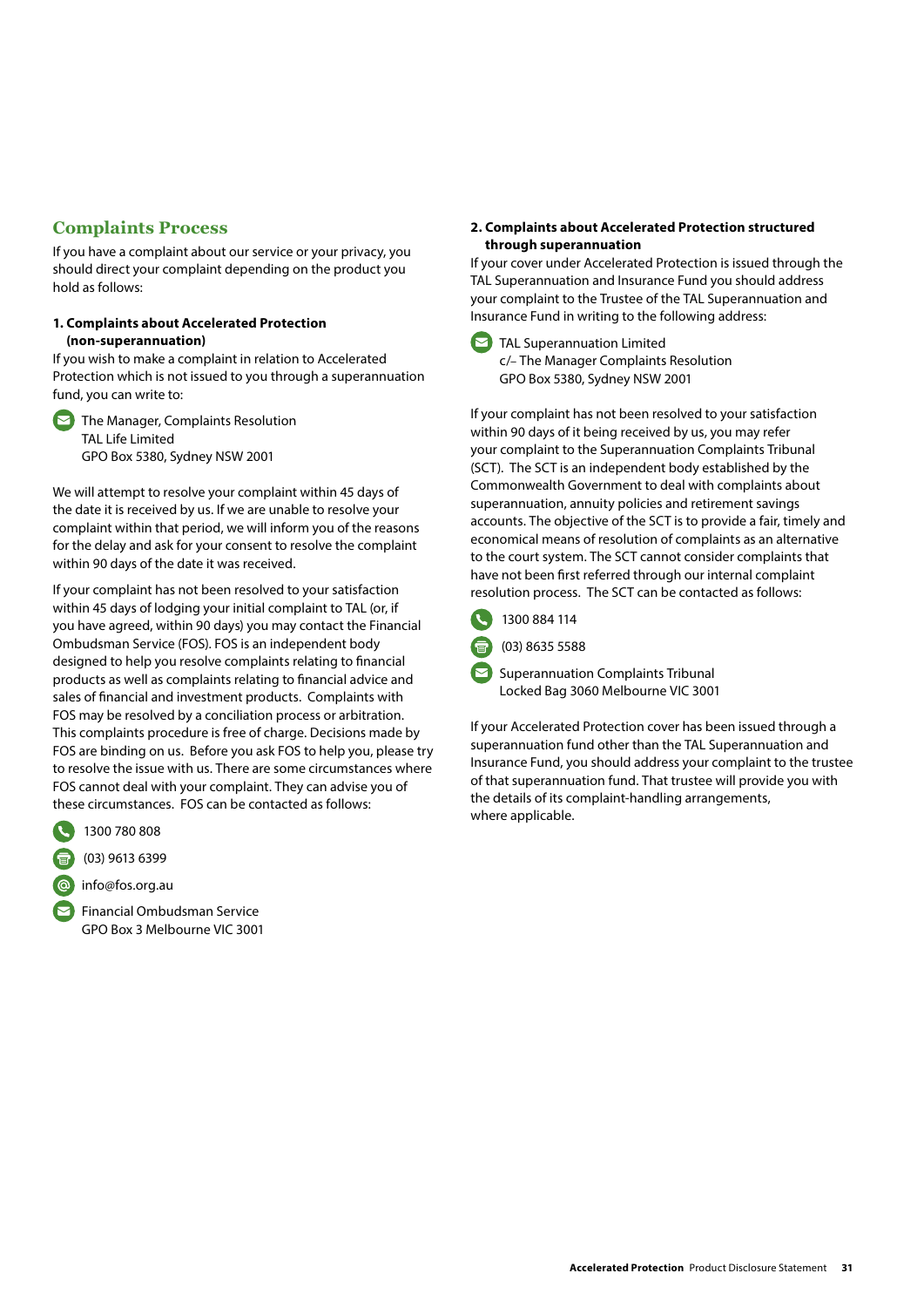# **6 TAL Superannuation and Insurance Fund**

## **Important information**

This section sets out important information about the TAL Superannuation and Insurance Fund (Fund). The Fund is a resident regulated superannuation fund in accordance with the *Superannuation Industry (Supervision) Act 1993* (SIS). Where Accelerated Protection is issued to you through the Fund, the terms and conditions of the Policy may be varied in the manner set out in this PDS. In these circumstances we recommend that you read the entire PDS, including this section.

## **Joining the Fund**

The first step in the joining process is for your financial adviser to submit your application. If your application for insurance is accepted, and the Trustee is able to accept contributions or rollovers for you, you will then become a member of the Fund.

## **Insurance cover under the Fund**

Once you are a member of the Fund and if TAL has agreed to issue cover to the Trustee in respect of you, TAL will issue Accelerated Protection to the Trustee. The Trustee will be the Policy Owner and you will then be the Life Insured through the Fund.

Please note that you do not have an accumulation account in the Fund, as the Trustee will immediately pay all contributions and rollovers received for you to TAL to pay your Accelerated Protection premiums. Your membership of the Fund is for the provision of insurance benefits only.

In circumstances agreed by the Trustee and TAL, an overpayment of premium may be held on the policy in order to reduce future premiums. No interest will be paid in these circumstances.

## **Trust Deed**

The Fund is governed by rules set out in its Trust Deed. While the Trustee is able to amend these rules (under certain restrictions) the Trust Deed may not be amended to reduce your accrued benefits without your consent. The only exception to this is if the reduction is allowed under superannuation law.

Under the Trust Deed, the Trustee is not generally liable to you for any act or omission other than where the Trustee has failed to act honestly, or where the Trustee has intentionally and/or recklessly failed to exercise the degree of due care and diligence that it was required to exercise.

The Trustee has the right to indemnity from the Fund for all liabilities it may incur, except in the case of fraud, wilful neglect or misconduct. The Trustee has arranged professional liability insurance which provides cover for wrongful acts.

## **Providing your Tax File Number (TFN)**

TAL has agreed with the Trustee of the Fund not to issue any Policy in respect of a Member who has not provided the Trustee with their TFN. This means that to be eligible for cover through the Fund you must be prepared to quote your TFN to the Trustee.

The Trustee is authorised to collect individuals' TFNs under superannuation law and will request that you supply your TFN. Your TFN will only be used for lawful purposes which include administering the Fund and may only be disclosed as permitted by the applicable laws. The purposes for which we are able to use your TFN may change in the future as a result of legislative change. You are under no obligation to provide your TFN and declining to quote your TFN is not an offence.

## **Nominating a beneficiary**

Understanding who receives your superannuation benefit including any insurance benefit in the event of your death is important. Under the rules of the Fund, the Trustee has the discretion to determine to whom and in what proportions any death benefit is payable. You may, however, nominate your legal personal representative and/or dependants as your preferred beneficiaries and the Trustee will consider your wishes in the event of your death.

## **How do I nominate a beneficiary for my Death Benefit?**

In the event of your death, benefits will be paid to one or more of your dependants or to your legal personal representative as the Trustee determines. For superannuation and tax purposes, the definition of a 'Dependant' includes any of the following:

- **•** a spouse, which includes a person (whether of the same or different sex) with whom the member is in a relationship that is registered under a law of a State or territory, or a person who, although not legally married to the member, lives with the member on a genuine basis in a relationship as a couple;
- **•** a child of the member, including adopted child, step-child;
- **•** ex-nuptial child or child of member's spouse (under age 18 for tax purposes);
- **•** person who is financially dependent on the member;
- **•** a person with whom the member has an 'interdependency relationship' (see over the following page).

It is recommended that any nomination of beneficiaries made by you be reviewed regularly, particularly if a change in circumstances has occurred (e.g. marriage or divorce).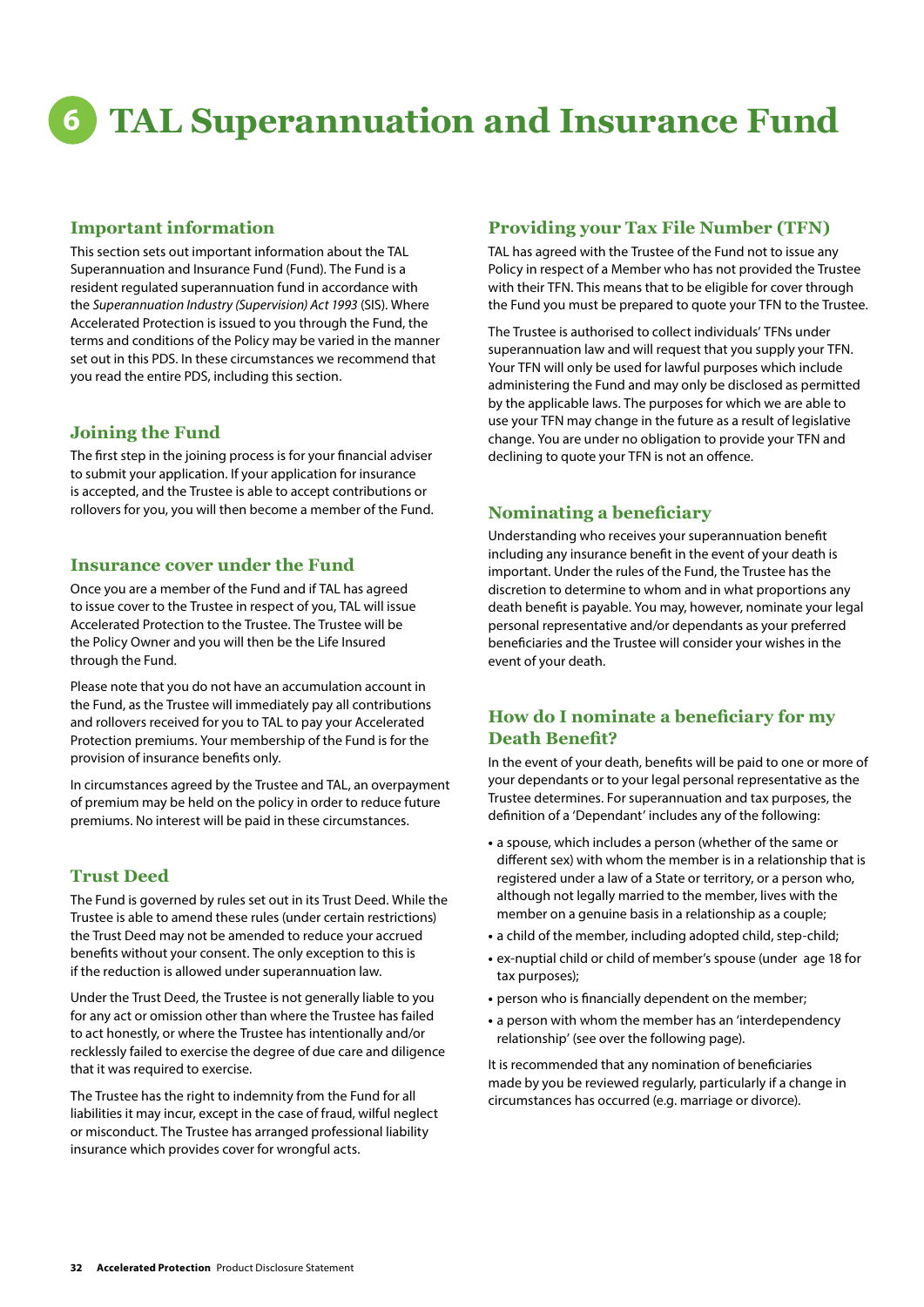## **Binding Nominations**

Generally your nomination is only a guide for us and we are obliged to pay your Death Benefit in accordance with the Trust Deed and superannuation laws. If you wish to make your nomination binding, the Trust Deed and superannuation laws require special conditions to be met.

When making (or amending) a binding nomination, the application must be signed in the presence of two witnesses. Both of these witnesses need to be over the age of 18 and cannot be beneficiaries under the binding nomination.

Each binding nomination remains valid for only three years, so if you do choose this option it is your responsibility to renew your nomination and advise the Trustee of appropriate changes.

If your nomination expires or is invalid at the time of your death, the Trustee has the discretion to determine to whom and in what proportions any death benefit is payable.

## **What is an interdependency relationship?**

An interdependency relationship is defined as where two people (whether or not related by family):

- **•** live together; and
- **•** have a close personal relationship; and
- **•** one or each of them provides the other with financial support; and
- **•** one or each of them provides the other with domestic support and personal care.

An interdependency relationship can also exist where there is a close personal relationship between two people who do not satisfy all other criteria for interdependency because either or both of them suffer from a physical, intellectual, psychiatric or other disability.

## **General information about superannuation**

The following information is provided to assist you in understanding your options. It is general information only and is not intended to be a comprehensive statement of the laws applying to superannuation. You should talk to your financial adviser about your personal circumstances.

#### **Contributions to the Fund**

Contributions can only be made to the Fund in accordance with superannuation law. Superannuation law stipulates the way in which employer, personal and spouse contributions can be made as well as work requirements and age limits in relation to the member for which the contribution has been made.

#### **Payment of a Death Benefit**

Superannuation law specifies that a death benefit can only be paid to the following:

**•** member's spouse (married, de facto or same sex couples);

- **•** child of the member of any age (including adopted child, stepchild and ex-nuptial child);
- **•** the member's legal representative;
- **•** any person who was financially dependent on the member at the time of death; and
- **•** any person with whom the member had an interdependency relationship.

Where after reasonable searches the Trustee cannot locate any of these persons, it may pay the death benefit to an individual nondependant such as a parent or sibling.

#### **Payment of superannuation benefits**

Other than death benefits, a superannuation benefit can only be paid where the member meets a condition of release under applicable superannuation law. In a general sense, these circumstances include Permanent Incapacity, Temporary Incapacity, Terminal Medical Condition, retirement (or the person has reached their preservation age), the termination of employment after age 60, leaving Australia after holding an eligible temporary resident visa, financial hardship or compassionate grounds. Rules relating to when superannuation benefits can be accessed are complex, so you should consult your financial adviser for further information.

#### **Superannuation and family law**

Provisions in the Family Law Act enable parties who are married to require superannuation fund trustees to carry out certain actions in relation to superannuation entitlements. Members (married persons only) should note that their spouse will be able to request the Trustee to disclose information in relation to the member's benefit entitlements ('Request for Information').

Members must understand that the Trustee is prohibited by law from informing them that such a request was made. The Trustee will not pass any information in relation to your present whereabouts to the person making the Request for Information.

#### **Spouse contribution arrangements**

Under current rules, you are allowed to contribute to superannuation on behalf of your spouse and for your spouse to contribute to superannuation for you. A spouse can make 'eligible spouse' contributions into a superannuation fund, as long as the spouse for whom contributions are being made (i.e. the receiving spouse) is either:

- **•** under age 65, or
- **•** aged from 65 to age 69, and has worked at least 40 hours in a consecutive 30-day period in the financial year that contributions were made.

Eligible spouses (including a married or de facto spouse or same sex couple) who make superannuation contributions may be entitled to a tax offset of up to \$540 per annum for superannuation contributions made, provided that the spouse in respect of whom they are made is on a low income or not working.

It is your responsibility to maintain a record of eligible spouse contributions made for the purpose of claiming the offset.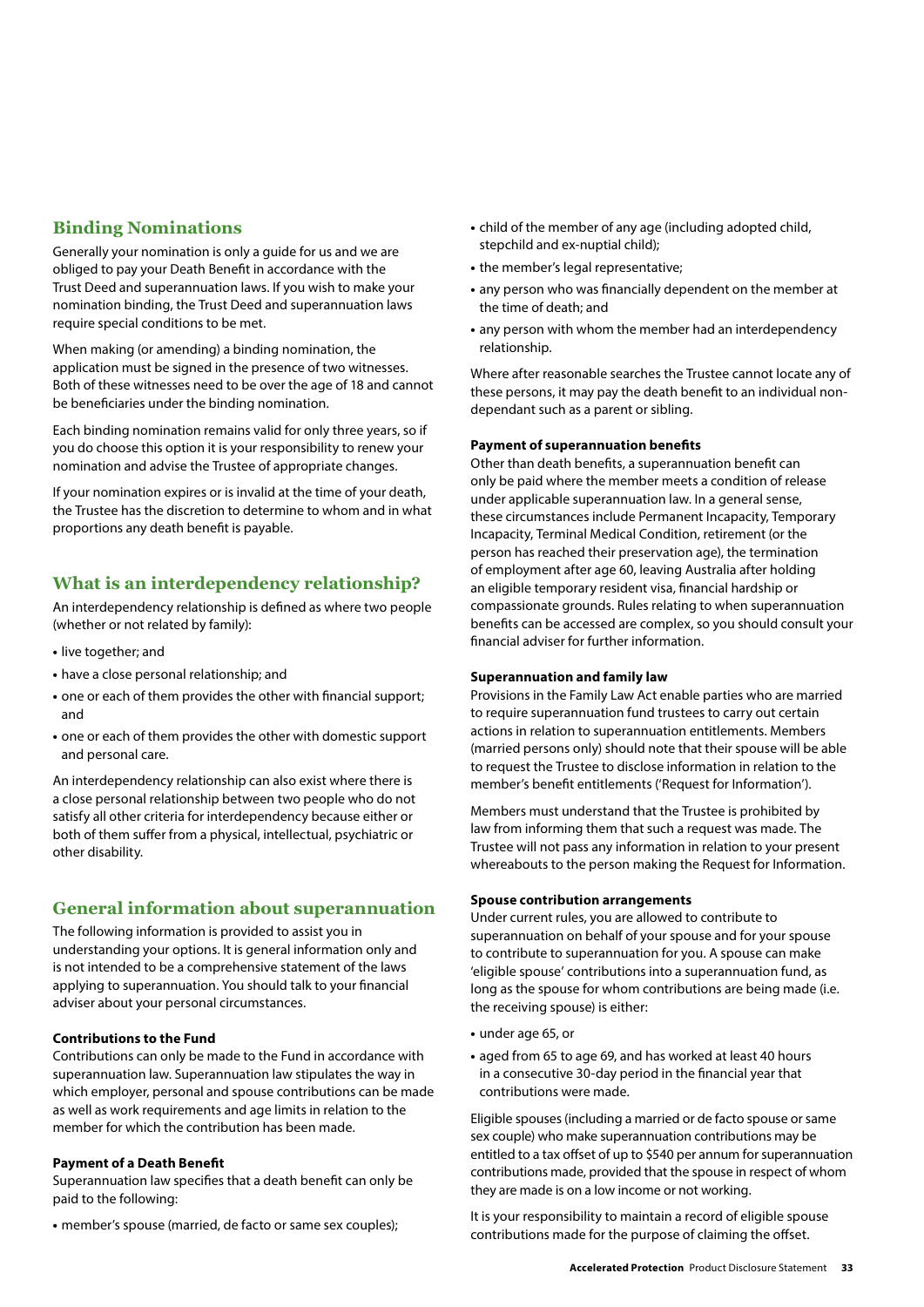#### **Payment by Rollover**

- **•** If you are funding your insurance through superannuation, you must ensure that the cost of premiums do not inappropriately erode your retirement savings;
- **•** please be advised there are some circumstances where the trustee of an originating fund may be unable to pay a rollover.

#### **Superannuation – Further points to consider**

- **•** The laws governing the application of superannuation are complex and the statements provided here are general in nature and based on current law;
- **•** You should obtain your own independent advice on the taxation implications of joining the Fund and in maintaining insurance cover through the Fund; and
- **•** As your circumstances change, so may the tax treatment of your contributions and any other payments made through the Fund.

## **Tax Information**

#### **Individual Members**

If you are self-employed, substantially self-employed or are not an employee (or you only get a small proportion of your income from work as an employee), you may be eligible for a tax deduction for your personal superannuation contributions.

Self-employed people are eligible to claim a tax deduction for contributions (up to the concessional contribution limit) made to superannuation on their own behalf, until age 74.

Concessional contributions for the 2014/2015 financial year will be capped at \$30,000 for those under age 49 years on 30 June 2014 and \$35,000 for those aged 49 years or over on 30 June 2014. This is the maximum amount for which a person can receive a tax deduction. Amounts in excess of this cap in a financial year (as identified by the ATO) will be included in the member's tax return and taxed at their marginal tax rates (plus the Medicare levy). The member will be entitled to a tax offset equal to 15% of their excess concessional contribution. An interest charge also applies for the deferral of tax. Members may elect to withdraw up to 85% of their excess concessional contributions from the fund.

If you have made concessional contributions to superannuation and you are a low income earner, you may be eligible for the government low income super contribution of up to \$500 annually.

There are also limits on the amount of post-tax or 'nonconcessional contributions' that can be made on behalf of a member. Non-concessional contributions include personal contributions for which you do not claim an income tax deduction. If you choose to make personal, non-concessional contributions to superannuation, you may be eligible for a government co-contribution payment.

Non-concessional contributions made to super will be subject to an annual cap of \$180,000 for the 2014/2015 financial year. You will be taxed on non-concessional contributions over the cap at the rate of 47%, plus the Medicare levy.

As a transitional arrangement, there will be a 'bring-forward' option available, meaning that people under 65 years of age can bring forward two years' entitlements to non-concessional contributions. If your income is less than \$49,488 annually (for the 2014/2015 financial year), you may also benefit from Government co-contributions if you make a personal after tax contribution to your superannuation.

The Government co-contribution is a payment made by the Federal Government to the superannuation account of eligible members who make personal non-concessional contributions.

For more information contact your financial adviser or the Australian Tax Office (ATO) Superannuation Hotline on 13 10 20.

#### **Employers**

Employer contributions are tax deductible to the employer where they are made for the purpose of providing superannuation benefits for an employee or the employee's dependants.

Employers are entitled to claim a deduction for contributions paid to complying funds for employees aged:

- **•** under age 75; or
- **•** 75 and over, where contributions are required under relevant industrial awards.

#### **Tax paid on death benefits**

All lump sum death benefits are tax free if paid to a dependant (for tax purposes). Lump sum death benefits paid to nondependants (for tax purposes) are taxed at 15% plus the Medicare levy (for elements taxed in the fund) or taxed at 30% plus the Medicare levy (for elements untaxed in the fund, such as insurance proceeds).

#### **Tax paid on Income Protection Benefits**

When an Income Protection Benefit is paid, this constitutes income in the hands of the recipient and will be taxed at the recipient's marginal tax rates.

Where TAL or the Fund is required by law to deduct any tax, duty, impost or the like in connection with the payment of a benefit, TAL will deduct the required amount from the payment and forward it to the relevant authority.

#### **Tax paid on TPD Benefits**

Total and Permanent Disablement Benefits are taxed at different rates, depending on your age when you were disabled.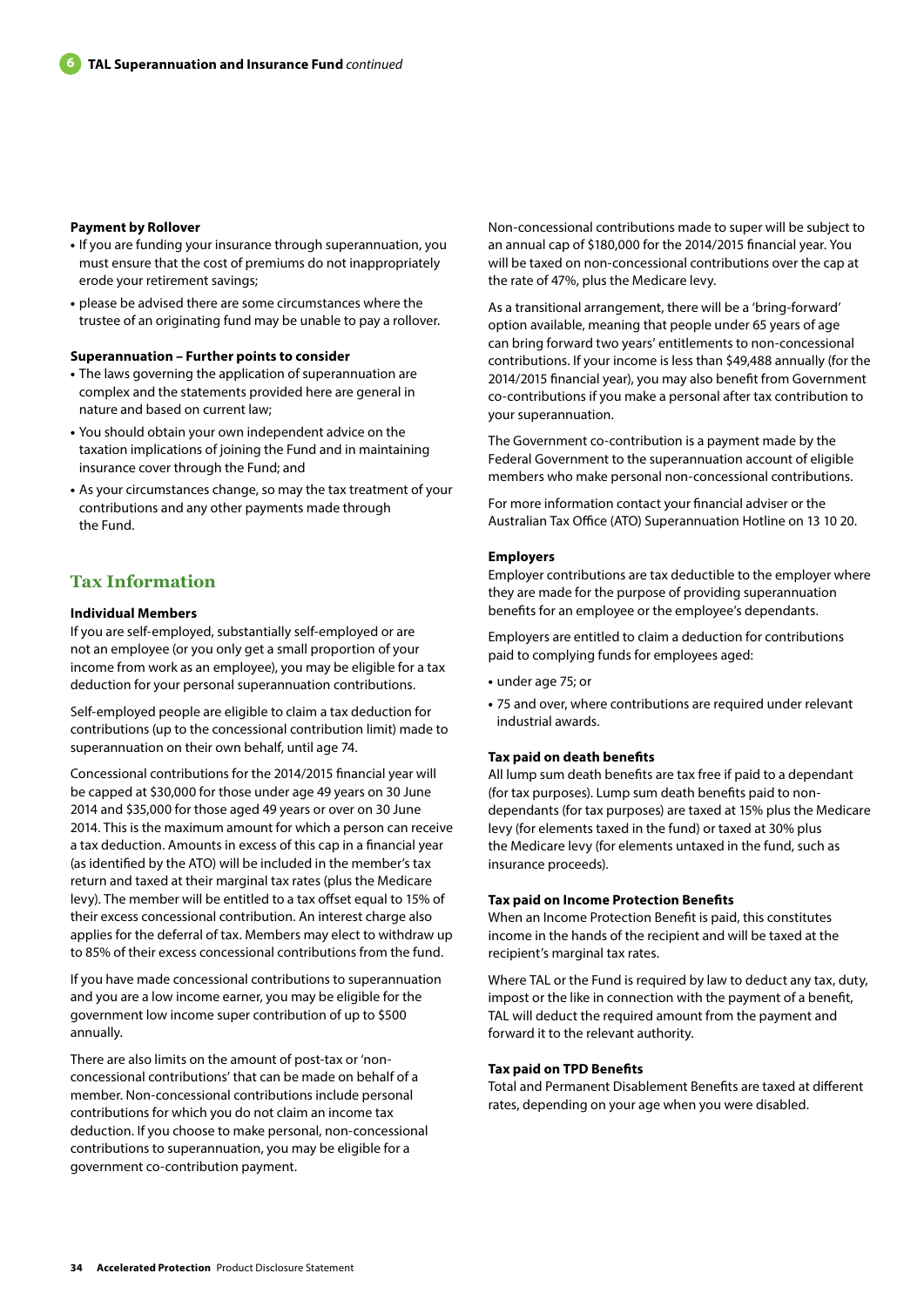

*Words used in this PDS that are capitalised have the meaning given to them in the Policy. Some of the relevant definitions are extracted from the Policy Document and repeated below. You should read your Policy Document for these and any other defined terms.*

## **General Definitions**

**Accident** or **Accidental** unless under Income Protection Optimal means an accident caused wholly by violent, accidental, external and visible means.

**Accident** under Income Protection Optimal means an Injury caused solely and directly by accidental, violent, external and visible means that stops the Life Insured performing one or more of the duties of his/her Own Occupation necessary to produce income as confirmed by a Medical Practitioner and the Life Insured is not engaged in his/her Own Occupation, nor any other gainful occupation.

#### **Activities of Daily Living (ADL)** are:

- **•** Bathing the ability to shower and bathe;
- **•** Dressing the ability to put on and take off clothing;
- **•** Toileting the ability to get on and off and use the toilet;
- **•** Mobility the ability to get in and out of bed and a chair; and
- **•** Feeding the ability to get food from a plate into the mouth.

#### **Earned Income means:**

- a) if paragraph (b) does not apply, annual salary, fees, commissions, bonuses and any other income considered part of the Life Insured's remuneration package, earned by him or her for services performed; or
- b)if the Life Insured is self-employed, a working director or partner in a partnership, total annual income earned in the conduct of the business or profession due to the Life Insured's personal exertion less their share of business expenses necessarily incurred in the conduct of the business or profession.

In either case, Earned Income does not include any income which is not generated by the Life Insured's personal or vocational activities.

Income paid from other disability income policies, retirement plans, lump sum disability payments, rental income and investment income are some examples of income we would not consider part of Earned Income.

**Fund** means the TAL Superannuation and Insurance Fund.

**Injury** means an Accidental bodily injury suffered by the Life Insured.

**Linked** or **Linking** means the connection of two separate Policies whereby the payment under a Plan purchased under one Policy effects a corresponding reduction in the Benefit Amount payable under the other (Linked) Policy and a reduction in the total premium payable.

**Loss of Independent Existence** means Significant Cognitive Impairment or the total and irrecoverable loss of ability, due to Sickness or Injury, to perform at least two of the Activities of Daily Living without the physical assistance of another person.

**Monthly Earnings** generally include salary, award superannuation contributions, bonuses, commission, fees, fringe benefits and regular overtime.

When the Life Insured does not directly or indirectly own all or part of the business in which his or her work is performed (ignoring shares in publicly listed companies), Monthly Earnings is the monthly value of the remuneration paid by the employer in respect of the work performed by the Life Insured. This will be determined by calculating the amount the Life Insured would have to receive if total remuneration was received as a salary or wage (before income tax is deducted).

When the Life Insured does directly or indirectly own all or part of the business in which his or her work is performed (ignoring shares in publicly listed companies), Monthly Earnings is:

- **•** the monthly value of remuneration paid by the business to the Life Insured as a result of personal exertion; and
- **•** the Life Insured's share of the profits of the business, generated through work performed by the Life Insured, after the deduction of business expenses, both of which are determined in line with the usual manner that the profits and/or losses of the business are divided between the Life Insured and any coowners of the business.

#### **Normal Domestic Duties** means:

- **•** cooking meals to use kitchen and cooking utensils, appliances and equipment to prepare more than the most basic meals for oneself and/or others; and
- **•** cleaning the home to use domestic appliances and equipment to clean and maintain a home and do laundry to basic standards; and
- **•** shopping for food to shop for everyday household provisions; and
- **•** driving a car the physical ability to drive a car; and
- **•** providing care for children and/or dependent adults (where applicable).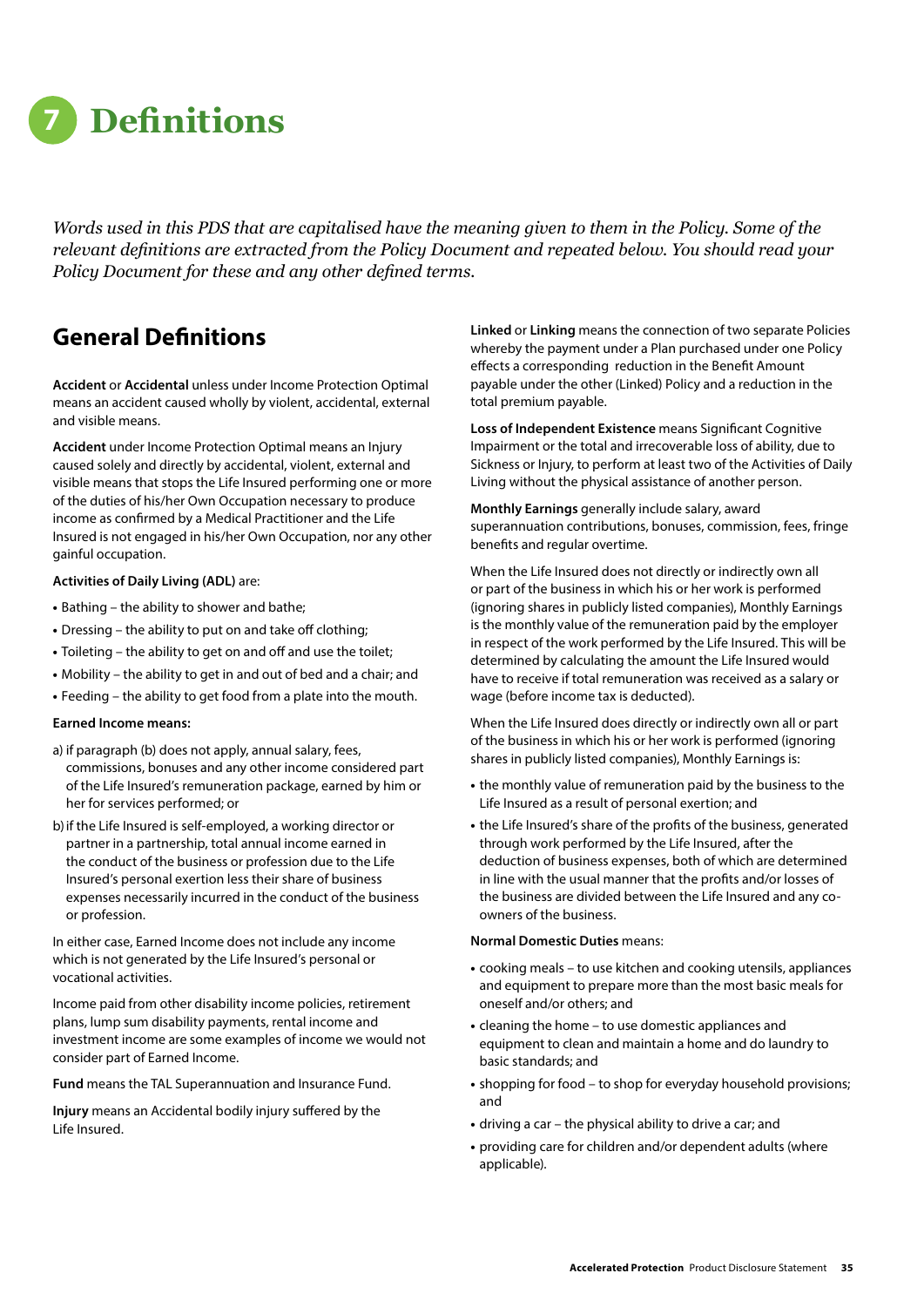#### **Partial Disability and Partially Disabled**

**Under Income Protection (Super and Standard)** and **Business Expense insurance**, mean that, solely because of a Sickness or Injury the Life Insured:

- **•** is working or capable of working; and
- **•** is following the advice of a Medical Practitioner; and
- **•** has suffered a reduction of 20% or more, in the ability to: –generate Monthly Earnings; or
- –perform the income producing duties; or
- –maintain the same number of hours worked, in the Life Insured's Own Occupation.

**Under Income Protection Premier** mean that, solely because of a Sickness or Injury the Life Insured:

- **•** is working in his or her Own Occupation or any Gainful Occupation, but in a reduced capacity; and
- **•** is following the advice of a Medical Practitioner; and
- **•** has suffered a reduction of 20% or more, in the ability to: –generate Monthly Earnings; or
	- –perform the income-producing duties; or
	- –maintain the same number of hours worked,
	- in the Life Insured's Own Occupation.

**Under Income Protection Optimal** mean that, solely because of a Sickness or Injury the Life Insured:

- **•** is unable to perform one or more of the important income producing duties of the Life Insured's Own Occupation; and
- **•** is following the advice of a Medical Practitioner; and
- **•** has suffered a reduction in Earned Income.

**Sickness** means an illness or disease suffered by the Life Insured, and is diagnosed by a Medical Practitioner.

**Superlink IP** allows Income Protection Standard or Income Protection Premier to be Superlinked to an Income Protection Super Policy.

If you select the Superlink option, two policies will be issued. An Income Protection Super Policy will be issued to the trustee of a superannuation fund, and a second non-superannuation Income Protection Standard Policy or Income Protection Premier Policy will be issued to the Life Insured and Superlinked to the Income Protection Super Policy. Your Policy Schedules will indicate where Superlink applies for Income Protection.

The following conditions apply for the two Policies:

- **•** the Income Protection monthly Benefit Amount, Type of Cover (Agreed Value or Indemnity), Waiting Period, Benefit Period, and any loadings or exclusions (if applicable) of each Policy must always be the same;
- **•** in the event Income Protection is reduced or increased under one Policy, Income Protection on the other Policy will be reduced or increased (as applicable) at the same time;
- **•** should Income Protection be cancelled under the Income Protection Super Policy, the non-superannuation Policy will also be cancelled; however, where Income Protection is cancelled under the non-superannuation Policy, cover will continue under the Income Protection Super Policy, and Superlink IP will no longer apply;
- **•** the maximum benefits payable under both Policies will never exceed that which would be payable under a single Income Protection Standard or Income Protection Premier Policy (as applicable).

Claims will first be assessed with reference to the terms and conditions under the Income Protection Super Policy, and any amount payable will be paid to the trustee of the superannuation fund on your behalf. Any benefits not payable under the Income Protection Super Policy may be paid under the nonsuperannuation Policy, subject to the Life Insured meeting the applicable terms and conditions.

**Superlink TPD** allows you to purchase TPD insurance with an 'Own Occupation' definition of TPD where the "Any Occupation" definition component of the TPD Insurance is held within superannuation and the "Own Occupation" definition component is held outside of superannuation.

Two Policies will be issued, one of which will be issued to the trustee of a superannuation fund, and the other will be issued outside of superannuation. These Policies will be Linked and the following additional conditions apply:

- **•** the TPD Benefit Amount, any optional benefits selected, and any loadings or exclusions (if applicable) of each Policy must always be the same;
- **•** in the event that TPD Insurance is cancelled, reduced or increased under one Policy, TPD Insurance on the other Policy will be cancelled, reduced or increased (as applicable) at the same time.

Claims will first be assessed using the "Any Occupation" definition and the SIS definition of Permanent Incapacity under the superannuation Policy. If these definitions are satisfied the Benefit Amount insured will be paid to the trustee. If these definitions are not satisfied, the claim will be assessed using the 'Own Occupation' definition of TPD under the nonsuperannuation Policy and any Benefit Amount payable will be paid to the Policy Owner.

Claims will only be considered under the non-superannuation Policy where the SIS definition of Permanent Incapacity is not satisfied.

Your Policy Schedules will indicate when Superlink TPD applies.

**Terminally Ill** and **Terminal Illness** means an illness or condition where, after having regard to the current treatment or such treatment as the Life Insured may reasonably be expected to receive, the Life Insured will not survive more than 12 months.

When cover is structured through superannuation, the Life Insured must also satisfy the SIS definition of Terminal Medical Condition.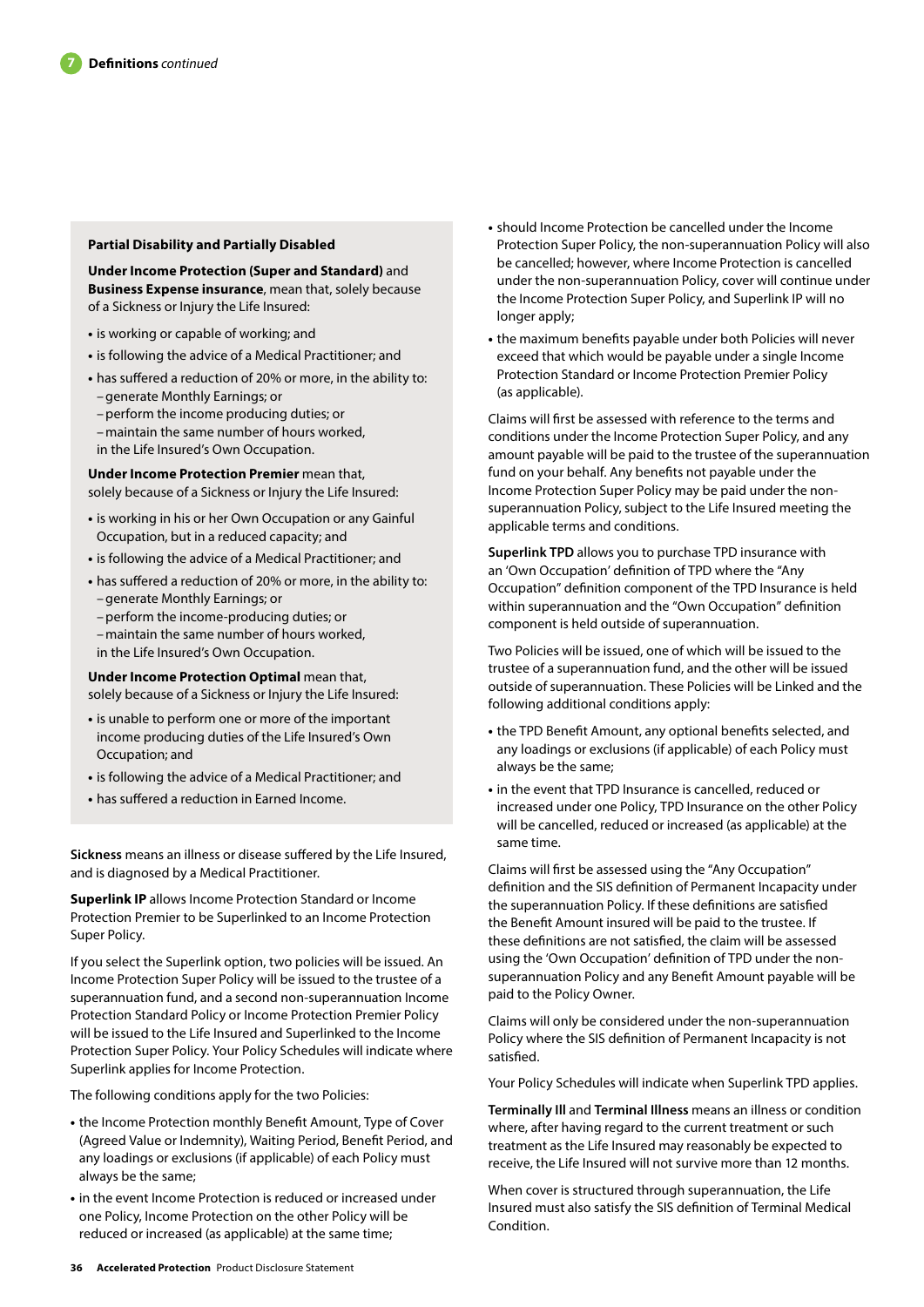#### **Total Disability and Totally Disabled**

**Under Income Protection (Super, Standard and Premier)** and **Business Expense Insurance** mean that, solely because of a Sickness or Injury, the Life Insured is following the advice of a Medical Practitioner and:

- **•** is not working in any Gainful Occupation and is unable to perform one or more of the important income-producing duties in the Life Insured's Own Occupation; or
- **•** is not working in any Gainful Occupation and has suffered a reduction of 80% or more in the ability to generate Monthly Earnings in the Life Insured's Own Occupation; or
- **•** is unable to perform their important income-producing duties for more than 10 hours per week and;
	- for Income Protection Super and Standard, and Business Expenses insurance, is not in any Gainful Occupation; or – for Income Protection Premier, his or her Monthly Earnings are less than their Pre-Disability Earnings.

Where Income Protection Super has been selected (as indicated in the Policy Schedule), the Life Insured must also satisfy the SIS definition of Temporary Incapacity.

#### **Under Income Protection Optimal** mean that:

- **•** the Life Insured has suffered a Specified Injury; or
- **•** solely because of a Sickness or Injury the Life Insured:
- is not currently working in any Gainful Occupation; and
- is following the advice of a Medical Practitioner; and
- is unable to perform one or more of the important income-producing duties of the Life Insured's Own Occupation.

#### **Total and Permanent Disability** and **Totally and Permanently Disabled** when **Any Occupation** is shown in Your Policy Schedule mean that:

- **•** solely because of a Sickness or Injury, the Life Insured has not been working in any occupation for three consecutive months and, in our opinion, after consideration of medical and any other evidence, is incapacitated to such an extent as to render the Life Insured unlikely ever to be able to work in any occupation for which they are reasonably suited by training, education or experience which would pay remuneration at a rate greater than 25% of the Life Insured's earnings during their last 12 months of work; or
- **•** solely because of a Sickness or Injury, the Life Insured has suffered at least 25% impairment of Whole Person Function and has not been working in any occupation, and, in our opinion, after consideration of medical and any other evidence, is incapacitated to such an extent as to render the Life Insured unlikely ever to be able to work in any occupation for which they are reasonably suited by training, education or experience which would pay remuneration at a rate greater than 25% of the Life Insured's earnings during their last 12 months of work; or
- **•** the Life Insured suffers:
- –Blindness; or
- Loss of Limbs; or
- Loss of a Single Limb and Loss of Sight; or
- **•** the Life Insured is totally and permanently unable to perform at least two of the five Activities of Daily Living without the physical assistance of another person; or
- **•** where the Life Insured has been solely performing Normal Domestic Duties for more than 12 consecutive months immediately prior to the Sickness or Injury that gives rise to the claimable event:
- the Life Insured has not been able to perform the Normal Domestic Duties for three consecutive months; and
- in our opinion, after consideration of medical and any other evidence, is incapacitated to such an extent as to render the Life Insured unlikely ever to be able to perform all of the Normal Domestic Duties.

When cover is structured through superannuation, the Life Insured must also satisfy the SIS definition of Permanent Incapacity.

From the Policy anniversary prior to the Life Insured's 65th birthday, 'Total and Permanent Disability', and 'Totally and Permanently Disabled' mean that the Life Insured suffers:

- **•** Loss of Independent Existence; or
- **•** Loss of Limbs; or
- **•** Blindness.

#### **Total and Permanent Disability** and **Totally and Permanently Disabled** when **Own Occupation** is shown in Your Policy Schedule mean that:

- **•** solely because of a Sickness or Injury, the Life Insured has not been working in their Own Occupation for three consecutive months and in our opinion, after consideration of medical and any other evidence, is incapacitated to such an extent as to render the Life Insured unlikely ever to be able to work in their Own Occupation; or
- **•** solely because of a Sickness or Injury, the Life Insured has suffered at least 25% impairment of Whole Person Function and has not been working in any occupation, and, in our opinion, after consideration of medical and any other evidence, is incapacitated to such an extent as to render the Life Insured unlikely ever to be able to work in any occupation for which they are reasonably suited by training, education or experience which would pay remuneration at a rate greater than 25% of the Life Insured's earnings during their last 12 months of work; or
- **•** the Life Insured suffers:
- –Blindness; or
- Loss of Limbs; or
- Loss of a Single Limb and Loss of Sight; or
- **•** the Life Insured is totally and permanently unable to perform at least two of the five Activities of Daily Living without the physical assistance of another person; or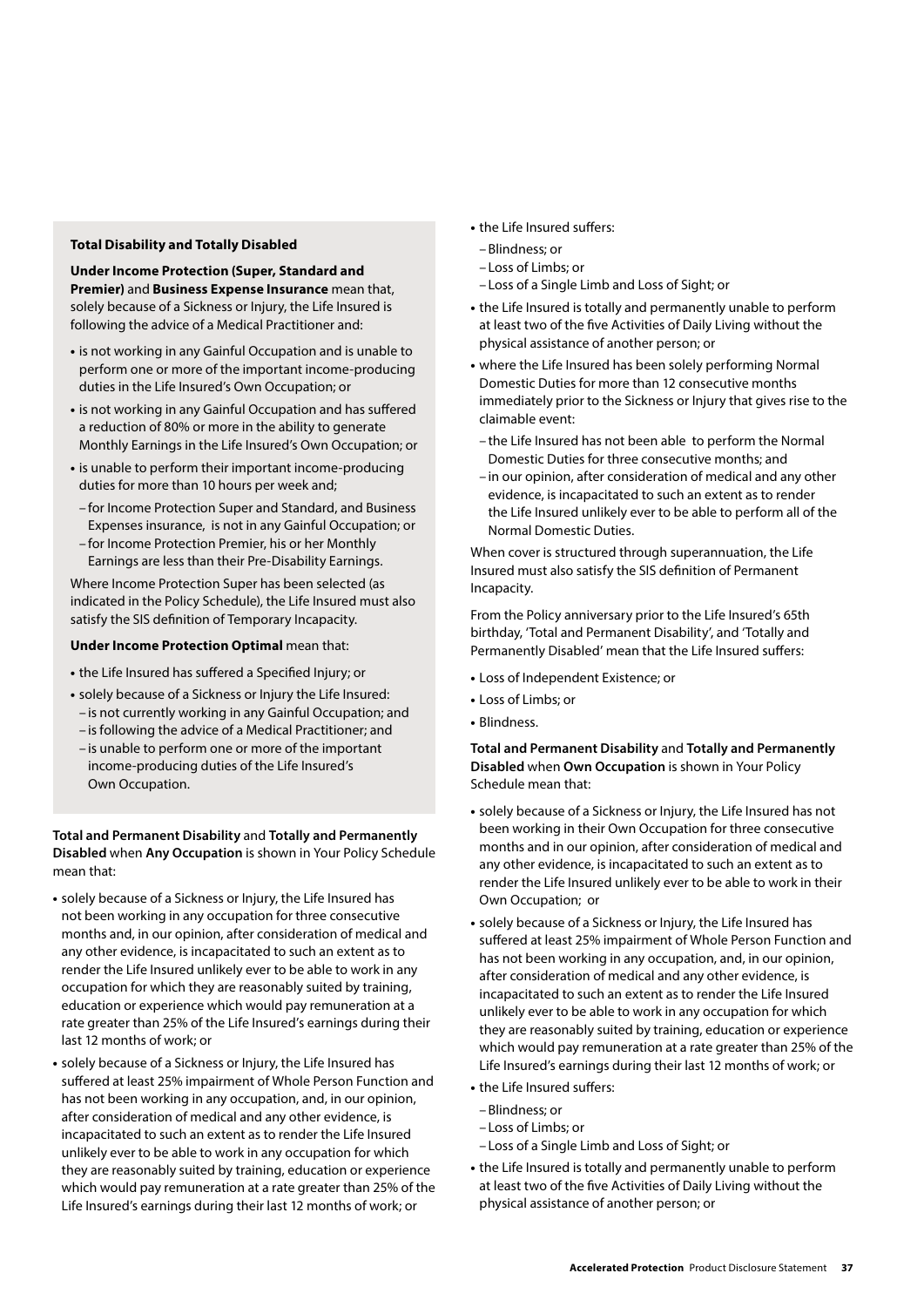- **•** where the Life Insured has been solely performing Normal Domestic Duties for more than 12 consecutive months immediately prior to the Sickness or Injury that gives rise to the claimable event:
	- the Life Insured has not been able to perform the Normal Domestic Duties for three consecutive months; and
	- in our opinion, after consideration of medical and any other evidence, is incapacitated to such an extent as to render the Life Insured unlikely ever to be able to perform all of the Normal Domestic Duties.

From the Policy anniversary prior to the Life Insured's 65th birthday, 'Total and Permanent Disability', and 'Totally and Permanently Disabled' mean that the Life Insured suffers:

- **•** Loss of Independent Existence; or
- **•** Loss of Limbs; or
- **•** Blindness.

**Total and Permanent Disability** and **Totally and Permanently Disabled** when **`ADL' (Activities of Daily Living)** is shown in Your Policy Schedule mean that the Life Insured is totally and permanently unable to perform at least two of the five Activities of Daily Living without the physical assistance of another person.

When cover is structured through superannuation, the Life Insured must also satisfy the SIS definition of Permanent Incapacity.

**Waiting Period** means the period of time between the Life Insured suffering disability and disability benefits starting to accrue. If the Life Insured does not consult a Medical Practitioner concerning the Sickness or Injury causing disability within seven days of the Sickness starting, or the Injury occurring, the Waiting Period will start when the Life Insured consults a Medical Practitioner.

## **Superannuation Definitions**

The following definitions have been reproduced from SIS. You should be aware that if any of these definitions are changed in SIS, the corresponding definition reproduced here will be obsolete and replaced by the amended definition in SIS.

**Permanent Incapacity** in relation to a member of a superannuation fund means ill-health (whether physical or mental), where the trustee is reasonably satisfied that the member is unlikely, because of the ill-health, to engage in gainful employment for which the member is reasonably qualified by education, training or experience.

**Temporary Incapacity** in relation to a member of a superannuation fund who has ceased to be gainfully employed (including a member who has ceased temporarily to receive any gain or reward under a continuing arrangement for the member to be gainfully employed), means ill-health (whether physical or mental) that caused the member to cease to be gainfully employed but does not constitute Permanent Incapacity.

**Terminal Medical Condition** exists in relation to a member of a superannuation fund at a particular time if the following circumstances exist:

- **•** two registered medical practitioners have certified, jointly or separately, that the person suffers from an illness, or has incurred an injury, that is likely to result in the death of the person within a period (the certification period) that ends not more than 12 months after the date of the certification; and
- **•** at least one of the registered medical practitioners is a specialist practicing in an area related to the illness or injury suffered by the person; and
- **•** for each of the certificates, the certification period has not entered.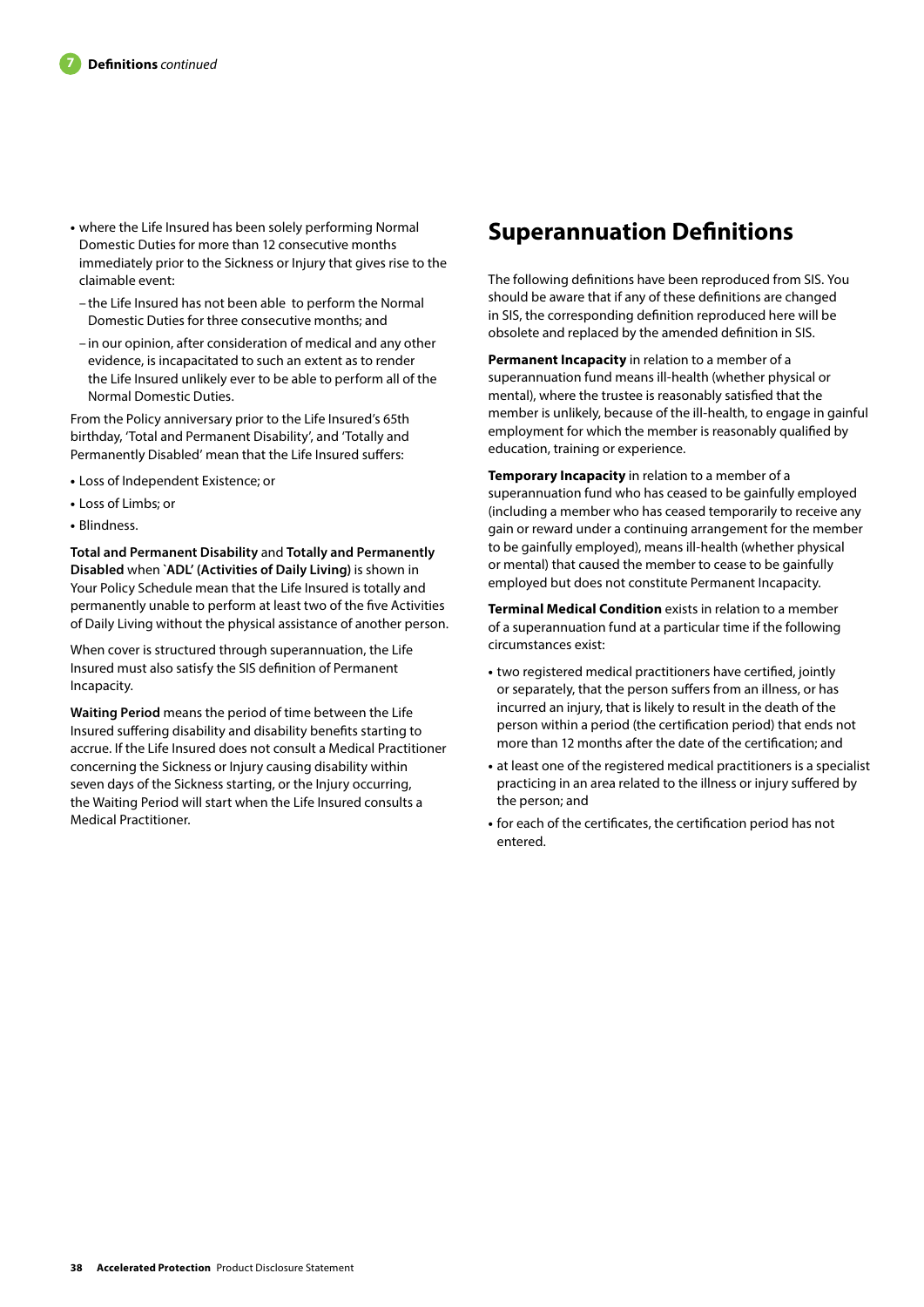**8 Interim Cover**

## **Interim Cover**

We provide you with limited Interim Cover at no additional cost while your application is being assessed.

Interim Cover is subject to:

- **•** the terms and conditions which apply to the Plan(s) being applied for as set out in the Accelerated Protection Policy Document, and
- **•** the additional terms and conditions for Interim Cover, as follows.

Interim Cover is subject to the Accelerated Protection Underwriting guidelines. This means we may be unable to verify the amount of Interim Cover (if any) until our assessment of your Application is completed. Any conditions or restrictions that would have applied to your Policy based on our Underwriting guidelines will also apply to any Interim Cover claim you may make.

A claim during the Interim Cover period will affect our assessment of your Application and the terms of any Policy that we may subsequently issue to you.

If the life to be insured suffers a Sickness or Injury prior to your application being accepted by us (but after we receive your Application Form), that Sickness or Injury will be taken into account in our assessment of your application once a decision on your Interim Cover claim is finalised.

## **Commencement of Interim Cover**

Cover will start for applications using the paper Application Form from the date we receive your fully completed, signed and dated Application Form.

Cover will start for applications using the electronic Application Form submitted to us online by your financial adviser, from the date your fully completed Application Form is received by us. In the event that your adviser has requested that we obtain the answers to the health and lifestyle questions in the electronic Application Form directly from you, cover will start from the date we receive the answers to these questions.

## **Cessation of Interim Cover**

Interim Cover will cease for each Plan applied for upon the earliest of:

- **•** the Plan start date;
- **•** the date you withdraw your Application;
- **•** the expiration of 90 days from when we receive a fully completed Application Form;
- **•** we inform your financial adviser that your Plan has not been accepted.

## **Interim Cover Benefit**

We will extend Interim Cover to you based on the cover type you have applied for.

| <b>Cover Type</b>                      | <b>Benefit</b>                                                                                                                                                                                                                                                                                                                                                  |
|----------------------------------------|-----------------------------------------------------------------------------------------------------------------------------------------------------------------------------------------------------------------------------------------------------------------------------------------------------------------------------------------------------------------|
| Life Insurance                         | If you have applied for Life insurance, and the life to be insured dies we will pay the Interim Cover Benefit for<br>Life insurance.                                                                                                                                                                                                                            |
| <b>TPD Insurance</b>                   | If you have applied for TPD insurance, and the life to be insured becomes Totally and Permanently Disabled we will<br>pay the Interim Cover Benefit for TPD insurance. The definition of TPD will be that applied for in the application<br>except that where an Own Occupation definition is sought the Any Occupation definition will apply to Interim Cover. |
|                                        | Unless TPD insurance is Attached or Linked the life to be insured must survive for at least 14 days after the event that<br>caused Total and Permanent Disability.                                                                                                                                                                                              |
| <b>Critical Illness Insurance</b>      | If you have applied for Critical Illness insurance, and the life to be insured suffers a Critical Illness condition listed on<br>page 10 of this PDS that does not have a <sup>1</sup> or <sup>4</sup> next to the named condition, we will pay the Interim Cover Benefit for<br>Critical Illness insurance.                                                    |
|                                        | Unless Critical Illness insurance is Attached or Linked the life to be insured must survive for at least 14 days after<br>suffering the Critical Illness event.                                                                                                                                                                                                 |
| <b>Child's Critical Illness Option</b> | If you have applied for the Child's Critical Illness Option, and the child to be insured suffers a Critical Illness condition<br>listed on page 11 of this PDS that does not have a <sup>1</sup> next to the named condition, we will pay the Interim Cover<br>Benefit for Child's Critical Illness Option.                                                     |
| <b>Income Protection</b>               | If you applied for Income Protection, and the life to be insured suffers Total Disability as defined for the protection<br>applied for (Super, Standard, Premier or Optimal), we will pay the Interim Cover Benefit for Income Protection.                                                                                                                      |
|                                        | For Income Protection Optimal, Interim Cover is payable only if the Total Disability is caused by an Accident only.                                                                                                                                                                                                                                             |
| <b>Business Expense Insurance</b>      | If you applied for Business Expense insurance, and the life to be insured suffers Total Disability, we will pay the<br>Interim Cover Benefit for Business Expense insurance.                                                                                                                                                                                    |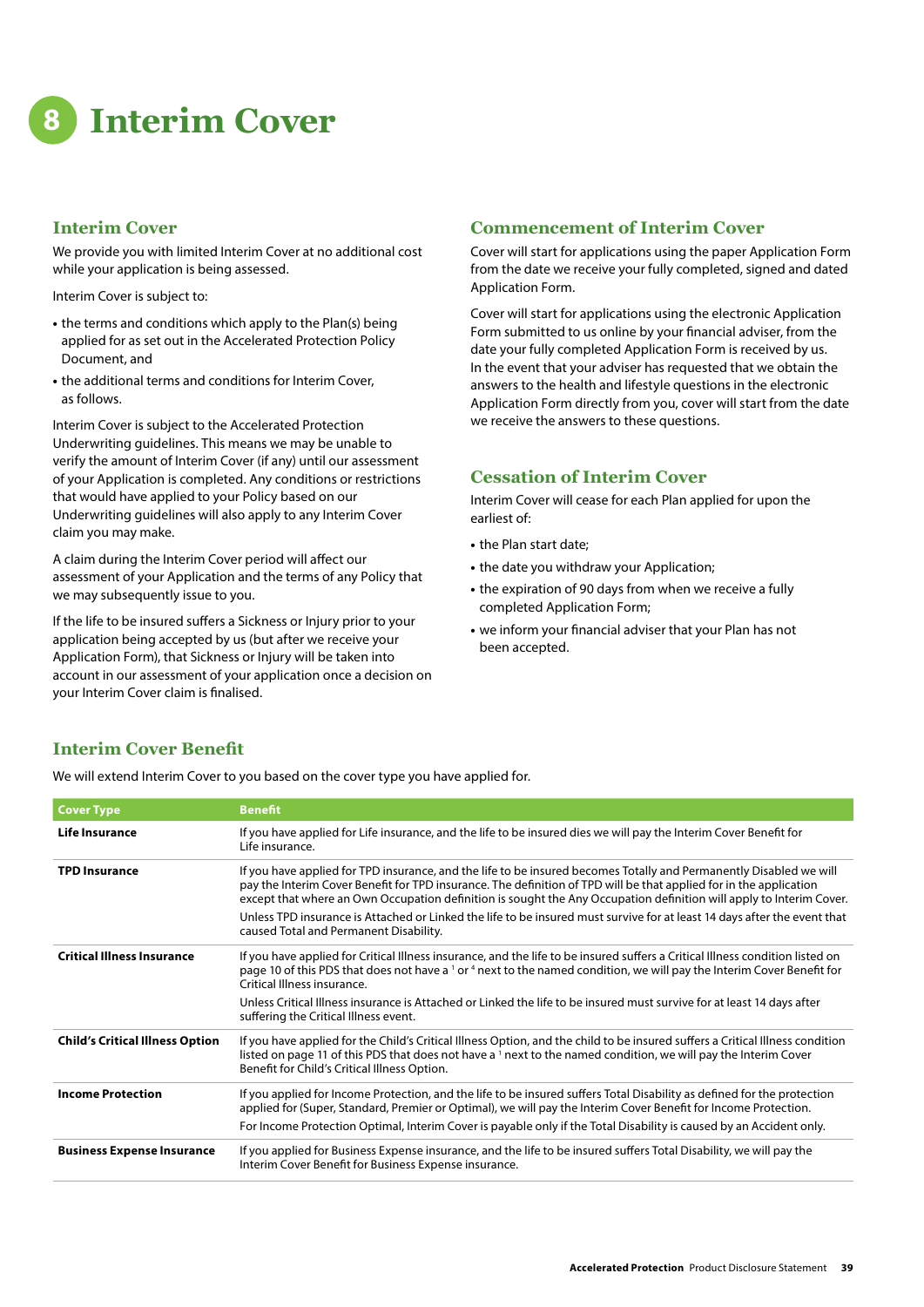## **Benefit Amount Payable**

The Interim Cover Benefit we will pay will be the lesser of:

- **•** the Benefit Amount applied for;
- **•** the difference between the Benefit Amount applied for and any existing insurance with TAL or any other insurer which you stated on your Application Form is to be replaced;
- **•** the reduced Benefit Amount that would be offered where, under our Underwriting rules, we would offer a lower Benefit Amount to that applied for;
- **•** the reduced Benefit Amount the premium would purchase where we would apply a premium adjustment under our Underwriting rules; and
- **•** the maximum amount payable under Interim Cover for each type of cover as specified below:

| <b>Cover Type</b>                      | <b>Maximum Benefit Payable<sup>1</sup></b>                  |
|----------------------------------------|-------------------------------------------------------------|
| Life Insurance                         | \$1,000,000                                                 |
| <b>TPD Insurance</b>                   | \$500,000                                                   |
| <b>Critical Illness insurance</b>      | \$500,000                                                   |
| <b>Child's Critical Illness Option</b> | \$50,000                                                    |
| <b>Income Protection</b>               | \$10,000 per month and limited<br>to a maximum of 12 months |
| <b>Business Expense insurance</b>      | \$10,000 per month and limited<br>to a maximum of 12 months |

The maximum amount payable<sup>1</sup> is limited to a total amount payable of \$1,000,000 for any one life to be insured in respect of all insurances, with TAL or any other insurer, under Interim Cover.

## **When we will not pay Interim Cover**

We will not pay any benefits under the Interim Cover where:

- **•** the Underwriting decision appropriate at the time immediately preceding the Sickness or Injury for which the Interim Cover claim is made, would have been to:
- –decline cover; or
- exclude that Sickness or Injury;
- **•** we are unable to complete our Underwriting assessment and your Interim Cover claim is due to Sickness;
- **•** the Sickness or Injury resulted from participation in any travel, occupation, sport or pastime which we would not normally provide cover (or accepted cover only with a loading or restriction) to the insured person during their participation in such travel, occupation, sport or pastime; and
- **•** the condition being claimed for was caused by, or in any way contributed to by:
- suicide;
- an intentional self-inflicted act;
- –use of alcohol, recreational or non-prescription drugs, or any drug taken other than as medically directed;
- any Sickness, Injury or medical condition you were aware of, or a reasonable person in your position would have been aware of, at any time before the date of the application.

Cover will also be restricted or may not be available if you or the life to be insured have not complied with the Duty of Disclosure, or would not have been entitled to the amount of cover applied for in your application.

<sup>1</sup> If an electronic Application Form is submitted by your financial adviser and your cover is accepted by our online Underwriting engine, these maximums do not apply, and we will cover the life to be insured on the basis of the Benefit Amount applied for.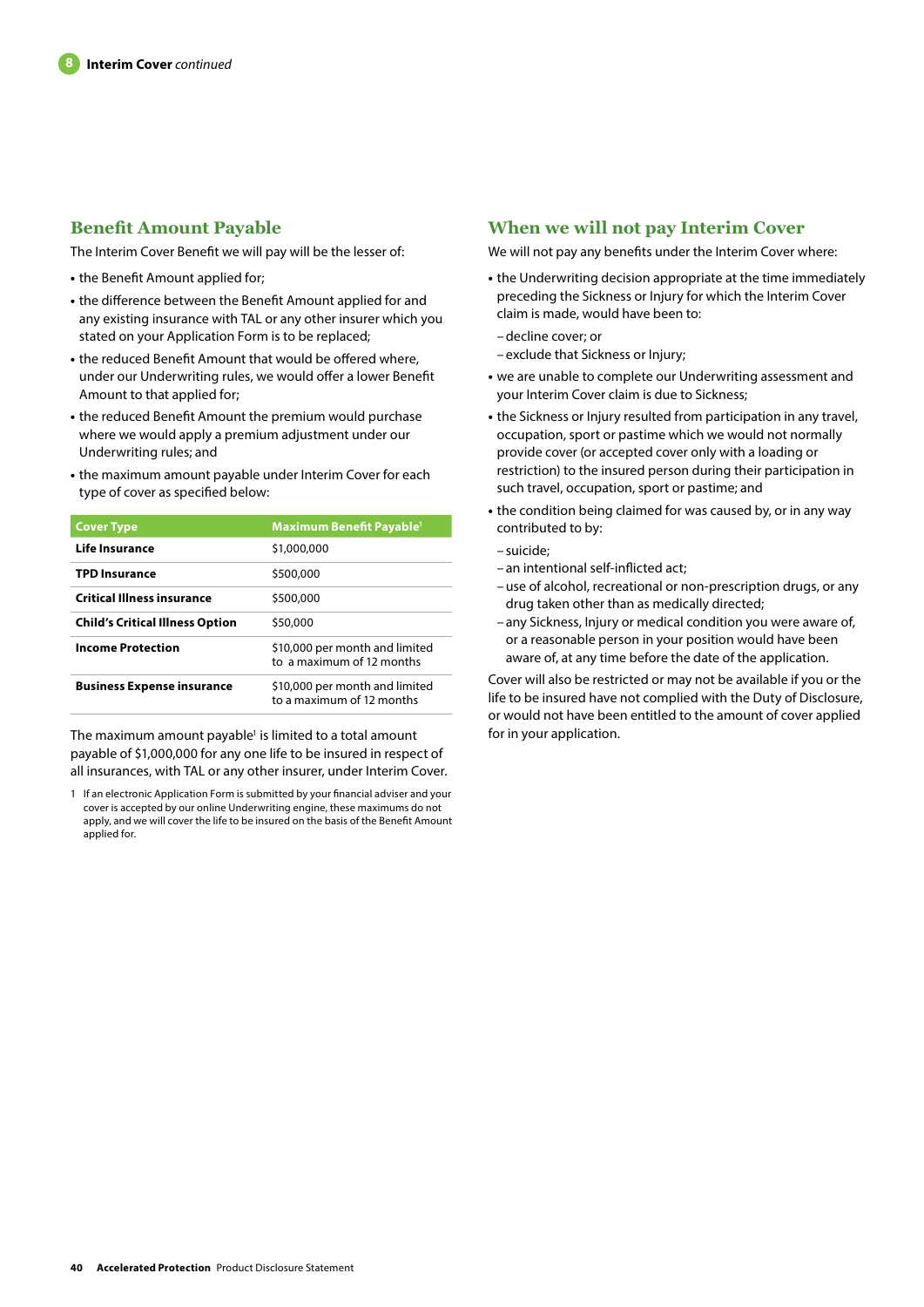## **9 Direct debit arrangements**

## **Direct Debit Request Service Agreement**

This Direct Debit Request Service Agreement (DDR Agreement) is issued by TAL, to enable you to understand your rights and responsibilities as a new customer when making premium payments by direct debit. It allows TAL to debit your nominated account to meet the premiums for your policy.

Please keep this DDR Agreement in a safe place for future reference.

## **Our Commitment To You**

We ensure that we:

- **•** will give you at least 14 days written notice if there are any changes to the terms of this DDR Agreement, and
- **•** will keep all information relating to your nominated financial institution account confidential, except where required for the purposes of conducting direct debits with your financial institution, or otherwise as required by law.

## **Your Commitment To Us**

If you do commit to a DDR Agreement please ensure that:

- **•** the account you have nominated can accept direct debits,
- **•** all account holders for this nominated account agree to this Agreement, and
- **•** that there are sufficient funds available in the nominated account, on the due dates, to cover the premiums. If there isn't, you may incur dishonour fees from your financial institution and your Policy may lapse. Dishonour fees will not be charged by TAL.

If a premium due date falls on a weekend or a public holiday, we will automatically debit the payment on the next business day.

If you provide us, directly or indirectly, with new or updated bank account details (for payment through the direct debit system), these conditions will also apply to that request.

## **How to make changes**

Please give us at least 7 days notice before your next premium due date for either:

- **•** altering any of your direct debit or financial institution details, or
- **•** stopping or suspending any debits, or cancelling the DDR Agreement completely.

If you do any of these, you will need to make alternative arrangements for future premiums to continue your Policy.

If you prefer you may contact your financial institution directly to alter<sup>1</sup>, stop, cancel or dispute any debit.

1 Note: in relation to the above reference to 'alter', your financial institution may alter your debit payment only to the extent of advising us of your new account details.

## **Contacting us**

If you wish to make any of the changes, as outlined above, or wish to dispute a debit you should do so in writing. The address for any correspondence is:



 $\triangleright$  TAL Life Limited or TAL Superannuation Limited GPO Box 5380, Sydney NSW 2001

We will always respond to your query or dispute in the first instance.

Please refer to our website at www.tal.com.au to obtain a copy of our current Payment Authority form.